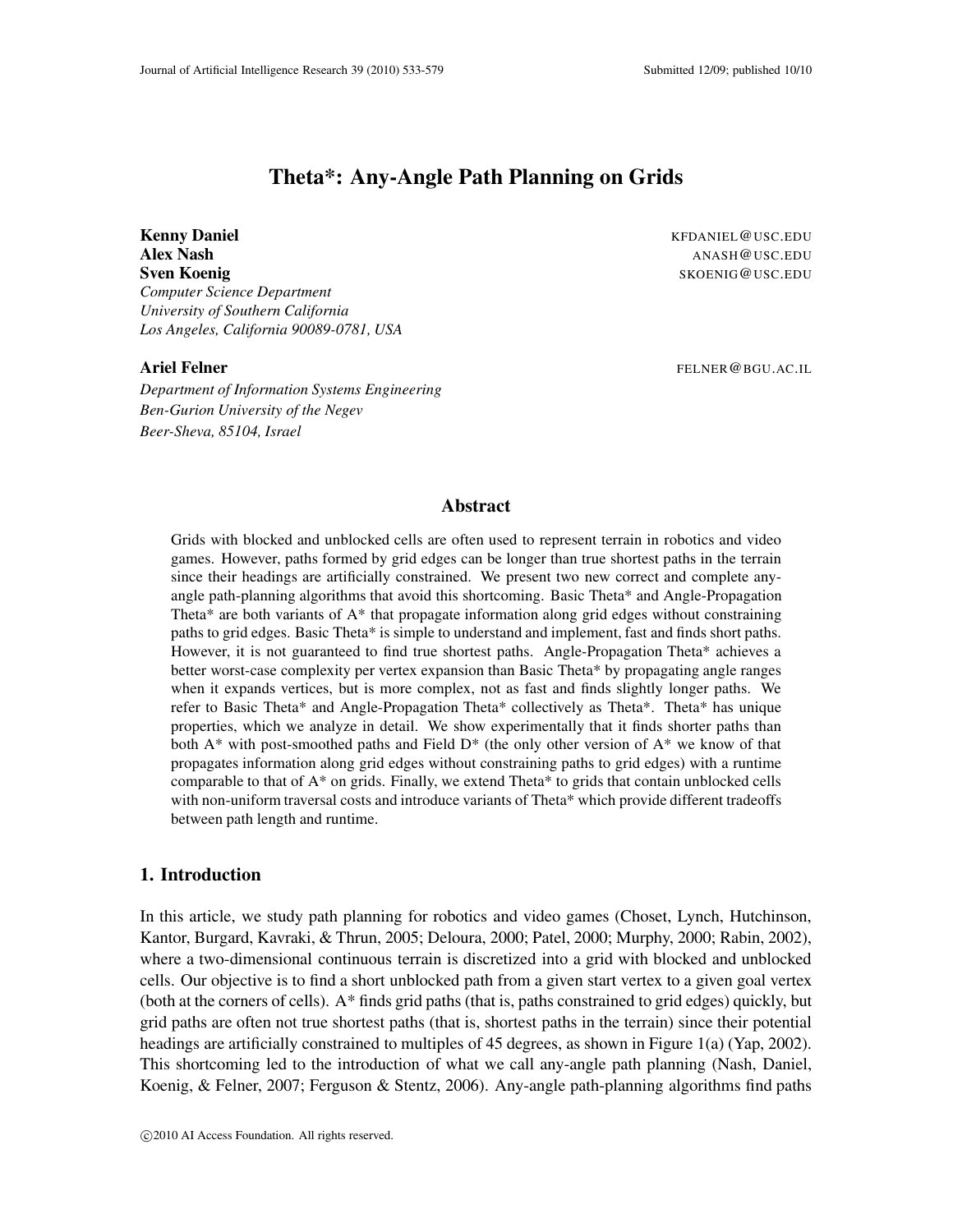

Figure 1: Grid path versus true shortest path

without constraining the headings of the paths, as shown in Figure 1(b). We present two new correct and complete any-angle path-planning algorithms. Basic Theta\* and Angle-Propagation Theta\* are both variants of A\* that propagate information along grid edges (to achieve a short runtime) without constraining paths to grid edges (to find any-angle paths). Unlike A\* on visibility graphs, they are not guaranteed to find true shortest paths. The asterisk in their names thus does not denote their optimality but rather their similarity to A\*. Basic Theta\* is simple to understand and implement, fast and finds short paths. Angle-Propagation Theta\* achieves a worst-case complexity per vertex expansion that is constant rather than linear in the number of cells (like that of Basic Theta\*) by propagating angle ranges when it expands vertices, but is more complex, is not as fast and finds slightly longer paths. We refer to Basic Theta\* and Angle-Propagation Theta\* collectively as Theta\*. Theta\* has unique properties, which we analyze in detail. We show experimentally that it finds shorter paths than both A\* with post-smoothed paths and Field D\* (the only other version of A\* we know of that propagates information along grid edges without constraining paths to grid edges) with a runtime comparable to that of  $A^*$  on grids. Finally, we extend Theta\* to grids that contain unblocked cells with non-uniform traversal costs and introduce variants of Theta\* which provide different tradeoffs between path length and runtime.

#### **2. Path-Planning Problem and Notation**

In this section, we describe the path-planning problem that we study in this article, namely path planning on eight-neighbor grids with blocked and unblocked cells of uniform size. Cells are labeled as either blocked (grey) or unblocked (white). We use the corners of cells (rather than their centers) as vertices.  $S$  is the set of all vertices. The path-planning problem is to find an unblocked path from a given start vertex s*start* to a given goal vertex s*goal*.

A path is unblocked iff each vertex on the path has line-of-sight to its successor on the path. Vertex s has line-of-sight to vertex s', written as  $LineOfRight(s, s')$ , iff the straight line from vertex s to vertex s' neither passes through the interior of blocked cells nor passes between blocked cells that share an edge. Pseudocode for implementing the line-of-sight function is given in Appendix A. For simplicity, we allow a straight line to pass between diagonally touching blocked cells.

 $c(s, s')$  is the length of the straight line from vertex s to vertex s'.  $nghbr s_{vis}(s)$  is the set of visible neighbors of vertex  $s$  in the eight compass directions, that is those neighbors of vertex  $s$  that have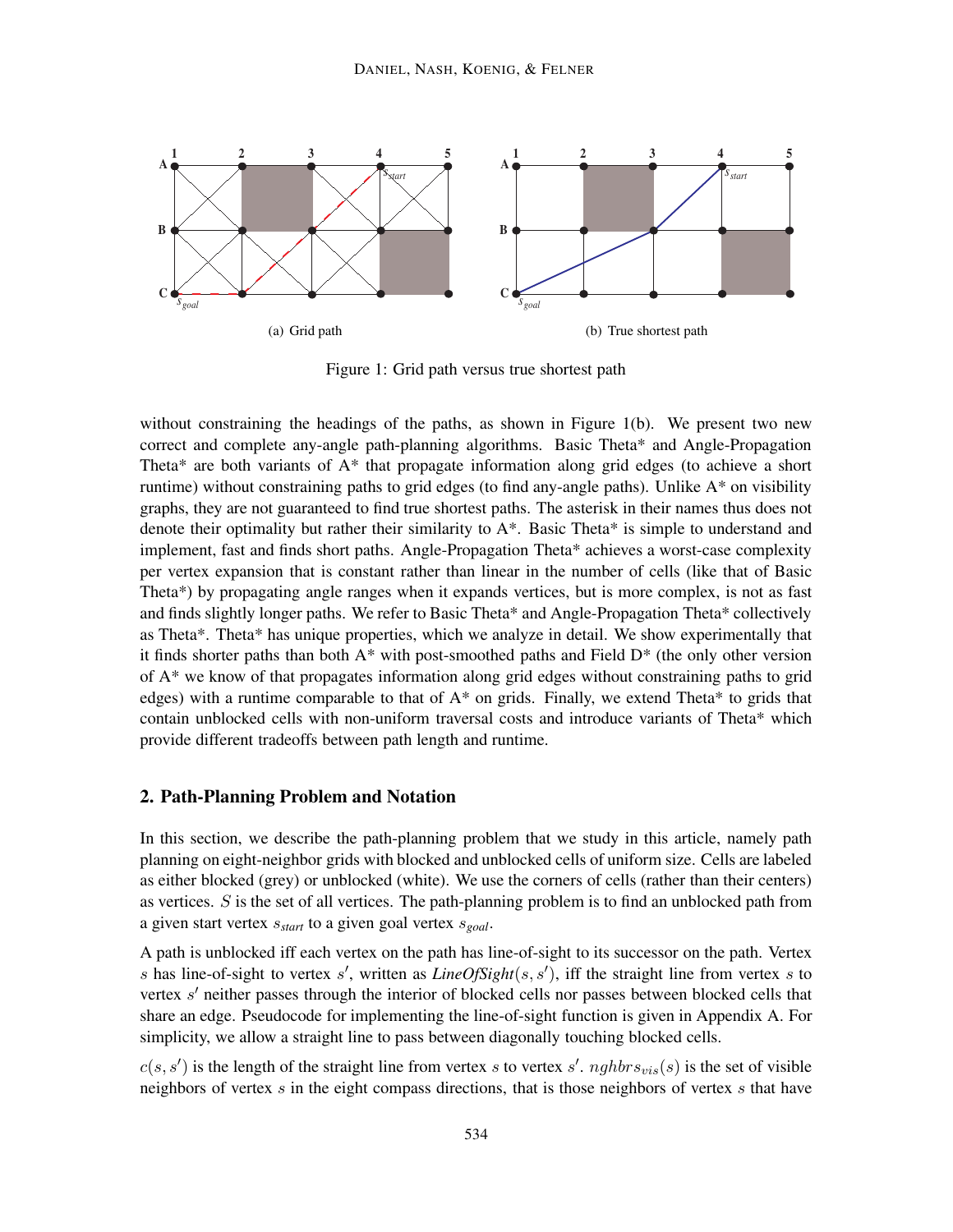line-of-sight to vertex s. Figure 1 shows an example where the visible neighbors of vertex B4 are vertices A3, A4, A5, B3, B5, C3 and C4.

## **3. Existing Terrain Discretizations**

Continuous terrain needs to be discretized for path planning. In this section, we compare grids to other existing terrain discretizations. We use grids to discretize terrain since they are widely used in robotics and video games (Deloura, 2000; Murphy, 2000; Rabin, 2004) and have several desirable properties:

- Grids are simple data structures and allow for simple path-planning algorithms.
- Terrain can easily be discretized into a grid by laying the grid over the terrain and labeling all cells that are partially or completely obstructed as blocked.
- Grids provide a comprehensive picture of all the traversable surfaces in the continuous terrain. This is essential when the path planning algorithm is used in a dynamic environment and must interact with a navigation planner. For example if a robot or video game character encounters a temporary blockage to its path, it can easily determine whether it is best to divert left (unblocked) or right (blocked) (Tozour, 2004).
- Cells can store information in addition to their traversability, such as the amount of gold hidden in the region of the terrain that corresponds to the cell or a rendering of the region when displaying the terrain.
- The information stored in cells can be accessed quickly since grids are random access data structures.
- The precision of path and navigation planning can be improved by simply increasing the grid resolution.

We now list some alternative terrain discretizations, assuming for simplicity that the obstacles in the terrain are polygonal.

- Voronoi graphs (Aurenhammer, 1991) discretize the terrain by biasing paths away from blocked polygons. The resulting paths can thus be much longer than true shortest paths.
- The discretization in the work of Mitchell and Papadimitriou (1991) partitions the terrain into regions with linear and hyperbolic edges, which allows one to find true shortest paths with time and space complexity  $O(m^{5/3})$ , where m is the number of corners of blocked polygons. Thus, the runtime of path planning can grow superlinearly in the number of corners of blocked polygons.
- Framed Quadtrees (Yahja, Stentz, Singh, & Brumitt, 1998) recursively subdivide terrain into four equally sized cells until all cells are completely obstructed, completely unobstructed or of sufficiently small size. The resulting paths can have unnecessary heading changes (that is, heading changes that occur in free space rather than the corners of blocked polygons).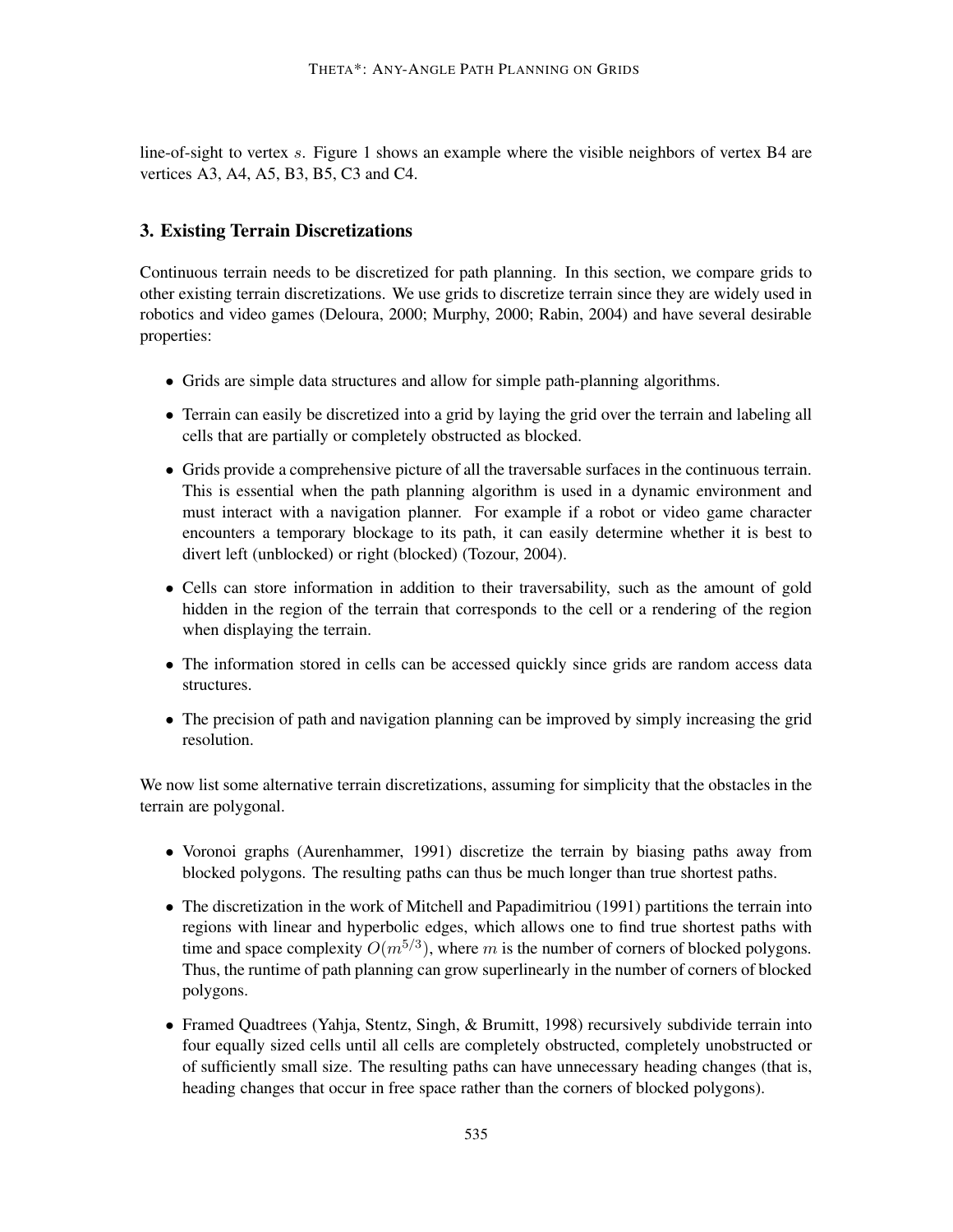```
1 Main()
 g(s_{start}) := 0;<br>
g(s_{start}) := 0;<br>
parent(s_{start}):
 3 parent(s_{start}) := s_{start};<br>4 open := 0:
 4 open := ∅;<br>5 open.Insert
 5 (open.Insert(sstart, g(s_{start}) + h(s_{start}));<br>6 \qquad \text{closed} := \emptyset;6 close := \emptyset;<br>7 while open
 7 while open \neq \emptyset do<br>8 do<br>8 d s := open.Pot
                s := open.pop();if s = s_{\text{goal}} then<br>i then<br>i then<br>i then
                 10 return "path found";
11 \qquad \qquad \text{closed} := \text{closed} \cup \{s\};<br>12 \qquad \qquad \downarrow \ \text{The following}12 /* The following line is executed only by AP Theta*. */;<br>
[UpdateBounds(s)];
13 [UpdateBounds(s)];<br>14 foreach s' \in nghbrforeach s' \in nghbr s_{vis}(s) do
if s' \notin \text{closed then}if s' \notin \text{open} then
17 g(s') := \infty;18 \qquad | \qquad | \qquad parent(s') := NULL;
19 \Box UpdateVertex(s, s');
20 return "no path found";
21 end
22 UpdateVertex(s,s')
23 i if g(s) + c(s, s') < g(s') then
24 g(s') := g(s) + c(s, s');
25 ) parent(s') := s;26 \qquad if s' \in \text{open} then
open.Remove(s
′ 27 );
28 open.Insert(s', g(s') + h(s'));
29 end
```
**Algorithm 1**: A\*

- Probabilistic roadmaps (Kavraki, Svestka, Latombe, & Overmars, 1996) or rapidly-exploring random trees (LaValle & Kuffner, 2001) place vertices randomly (in addition to the start and goal vertex). Two vertices are connected via a straight line iff they have line-of-sight. The random placement of vertices needs to be tuned carefully since it influences the runtime of path planning, the likelihood of finding a path and the length of the path.
- Visibility graphs (Lee, 1978; Lozano-Pérez & Wesley, 1979) use the corners of each blocked polygon as vertices (in addition to the start and goal vertex). Two vertices are connected via a straight line iff they have line-of-sight, which allows one to find true shortest paths. The runtime of path planning can grow superlinearly in the number of vertices since the number of edges can grow quadratically in the number of vertices.

## **4. Existing Path-Planning Algorithms**

In this section, we describe some existing path-planning algorithms, all of which are variants of  $A^*$ (Hart, Nilsson, & Raphael, 1968). A\* is a popular path-planning algorithm in robotics and video games. Algorithm 1 shows the pseudocode of  $A^*$ . Line 13 is to be ignored.  $A^*$  maintains three values for every vertex s: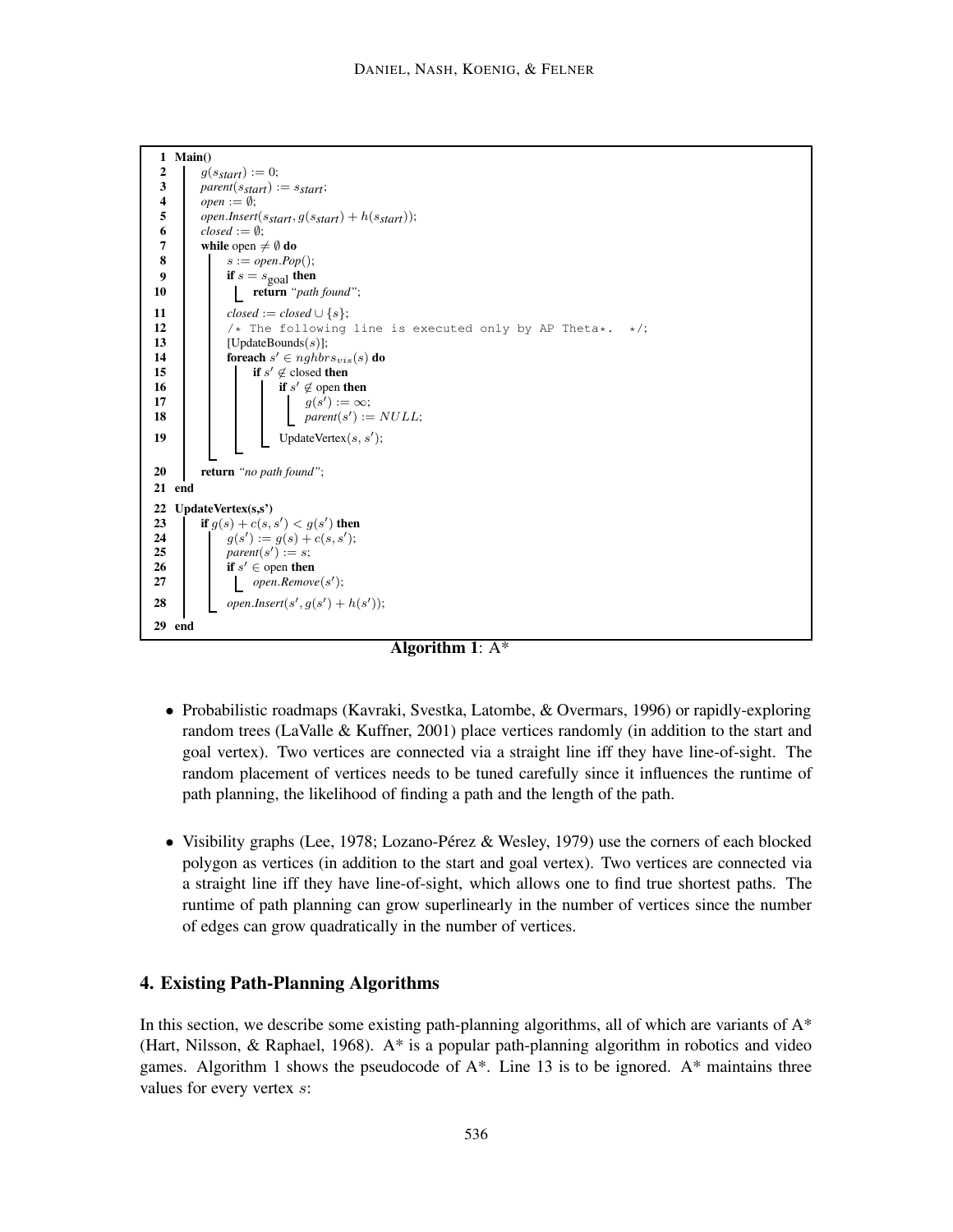- The g-value  $g(s)$  is the length of the shortest path from the start vertex to vertex s found so far and thus is an estimate of the start distance of vertex s.
- The user-provided h-value  $h(s)$  is an estimate of the goal distance of vertex s. A\* uses the h-value to calculate an f-value to focus the A\* search. The f-value  $f(s) = g(s) + h(s)$  is an estimate of the length of a shortest path from the start vertex via vertex  $s$  to the goal vertex.
- The parent *parent*(s) is used to extract a path from the start vertex to the goal vertex after  $A^*$ terminates.

A\* also maintains two global data structures:

- The open list is a priority queue that contains the vertices that  $A^*$  considers for expansion. In the pseudocode, *open.Insert*( $s, x$ ) inserts vertex  $s$  with key  $x$  into the priority queue *open*, *open.Remove*(s) removes vertex s from the priority queue *open*, and *open.Pop*() removes a vertex with the smallest key from the priority queue *open* and returns it.
- The closed list is a set that contains the vertices that  $A^*$  has already expanded. It ensures that A\* expands every vertex at most once.

A\* sets the g-value of every vertex to infinity and the parent of every vertex to NULL when it encounters the vertex for the first time [Lines 17-18]. It sets the g-value of the start vertex to zero and the parent of the start vertex to the start vertex itself [Lines 2-3]. It sets the open and closed lists to the empty list and then inserts the start vertex into the open list with the f-value as its key [4-6]. A\* then repeatedly executes the following procedure: If the open list is empty, then it reports that there is no path [Line 20]. Otherwise, it identifies a vertex  $s$  with the smallest f-value in the open list [Line 8]. If this vertex is the goal vertex, then  $A^*$  reports that it has found a path [Line 10]. Path extraction [not shown in the pseudocode] follows the parents from the goal vertex to the start vertex to retrieve a path from the start vertex to the goal vertex in reverse. Otherwise,  $A^*$  removes the vertex from the open list [Line 8] and expands it by inserting the vertex into the closed list [Line 11] and then generating each of its unexpanded visible neighbors, as follows: A\* checks whether the g-value of vertex  $s$  plus the length of the straight line from vertex  $s$  to vertex  $s'$  is smaller than the g-value of vertex  $s'$  [Line 23]. If so, then it sets the g-value of vertex  $s'$  to the g-value of vertex s plus the length of the straight line from vertex s to vertex  $s'$ , sets the parent of vertex s' to vertex s and finally inserts vertex  $s'$  into the open list with the f-value as its key or, if it was already in the open list, sets its key to the f-value [Lines 24-28]. It then repeats this procedure.

To summarize, when  $A^*$  updates the g-value and parent of an unexpanded visible neighbor  $s'$  of vertex s in procedure UpdateVertex, it considers the path from the start vertex to vertex  $s$  [=  $g(s)$ ] and from vertex s to vertex s' in a straight line  $[= c(s, s')]$ , resulting in a length of  $g(s) + c(s, s')$ [Line 23]. A\* updates the g-value and parent of vertex  $s'$  if the considered path is shorter than the shortest path from the start vertex to vertex s' found so far  $[= g(s')]$ .

We now describe several existing path-planning algorithms that are versions of A<sup>\*</sup> and how they trade off between two conflicting criteria, namely runtime and path length, as shown in Figure 2. We introduce them in order of decreasing path lengths.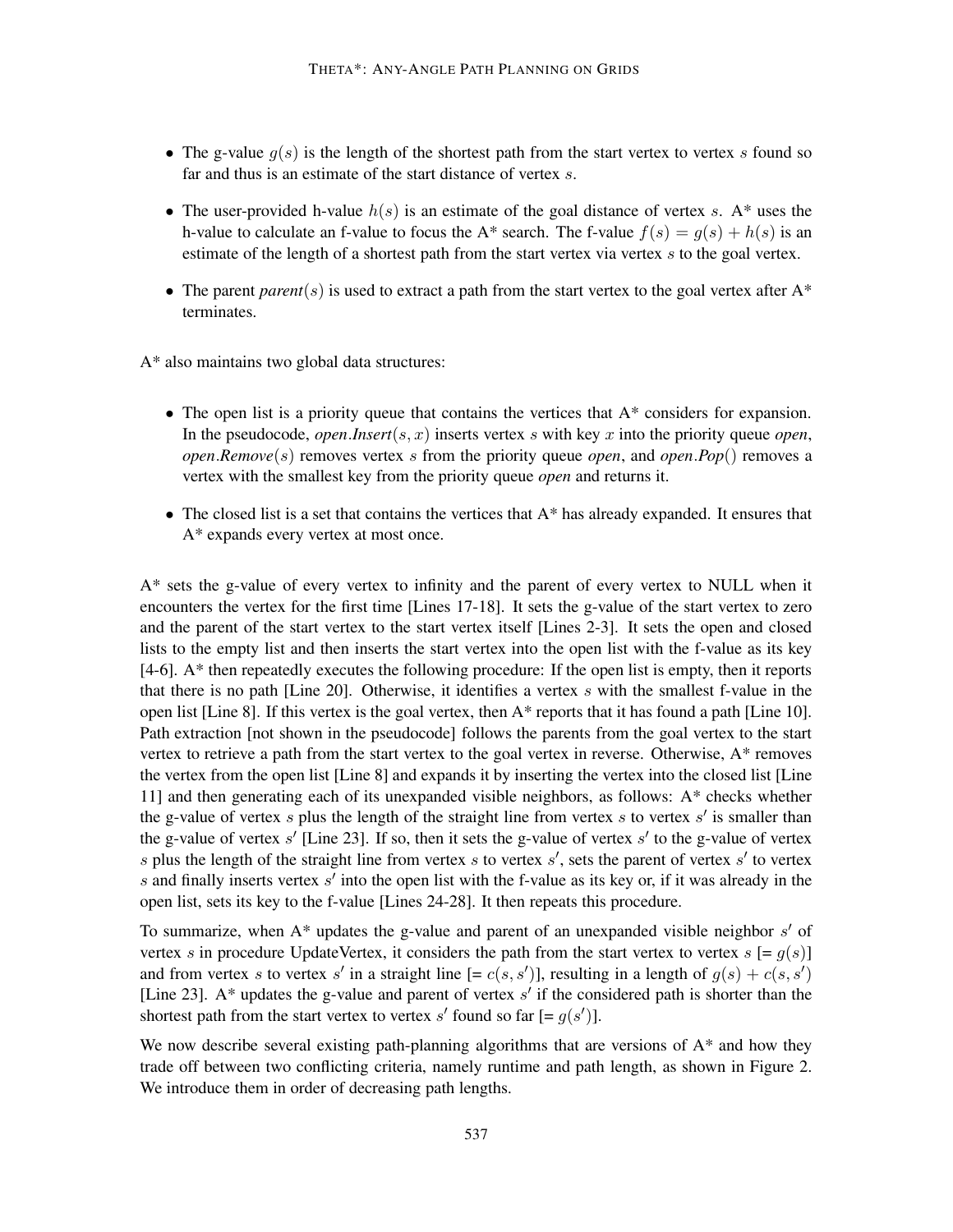

Figure 2: Runtime versus path length (relative to the length of true shortest path) on random  $100 \times$ 100 grids with 20 percent blocked cells

```
30 PostSmoothPath([s_0, \ldots, s_n])31 k := 0;<br>32 t_k := s_032 t_k := s_0;<br>33 foreach i
33 foreach i := 1 ... n - 1 do<br>34 if NOT LineOfSight(t_k)
34 if NOT LineOfSight(t_k, s_{i+1}) then<br>35 i k := k + 1;
35 b k := k + 1;<br>36 b k := k + 1;<br>11 c k := st_k := s_i;37 k := k + 1;38 t_k := s_n;<br>39 return [t_0]return [t_0, \ldots, t_k];
40 end
```
**Algorithm 2**: Post-smoothing

## **4.1 A\* on Grids**

One can run  $A^*$  on grids, that is, on the graphs given by the grid vertices and edges. The resulting paths are artificially constrained to be formed by the edges of the grid, which can be seen in Figure 1(a). As a result the paths found by  $A^*$  on grids are not equivalent to the true shortest paths and are unrealistic looking since they either deviate substantially from the true shortest paths or have many more heading changes, which provides the motivation for smoothing them. We use the octile distances, which can be computed using Algorithm 5, as h-values in the experiments.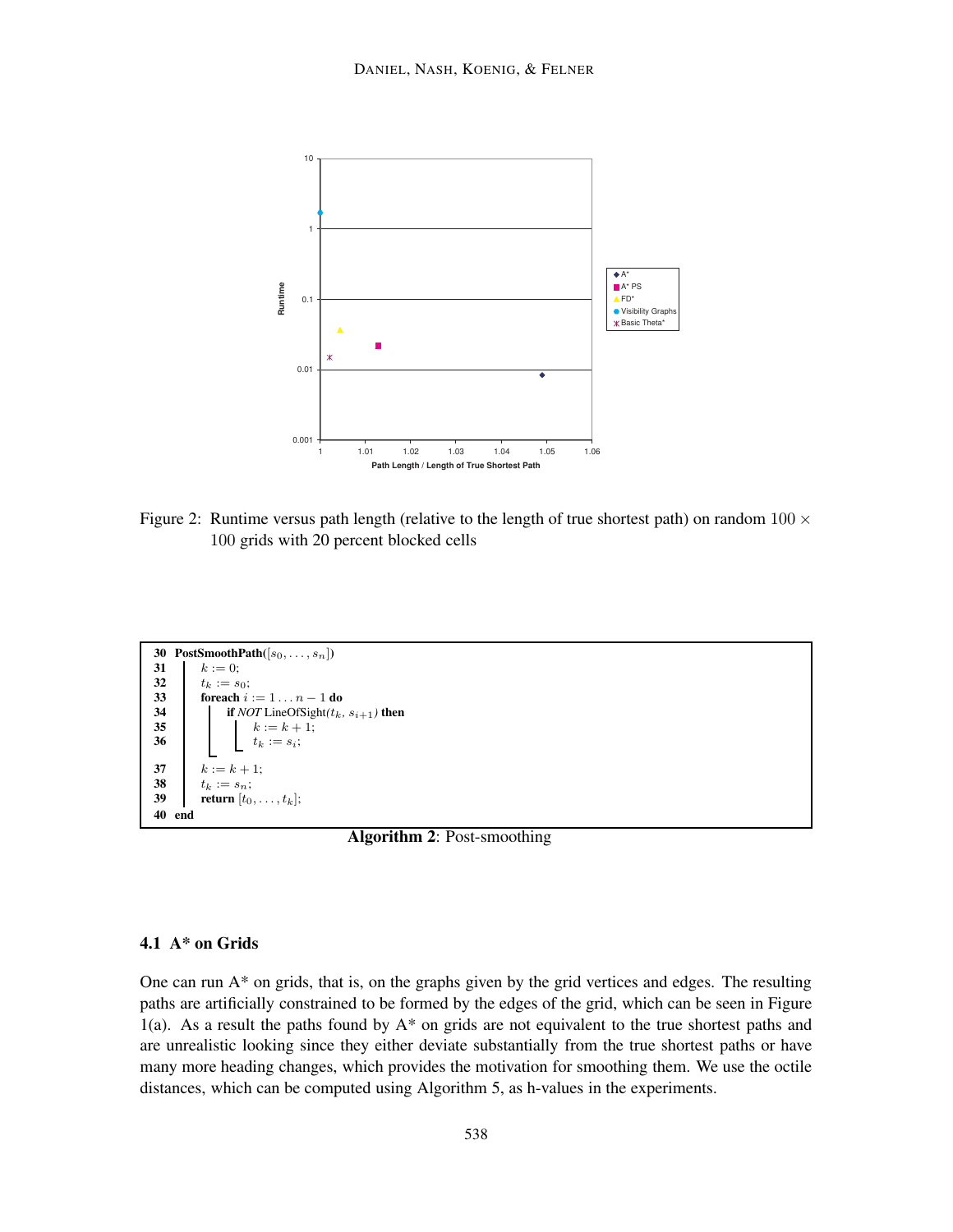

Figure 3: A\* PS path versus true shortest path

#### **4.2 A\* with Post-Smoothed Paths (A\* PS)**

One can run  $A^*$  with post-smoothed paths  $(A^*$  PS) (Thorpe, 1984).  $A^*$  PS runs  $A^*$  on grids and then smoothes the resulting path in a post-processing step, which often shortens it at an increase in runtime. Algorithm 2 shows the pseudocode of the simple smoothing algorithm that  $A^*$  PS uses in our experiments (Botea, Müller,  $&$  Schaeffer, 2004), which provides a good tradeoff between runtime and path length. Assume that  $A^*$  on grids finds the path  $[s_0, s_1, \ldots, s_n]$  with  $s_0 = s_{start}$ and  $s_n = s_{goal}$ . A\* PS uses the first vertex on the path as the current vertex. It then checks whether the current vertex  $s_0$  has line-of-sight to the successor  $s_2$  of its successor on the path. If so,  $A^*$ PS removes the intermediate vertex  $s_1$  from the path, thus shortening it. A\* PS then repeats this procedure by checking again whether the current vertex  $s_0$  has line-of-sight to the successor  $s_3$  of its successor on the path, and so on. As soon as the current vertex does not have line-of-sight to the successor of its successor on the path, A\* PS advances the current vertex and repeats this procedure until it reaches the end of the path. We use the straight-line distances  $h(s) = c(s, s_{goal})$  as h-values in the experiments.

A\* PS typically finds shorter paths than A\* on grids, but is not guaranteed to find true shortest paths. Figure 3 shows an example. Assume that  $A^*$  PS finds the dotted blue path, which is one of many shortest grid paths. It then smoothes this path to the solid blue path, which is not a true shortest path. The dashed red path, which moves above (rather than below) blocked cell B2-B3-C3-C2 is a true shortest path. A\* PS is not guaranteed to find true shortest paths because it only considers grid paths during the A\* search and thus cannot make informed decisions regarding other paths during the  $A^*$  search, which motivates interleaving searching and smoothing. In fact, Theta\* is similar to A\* PS except that it interleaves searching and smoothing.

#### **4.3 Field D\* (FD\*)**

One can run Field D\* (Ferguson & Stentz, 2006) (FD\*). FD\* propagates information along grid edges without constraining the paths to grid edges.  $FD^*$  was designed to use  $D^*$  Lite (Koenig & Likhachev, 2002) for fast replanning (by reusing information from the previous  $A^*$  search to speed up the next one) and searches from the goal vertex to the start vertex. Our version of FD\* uses A\* and searches from the start vertex to the goal vertex, like all other path-planning algorithms in this article, which allows us to compare them fairly, except for their replanning abilities. (Theta\* is currently in the process of being extended for fast replanning in Nash, Koenig, & Likhachev, 2009.)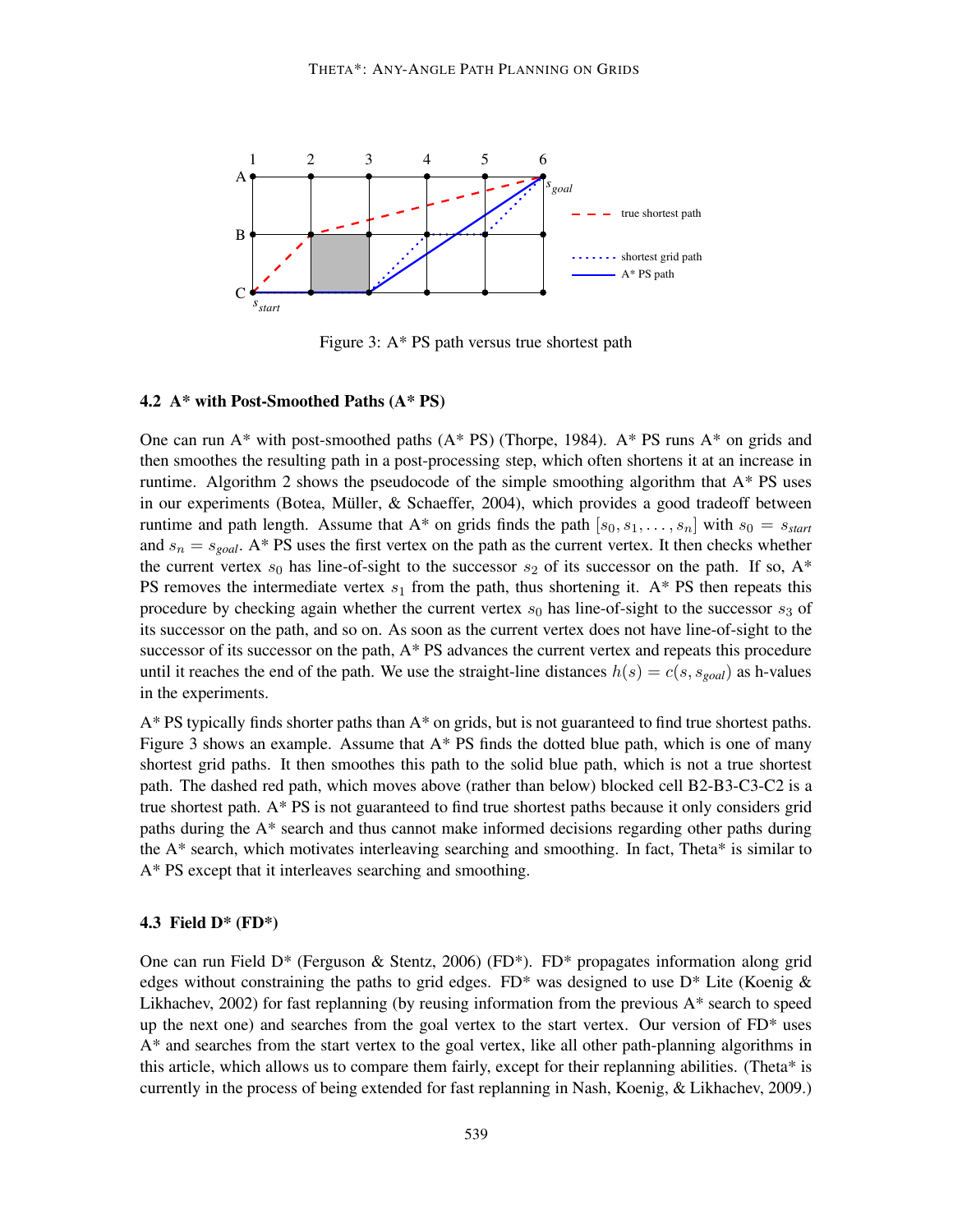

Figure 5: Screenshot of FD\* path versus true shortest path

When FD<sup>\*</sup> updates the g-value and parent of an unexpanded visible neighbor  $s'$  of vertex  $s$ , it considers all paths from the start vertex to any point  $X$  (not necessarily a vertex) on the perimeter of vertex  $s'$  [=  $g(X)$ ] that has line-of-sight to vertex s', where the perimeter is formed by connecting all the neighbors of vertex s', and from point X to vertex s' in a straight line  $[= c(X, s')]$ , resulting in a length of  $g(X) + c(X, s')$ . FD\* updates the g-value and parent of vertex s' if the considered path is shorter than the shortest path from the start vertex to vertex s' found so far  $[= g(s')]$ . We use the straight-line distances  $h(s) = c(s, s_{goal})$  as h-values in the experiments.

Figure 4 shows an example. The perimeter of vertex  $s' = B4$  is formed by connecting all of the neighbors of vertex B4, as shown in bold. Consider point  $X$  on the perimeter. FD\* does not know the g-value of point X since it only stores g-values for vertices. It calculates the g-value using linear interpolation between the g-values of the two vertices on the perimeter that are adjacent to the point X. Thus, it linearly interpolates between  $g(B3) = 2.41$  and  $g(C3) = 2.00$ , resulting in  $q(X) = 0.55 \times 2.41 + 0.45 \times 2.00 = 2.23$  since 0.55 and 0.45 are the distances from point X to vertices B3 and C3, respectively. The calculated g-value of point  $X$  is different from its true start distance  $[= 2.55]$  even though the g-values of vertices B3 and C3 are both equal to their true start distances. The reason for this mistake is simple. There exist true shortest paths from the start vertex through either vertex C3 or vertex B3 to the goal vertex. Thus, the linear interpolation assumption predicts that there must also exist a short path from the start vertex through any point along the edge that connects vertices B3 and C3 to the goal vertex. However, this is not the case since these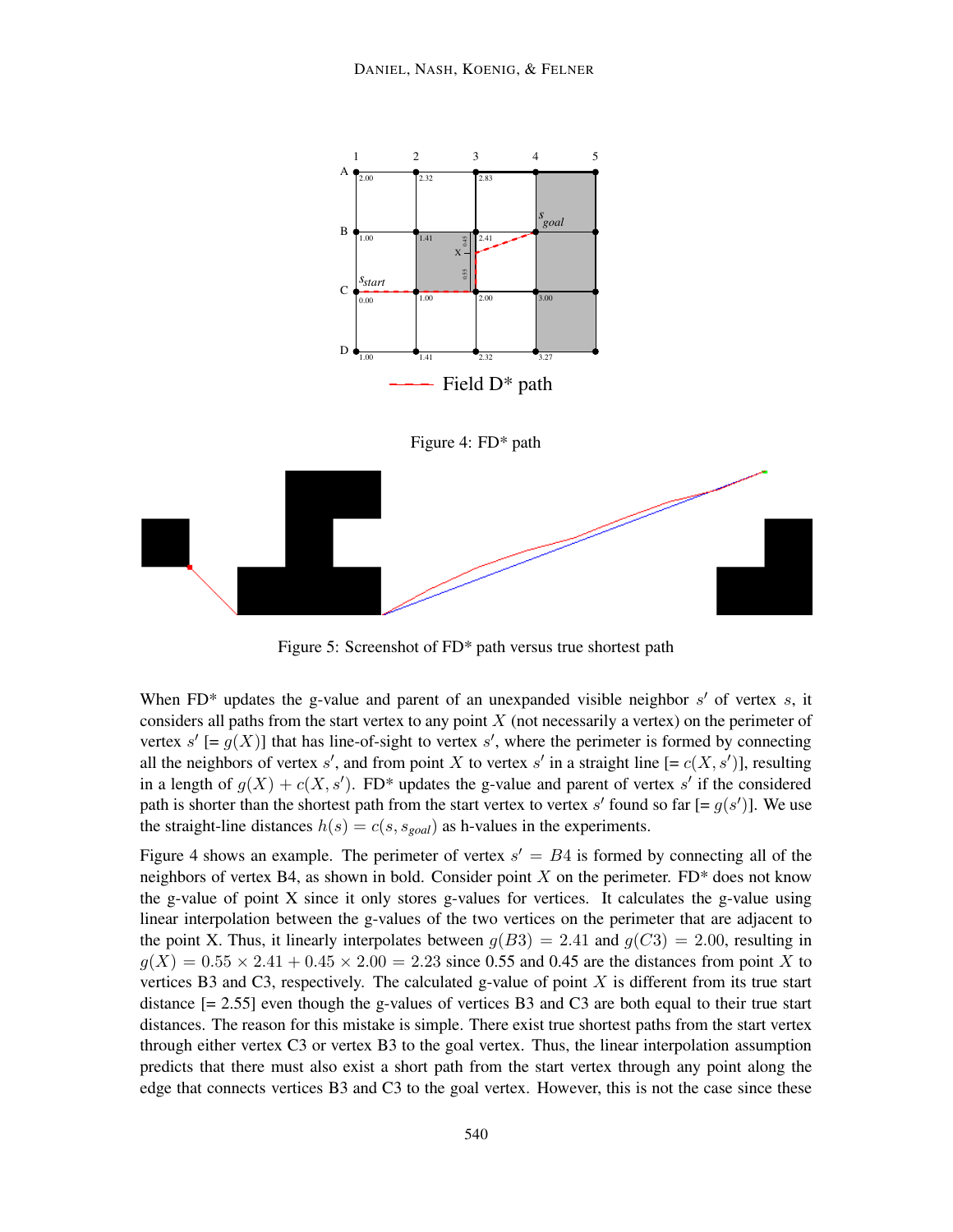

Figure 6: Visibility graphs

paths need to circumnavigate blocked cell B2-B3-C3-C2, which makes them longer than expected. As a result of miscalculating the g-value of point X, FD\* sets the parent of vertex  $B4$  to point X, resulting in a path that has an unnecessary heading change at point X and is longer than even a shortest grid path.

The authors of  $FD^*$  recognize that the paths found by  $FD^*$  frequently have unnecessary heading changes and suggest to use a one-step look-ahead algorithm during path extraction (Ferguson  $\&$ Stentz, 2006), which  $FD^*$  uses in our experiments. This one-step look-ahead algorithm allows  $FD^*$ to avoid some of the unnecessary heading changes, like the one in Figure 4, but does not eliminate all of them. Figure 5 shows an example of an FD\* path in red and the corresponding true shortest path in blue. The FD\* path still has many unnecessary heading changes.

## **4.4 A\* on Visibility Graphs**

One can run  $A^*$  on visibility graphs. The visibility graph of a grid with blocked and unblocked cells contains the start vertex, the goal vertex and the corners of all blocked cells (Lozano-Pérez  $\&$ Wesley, 1979). We use the straight-line distances  $h(s) = c(s, s_{goal})$  as h-values in the experiments. A\* on visibility graphs finds true shortest paths, as shown in Figure 6(a). True shortest paths have heading changes only at the corners of blocked cells, while the paths found by  $A^*$  on grids,  $A^*$  PS and  $FD^*$  can have unnecessary heading changes. On the other hand,  $A^*$  on visibility graphs can be slow. It propagates information along visibility graph edges, whose number can grow quadratically in the number of cells, while  $A^*$  on grids,  $A^*$  PS and FD\* propagate information along grid edges, whose number grows only linearly in the number of cells. If one constructed the visibility graphs before the A\* search, one would need to perform a line-of-sight check for every pair of corners of blocked cells to determine whether or not there should be a visibility graph edge between them, which requires at least 2,556 line-of-sight checks for the room in Figure 6(b) (Tozour, 2004). The number of line-of-sight checks performed by  $A^*$  on visibility graphs can be reduced by constructing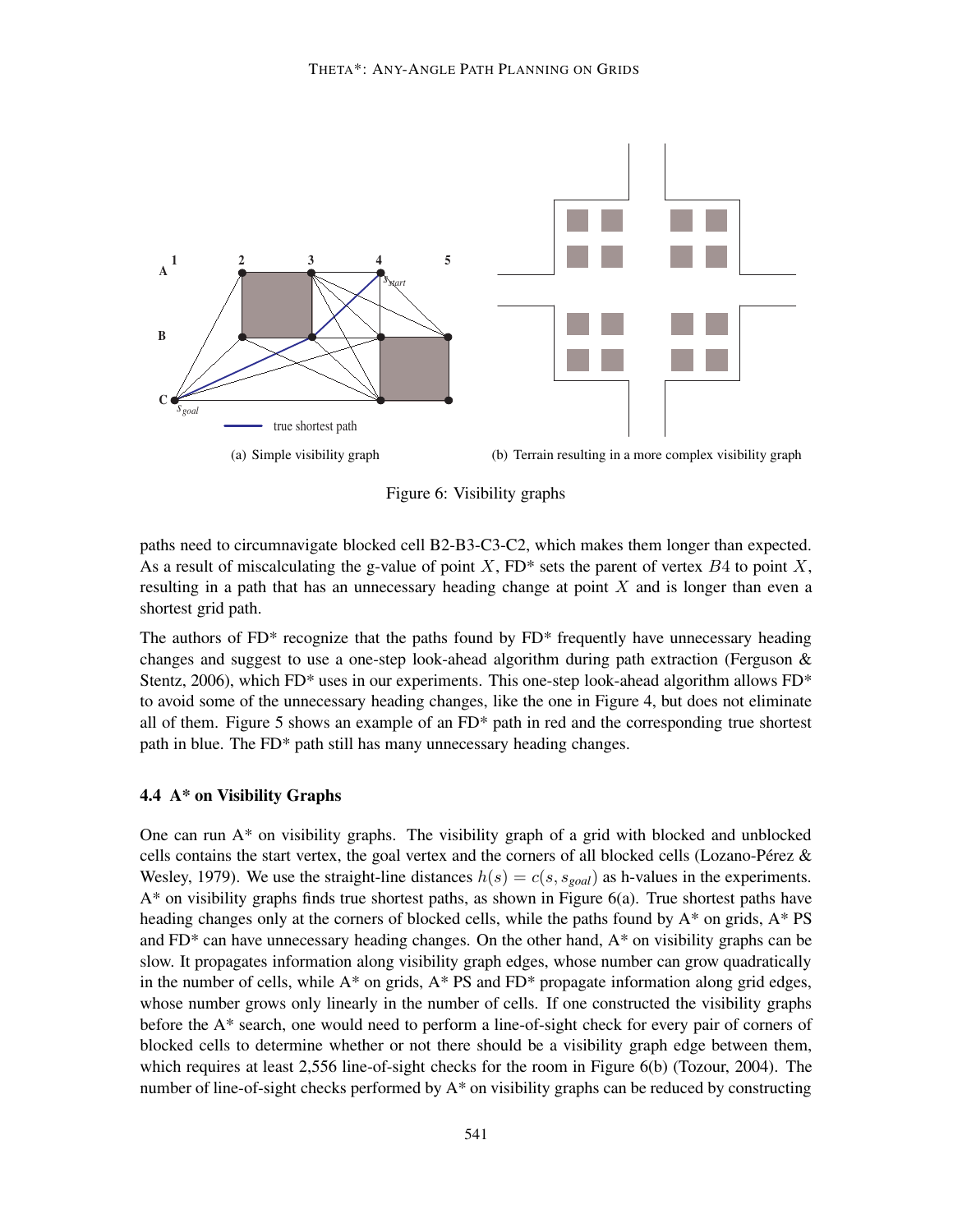

**Algorithm 3**: Basic Theta\*

the visibility graphs during the  $A^*$  search. When it expands a vertex, it performs line-of-sight checks between the expanded vertex and the corners of all blocked cells (and the goal vertex). While this can significantly reduce the number of line-of-sight checks performed in some environments, such as simple outdoor terrain, it fails to do so in others, such as cluttered indoor terrain. More complex optimizations, such as reduced visibility graphs can further reduce the number of line-ofsight checks, but do not sufficiently speed up  $A^*$  on visibility graphs (Liu & Arimoto, 1992).

## **5. Basic Theta\***

In this section, we introduce Theta\* (Nash et al., 2007), our version of  $A^*$  for any-angle path planning that propagates information along grid edges without constraining the paths to grid edges. It combines the ideas behind A\* on visibility graphs (where heading changes occur only at the corners of blocked cells) and  $A^*$  on grids (where the number of edges grows only linearly in the number of cells). Its paths are only slightly longer than true shortest paths (as found by A\* on visibility graphs), yet is only slightly slower than  $A^*$  on grids, as shown in Figure 2. The key difference between Theta\* and A\* on grids is that the parent of a vertex can be any vertex when using Theta\*, while the parent of a vertex has to be a neighbor of the vertex when using  $A^*$ . We first introduce Basic Theta\*, a simple version of Theta\*.

Algorithm 3 shows the pseudocode of Basic Theta\*. Procedure Main is identical to that of A\* in Algorithm 1 and thus is not shown. Line 13 is to be ignored. We use the straight-line distances  $h(s) = c(s, s_{goal})$  as h-values in the experiments.

#### **5.1 Operation of Basic Theta\***

Basic Theta\* is simple. It is identical to A\* except that, when it updates the g-value and parent of an unexpanded visible neighbor  $s'$  of vertex  $s$  in procedure UpdateVertex, it considers two paths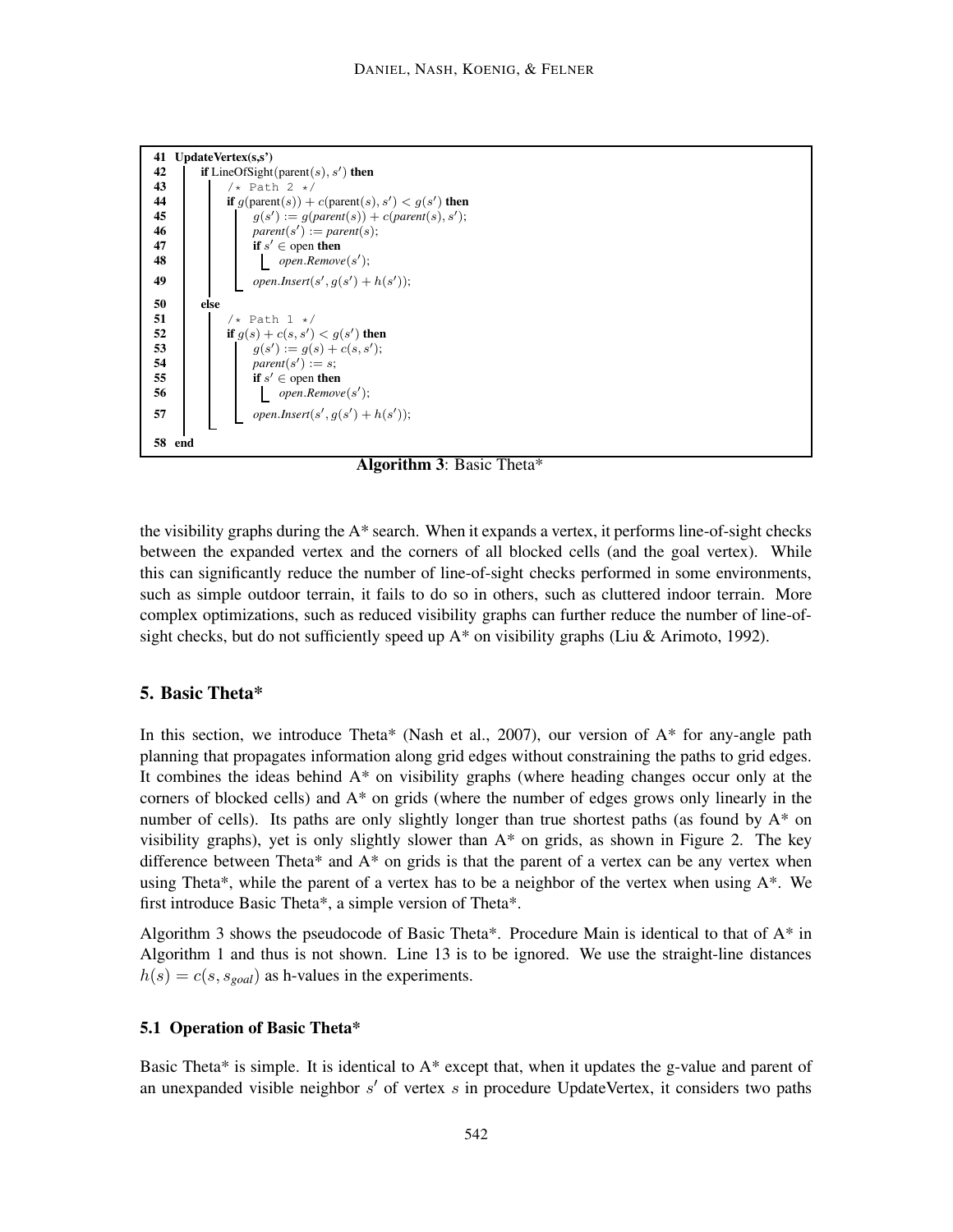

Figure 7: Paths 1 and 2 considered by Basic Theta\*

instead of only the one path considered by  $A^*$ . Figure 7(a) shows an example. Basic Theta\* is expanding vertex B3 with parent A4 and needs to update the g-value and parent of unexpanded visible neighbor C3. Basic Theta\* considers two paths:

- **Path 1:** Basic Theta\* considers the path from the start vertex to vertex  $s$  [=  $q(s)$ ] and from vertex s to vertex s' in a straight line  $[= c(s, s')]$ , resulting in a length of  $g(s) + c(s, s')$  [Line 52]. Path 1 is the path considered by  $A^*$ . It corresponds to the dashed red path [A4, B3, C3] in Figure  $7(a)$ ).
- **Path 2:** Basic Theta\* also considers the path from the start vertex to the parent of vertex  $s$  [=  $g(\text{parent}(s))$ ] and from the parent of vertex s to vertex s' in a straight line  $[=c(\text{parent}(s), s')]$ , resulting in a length of  $g(parent(s)) + c(parent(s), s')$  [Line 44]. Path 2 is not considered by A\* and allows Basic Theta\* to construct any-angle paths. It corresponds to the solid blue path  $[A4, C3]$  in Figure 7(a).

Path 2 is no longer than Path 1 due to the triangle inequality. The triangle inequality states that the length of any side of a triangle is no longer than the sum of the lengths of the other two sides. It applies here since Path 1 consists of the path from the start vertex to the parent of vertex  $s$ , the straight line from the parent of vertex s to vertex s (Line A) and the straight line from vertex s to vertex  $s'$  (Line B), Path 2 consists of the same path from the start vertex to the parent of vertex  $s$ and the straight line from the parent of vertex  $s$  to vertex  $s'$  (Line C) and Lines A, B and C form a triangle. Path 1 is guaranteed to be unblocked but Path 2 is not. Thus, Basic Theta\* chooses Path 2 over Path 1 if vertex s' has line-of-sight to the parent of vertex s and Path 2 is thus unblocked. Figure 7(a) shows an example. Otherwise, Basic Theta\* chooses Path 1 over Path 2. Figure 7(b) shows an example. Basic Theta\* updates the g-value and parent of vertex  $s'$  if the chosen path is shorter than the shortest path from the start vertex to vertex s' found so far  $[= g(s')]$ . We use the straight-line distances  $h(s) = c(s, s_{goal})$  as h-values in the experiments.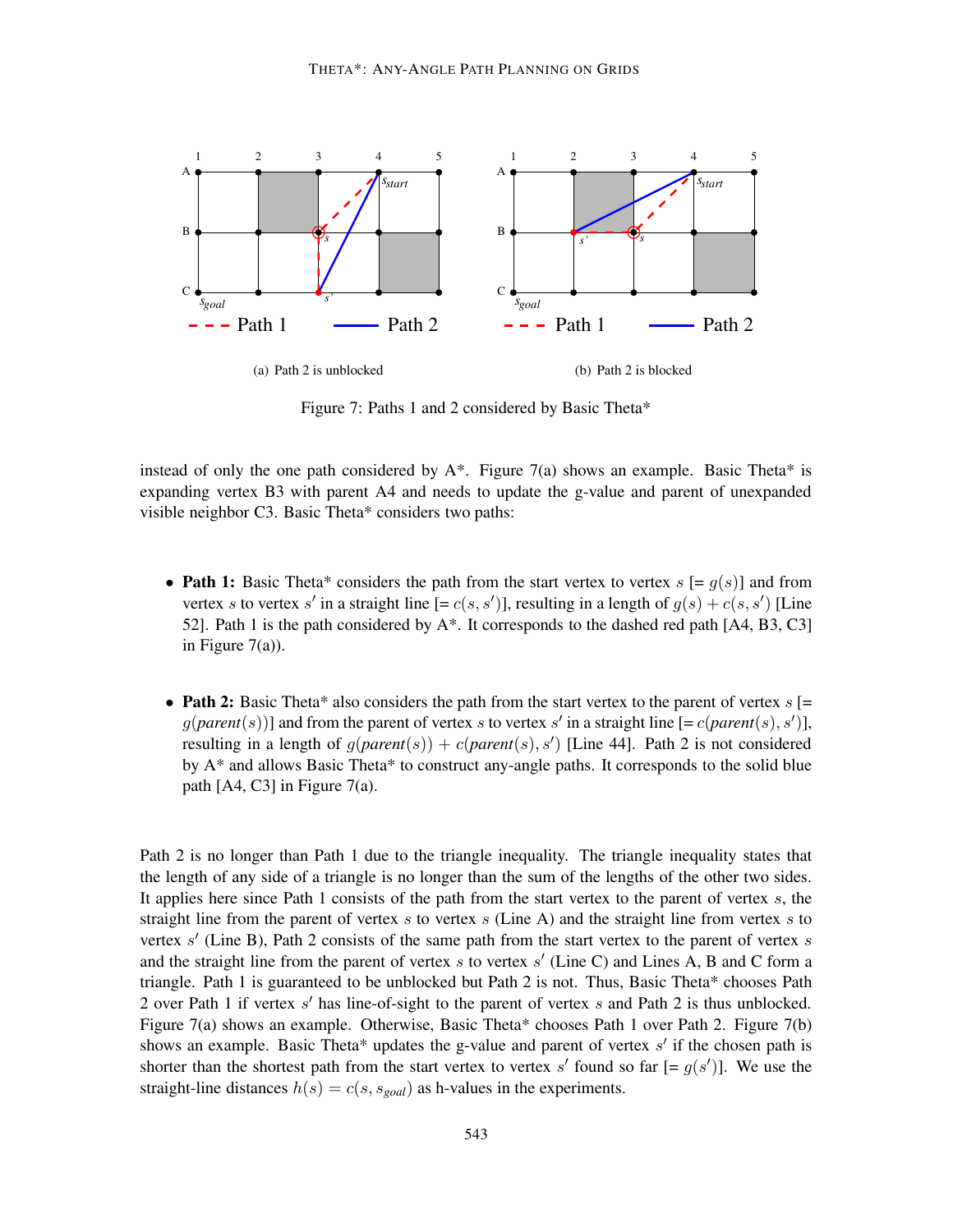

Figure 8: Example trace of Basic Theta\*

### **5.2 Example Trace of Basic Theta\***

Figure 8 shows an example trace of Basic Theta\*. The vertices are labeled with their g-values and parents. The arrows point to their parents. Red circles indicate vertices that are being expanded, and blue arrows indicate vertices that are generated during the current expansion. First, Basic Theta\* expands start vertex A4 with parent A4, as shown in Figure 8(a). It sets the parent of the unexpanded visible neighbors of vertex A4 to vertex A4, just like A\* would do. Second, Basic Theta\* expands vertex B3 with parent A4, as shown in Figure 8(b). Vertex B2 is an unexpanded visible neighbor of vertex B3 that does not have line-of-sight to vertex A4. Basic Theta\* thus updates it according to Path 1 and sets its parent to vertex B3. On the other hand, vertices C2, C3 and C4 are unexpanded visible neighbors of vertex B3 that have line-of-sight to vertex A4. Basic Theta\* thus updates them according to Path 2 and sets their parents to vertex A4. (The g-values and parents of the other unexpanded visible neighbors of vertex B3 are not updated.) Third, Basic Theta\* expands vertex B2 with parent B3, as shown in Figure 8(c). Vertices A1 and A2 are unexpanded visible neighbors of vertex B2 that do not have line-of-sight to vertex B3. Basic Theta\* thus updates them according to Path 1 and sets their parents to vertex B2. On the other hand, vertices B1 and C1 are unexpanded visible neighbors of vertex B2 that do have line-of-sight to vertex B3. Basic Theta\* thus updates them according to Path 2 and sets their parents to vertex B3. Fourth, Basic Theta\* expands goal vertex C1 with parent B3 and terminates, as shown in Figure 8(d). Path extraction then follows the parents from goal vertex C1 to start vertex A4 to retrieve the true shortest path [A4, B3, C1] from the start vertex to the goal vertex in reverse.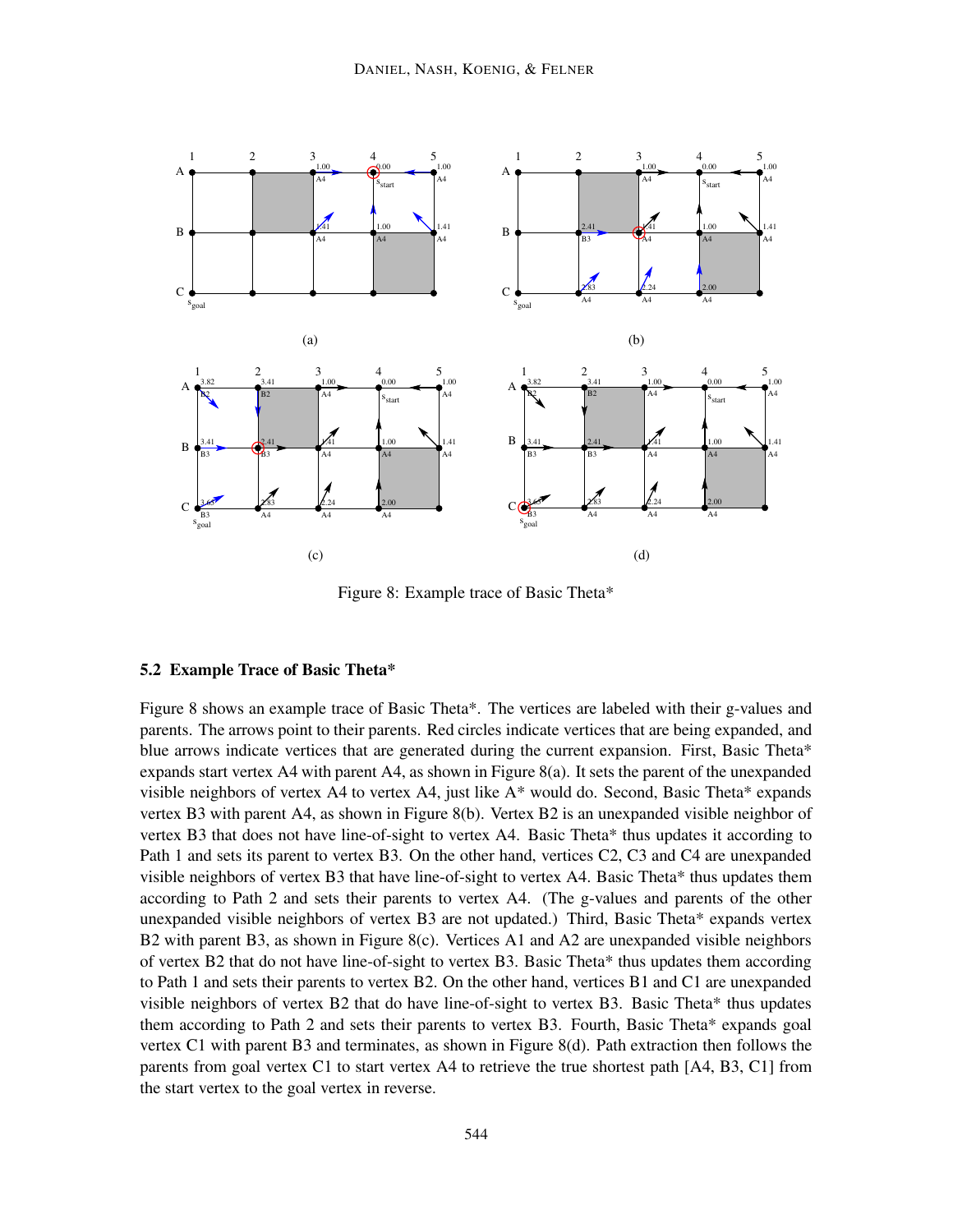#### **5.3 Properties of Basic Theta\***

We now discuss the properties of Basic Theta\*.

#### 5.3.1 CORRECTNESS AND COMPLETENESS

Basic Theta\* is correct (that is, finds only unblocked paths from the start vertex to the goal vertex) and complete (that is, finds a path from the start vertex to the goal vertex if one exists). We use the following lemmata in the proof.

**Lemma 1.** *If there exists an unblocked path between two vertices then there also exists an unblocked grid path between the same two vertices.*

*Proof.* An unblocked path between two vertices exists iff an unblocked any-angle path  $[s_0, \ldots, s_n]$ exists between the same two vertices. Consider any path segment  $\overline{s_k s_{k+1}}$  of this any-angle path. If the path segment is horizontal or vertical, then consider the unblocked grid path from vertex  $s_k$  to vertex  $s_{k+1}$  that coincides with the path segment. Otherwise, consider the sequence  $(b_0, \ldots, b_m)$ of unblocked cells whose interior the path segment passes through. Any two consecutive cells  $b_j$  and  $b_{j+1}$  share at least one vertex  $s'_{j+1}$  since the cells either share an edge or are diagonally touching. (If they share more than one vertex, pick one arbitrarily.) Consider the grid path  $s'_0$  =  $s_k, s'_1, \ldots, s'_m, s'_{m+1} = s_{k+1}$ . This grid path from vertex  $s_k$  to vertex  $s_{k+1}$  is unblocked since any two consecutive vertices on it are corners of the same unblocked cell and are thus visible neighbors. Repeat this procedure for every path segment of the any-angle path and concatenate the resulting grid paths to an unblocked grid path from vertex  $s_0$  to vertex  $s_n$ . (If several consecutive vertices on the grid path are identical, then all of them but one can be removed.)  $\Box$ 

**Lemma 2.** *At any point during the execution of Basic Theta\*, following the parents from any vertex in the open or closed lists to the start vertex retrieves an unblocked path from the start vertex to this vertex in reverse.*

*Proof.* We prove by induction that the lemma holds and that the parent of any vertex in the union of the open or closed lists itself is in the union of the open or closed lists. This statement holds initially because the start vertex is the only vertex in the union of the open or closed lists and it is its own parent. We now show that the statement continues to hold whenever a vertex changes either its parent or its membership in the union of the open or closed lists. Once a vertex is a member of the union of the open or closed lists, it continues to be a member. A vertex can become a member in the union of the open or closed lists only when Basic Theta\* expands some vertex  $s$  and updates the g-value and parent of an unexpanded visible neighbor  $s'$  of vertex  $s$  in procedure UpdateVertex. Vertex  $s$  is thus in the closed list, and its parent is in the union of the open or closed lists according to the induction assumption. Thus, following the parents from vertex  $s$  (or its parent) to the start vertex retrieves an unblocked path from the start vertex to vertex s (or its parent, respectively) in reverse according to the induction assumption. If Basic Theta\* updates vertex s' according to Path 1, then the statement continues to hold since vertices  $s$  and  $s'$  are visible neighbors and the path segment from vertex s to vertex s' is thus unblocked. If Basic Theta\* updates vertex s' according to Path 2, then the statement continues to hold since Basic Theta\* explicitly checks that the path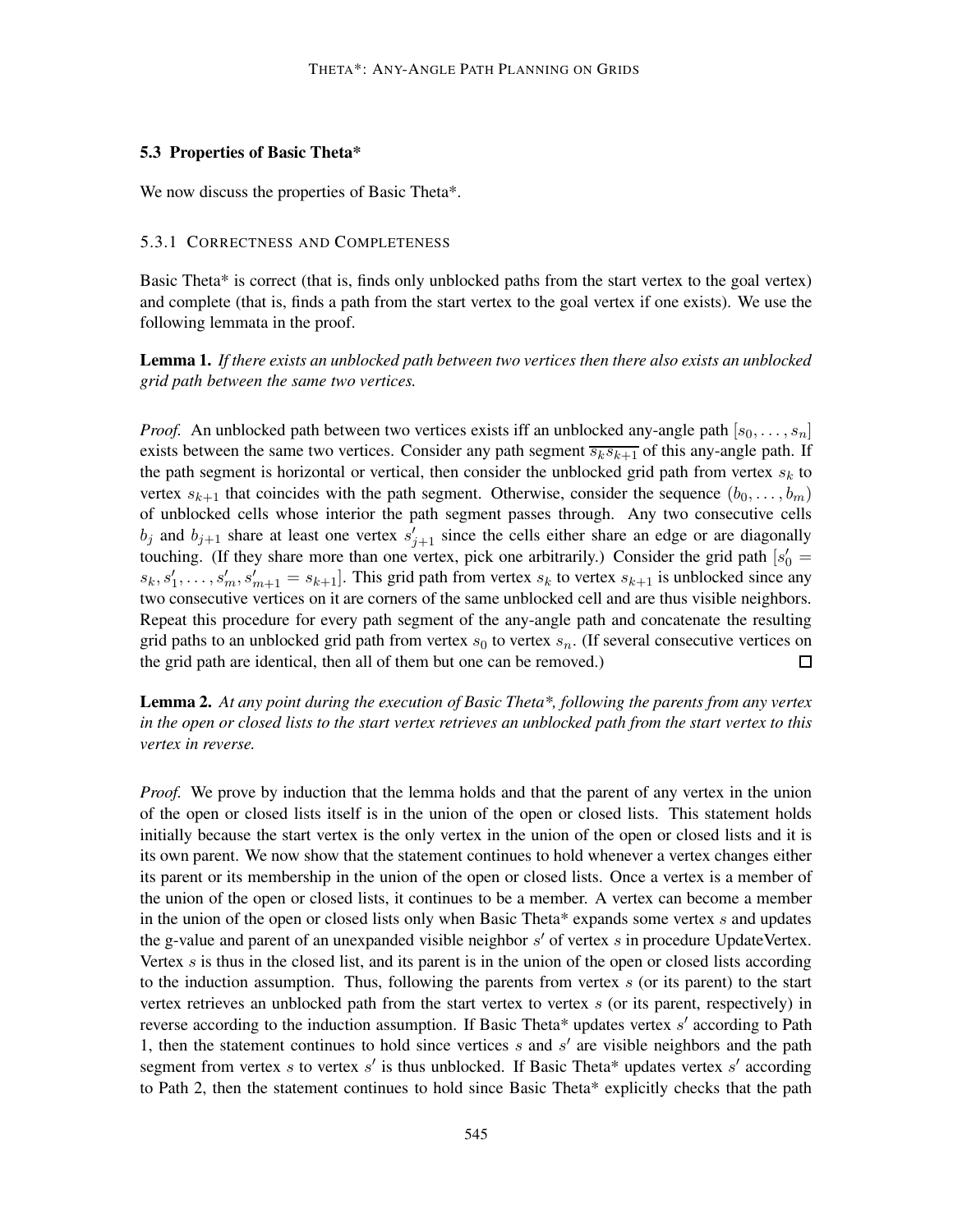segment from the parent of vertex s to vertex  $s'$  is unblocked. There are no other ways in which the parent of a vertex can change.  $\Box$ 

**Theorem 1.** *Basic Theta\* terminates and path extraction retrieves an unblocked path from the start vertex to the goal vertex if such a path exists. Otherwise, Basic Theta\* terminates and reports that no unblocked path exists.*

*Proof.* The following properties together prove the theorem. Their proofs utilize the fact that Basic Theta\* terminates iff the open is empty or it expands the goal vertex. The start vertex is initially in the open list. Any other vertex is initially neither in the open nor closed lists. A vertex neither in the open nor closed lists can be inserted into the open list. A vertex in the open list can be removed from the open list and be inserted into the closed list. A vertex in the closed list remains in the closed list.

- Property 1: Basic Theta\* terminates. It expands one vertex in the open list during each iteration. In the process, it removes the vertex from the open list and can then never insert it into the open list again. Since the number of vertices is finite, the open list eventually becomes empty and Basic Theta\* has to terminate if it has not terminated earlier already.
- Property 2: If Basic Theta\* terminates because its open list is empty, then there does not exist an unblocked path from the start vertex to the goal vertex. We prove the contrapositive. Assume that there exists an unblocked path from the start vertex to the goal vertex. We prove by contradiction that Basic Theta\* then does not terminate because its open list is empty. Thus, assume also that Basic Theta\* terminates because its open list is empty. Then, there exists an unblocked grid path  $[s_0 = s_{start}, \ldots, s_n = s_{goal}]$  from the start vertex to the goal vertex according to Lemma 1. Choose vertex  $s_i$  to be the first vertex on the grid path that is not in the closed list when Basic Theta\* terminates. The goal vertex is not in the closed list when Basic Theta\* terminates since Basic Theta\* would otherwise have terminated when it expanded the goal vertex. Thus, vertex  $s_i$  exists. Vertex  $s_i$  is not the start vertex since the start vertex would otherwise be in the open list and Basic Theta\* could not have terminated because its open list is empty. Thus, vertex  $s_i$  has a predecessor on the grid path. This predecessor is in the closed list when Basic Theta\* terminates since vertex  $s_i$  is the first vertex on the grid path that is not in the closed list when Basic Theta\* terminates. When Basic Theta\* expanded the predecessor, it added vertex  $s_i$  to the open list. Thus, vertex  $s_i$  is still in the open list when Basic Theta\* terminates. But then Basic Theta\* could not have terminated because its open list is empty, which is a contradiction.
- Property 3: If Basic Theta\* terminates because it expands the goal vertex, then path extraction retrieves an unblocked path from the start vertex to the goal vertex because following the parents from the goal vertex to the start vertex retrieves an unblocked path from the start vertex to the goal vertex in reverse according to Lemma 2.

 $\Box$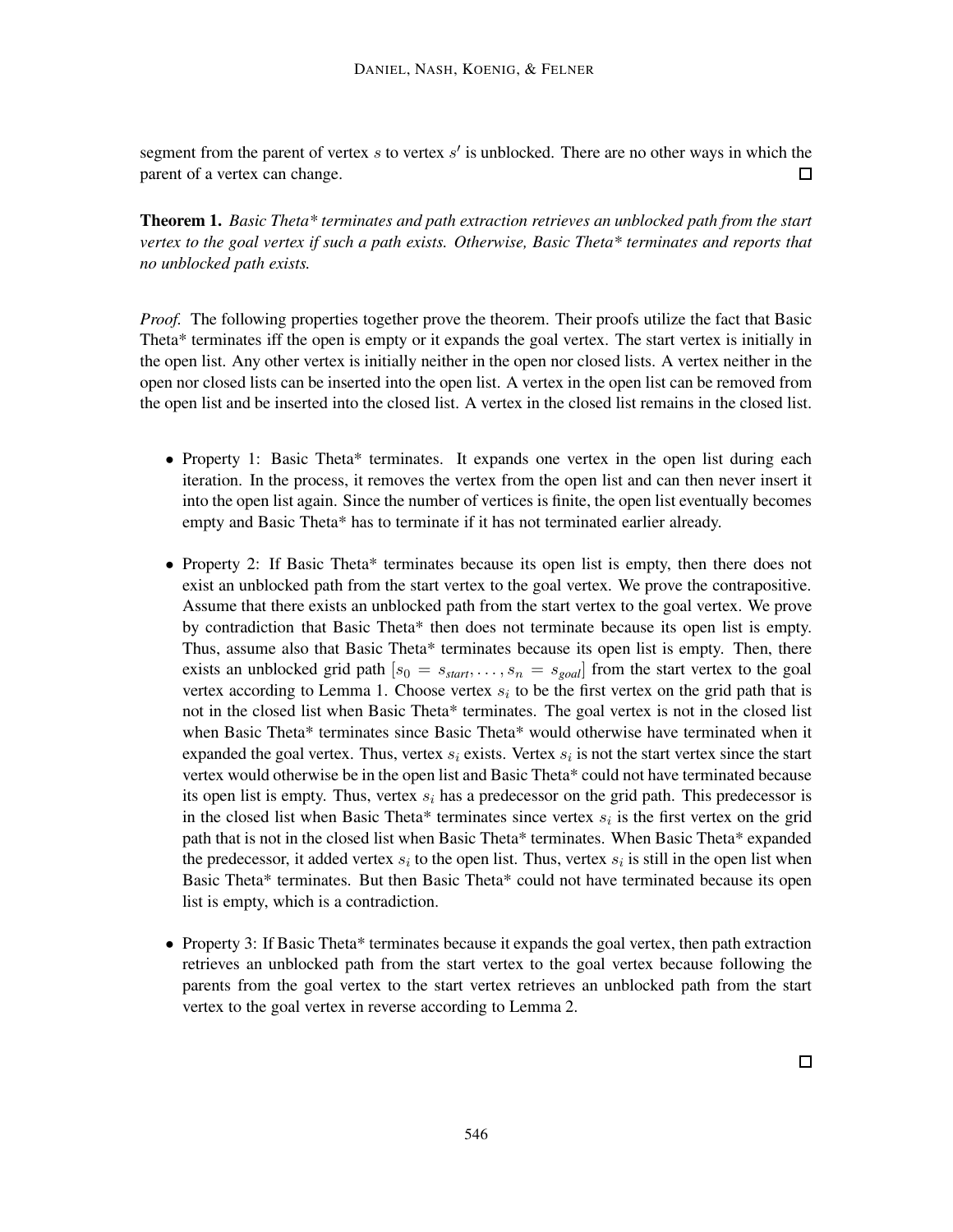

Figure 9: Basic Theta\* paths versus true shortest paths

#### 5.3.2 OPTIMALITY

Basic Theta\* is not optimal (that is, it is not guaranteed to find true shortest paths) because the parent of a vertex has to be either a visible neighbor of the vertex or the parent of a visible neighbor, which is not always the case for true shortest paths. Figure 9(a) shows an example where the dashed red path [E1, B9] is a true shortest path from start vertex E1 to vertex B9 since vertex E1 has lineof-sight to vertex B9. However, vertex E1 is neither a visible neighbor nor the parent of a visible neighbor of vertex B9 since vertex E1 does not have line-of-sight to these vertices (highlighted in red). Thus, Basic Theta\* cannot set the parent of vertex B9 to vertex E1 and does not find a true shortest path from vertex E1 to vertex B9. Similarly, Figure 9(b) shows an example where the dashed red path [E1, D8, C10] is a true shortest path from vertex E1 to vertex C10. However, vertex D8 is neither a visible neighbor nor the parent of a visible neighbor of vertex C10 since start vertex E1 either has line-of-sight to them or Basic Theta\* found paths from vertex E1 to them that do not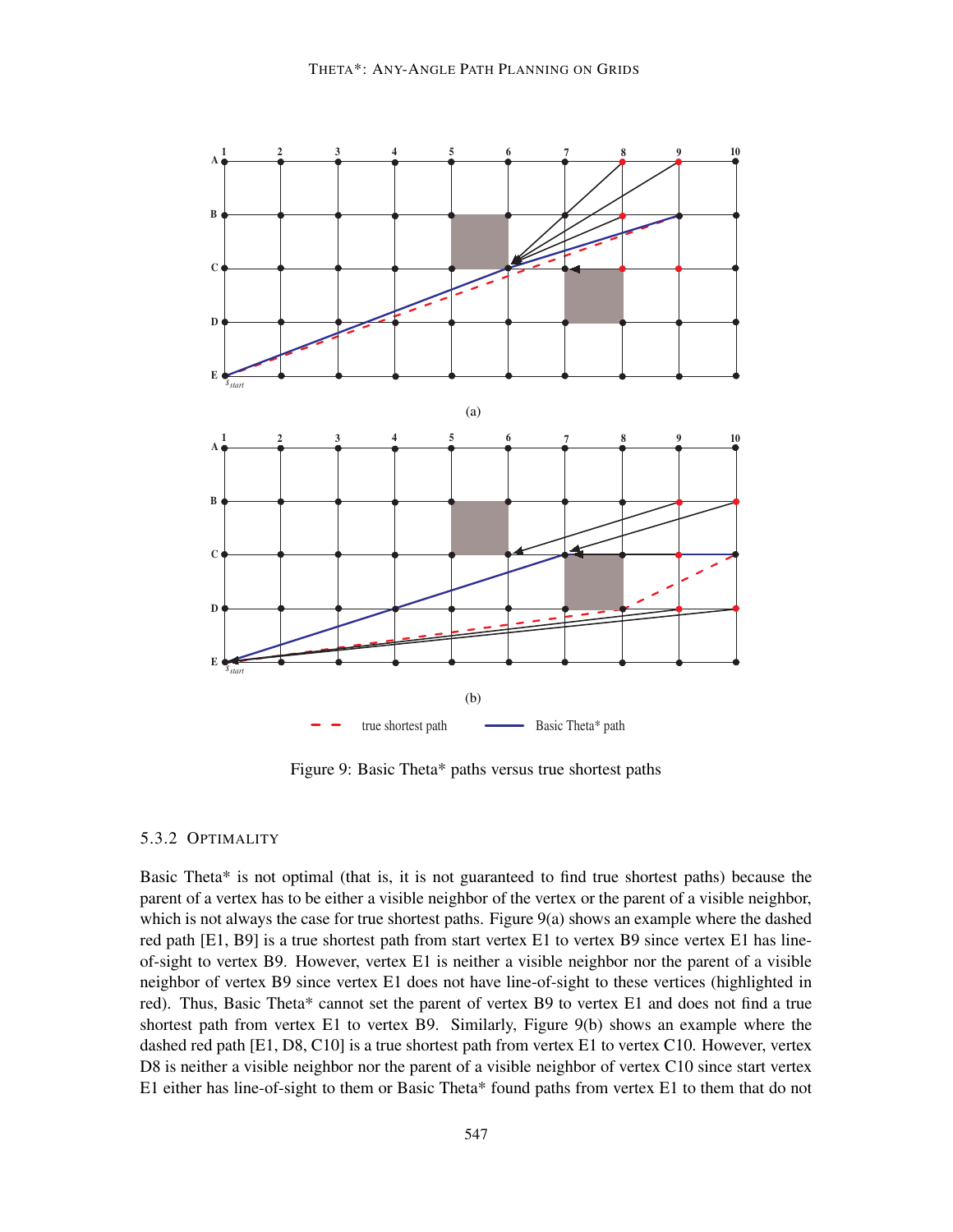

Figure 10: Heading changes of Basic Theta\*

contain vertex D8. In fact, the truly shortest paths from vertex E1 to all visible neighbors of vertex C10 that vertex E1 does not have line-of-sight to move above (rather than below) blocked cell C7- C8-D8-D7. Thus, Basic Theta\* cannot set the parent of vertex C10 to vertex D8 and thus does not find a true shortest path from vertex E1 to vertex C10. The solid blue path from vertex E1 to vertex B9 in Figure 9(a) and the solid blue path from vertex E1 to vertex C10 in Figure 9(b) are less than a factor of 1.002 longer than the true shortest paths.

## 5.3.3 HEADING CHANGES

Basic Theta\* takes advantage of the fact that true shortest paths have heading changes only at the corners of blocked cells. However, the paths found by Basic Theta\* can occasionally have unnecessary heading changes. Figure 10 shows an example where Basic Theta\* finds the solid blue path [A1, D5, D6] from vertex A1 to vertex D6. The reason for this mistake is simple. Assume that the open list contains both vertices C5 and D5. The f-value of vertex C5 is  $f(C5) = g(C5) +$  $h(C5) = 4.61 + 1.41 = 6.02$  and its parent is vertex C4. The f-value of vertex D5 is  $f(D5) =$  $5.00 + 1.00 = 6.00$  and its parent is vertex A1. Thus Basic Theta\* expands vertex D5 before vertex C5 (since its f-value is smaller). When Basic Theta\* expands vertex D5 with parent A1, it generates vertex D6. Vertex D6 is an unexpanded visible neighbor of vertex D5 that does not have line-of-sight to vertex A1. Basic Theta\* thus updates it according to Path 1, sets its f-value to  $f(D6) = 6.00 + 0.00 = 6.00$ , sets its parent to vertex D5 and inserts it into the open list. Thus Basic Theta\* expands goal vertex D6 before vertex C5 (since its f-value is smaller) and terminates. Path extraction then follows the parents from goal vertex D6 to start vertex A1 to retrieve the solid blue path [A1, D5, D6]. Thus, Basic Theta\* never expands vertex C5, which would have resulted in it setting the parent of vertex D6 to vertex C4 according to Path 2 and path extraction retrieving the dashed red path [A1, C4, D6] which is the true shortest path. The solid blue path from vertex A1 to vertex D6 in Figure 10 is less than a factor of 1.027 longer than true shortest path.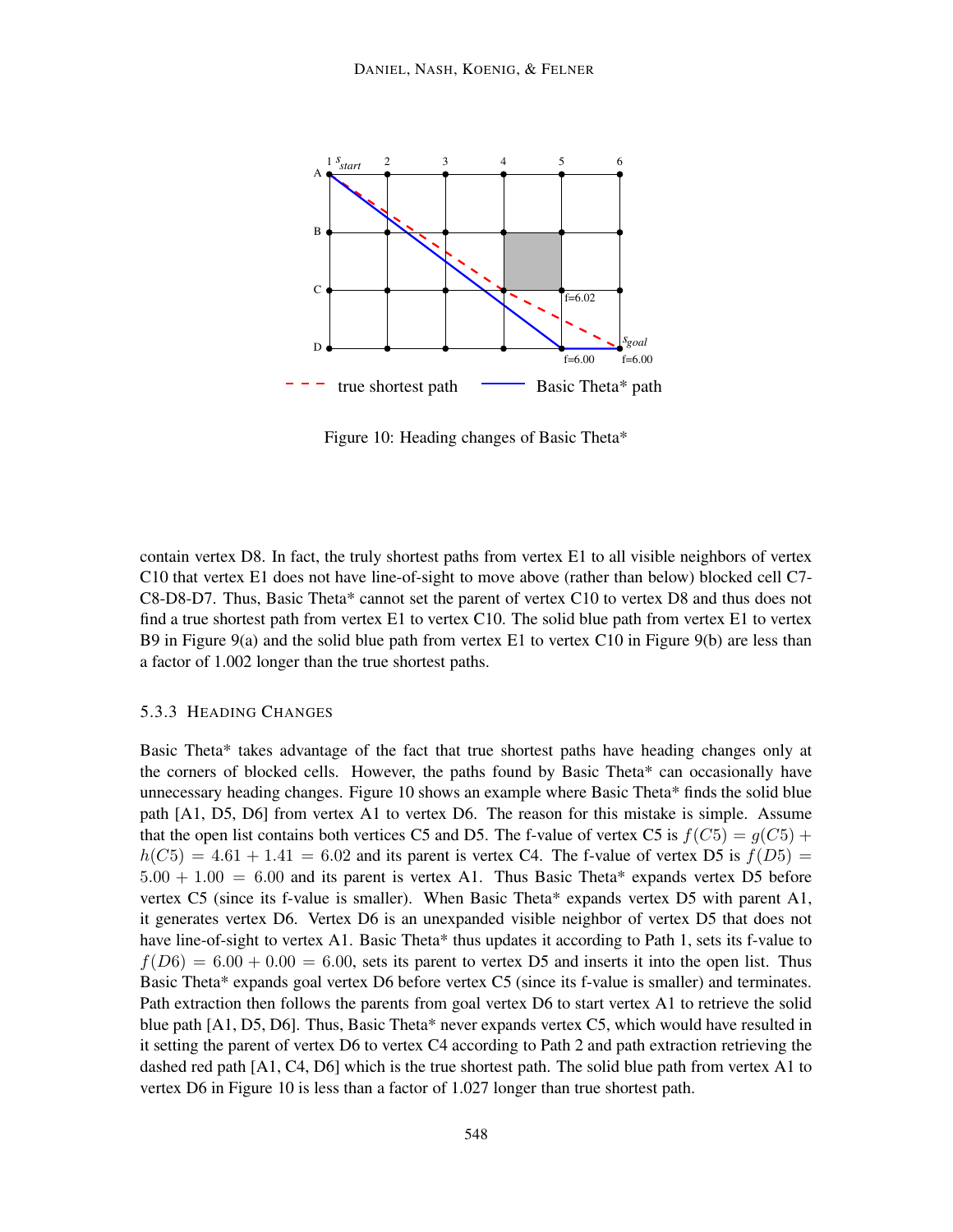

**Algorithm 4**: AP Theta\*

## **6. Angle-Propagation Theta\* (AP Theta\*)**

The runtime of Basic Theta\* per vertex expansion (that is, the runtime consumed during the generation of the unexpanded visible neighbors when expanding a vertex) can be linear in the number of cells since the runtime of each line-of-sight check can be linear in the number of cells. In this section, we introduce Angle-Propagation Theta\* (AP Theta\*), which reduces the runtime of Basic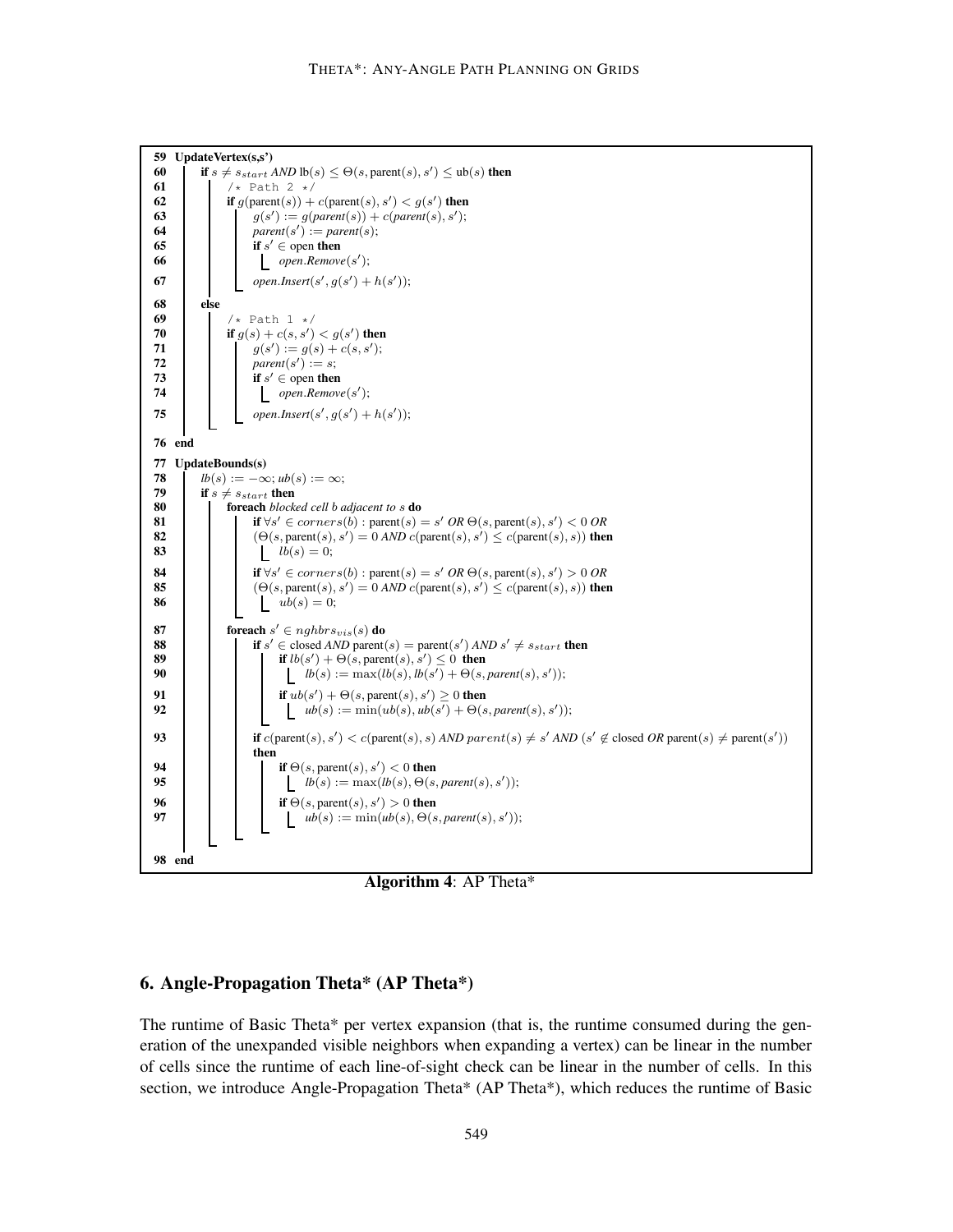

Figure 11: Region of points with line-of-sight to vertex  $s$ 

Theta\* per vertex expansion from linear to constant.<sup>1</sup> The key difference between AP Theta\* and Basic Theta\* is that AP Theta\* propagates angle ranges and uses them to determine whether or not two vertices have line-of-sight.

If there is a light source at a vertex and light cannot pass through blocked cells, then cells in the shadows do not have line-of-sight to the vertex while all other cells have line-of-sight to the vertex. Each contiguous region of points that have line-of-sight to the vertex can be characterized by two rays emanating from the vertex and thus by an angle range defined by two angle bounds. Figure 11 shows an example where all points within the red angle range defined by the two angle bounds  $\theta_1$  and  $\theta_2$  have line-of-sight to vertex s. AP Theta\* calculates the angle range of a vertex when it expands the vertex and then propagates it along grid edges, resulting in a constant runtime per vertex expansion since the angle ranges can be propagated in constant time and the line-of-sight checks can be performed in constant time as well.

Algorithm 4 shows the pseudocode of AP Theta\*. Procedure Main is identical to that of A\* in Algorithm 1 and thus is not shown. Line 13 is to be executed. We use the straight-line distances  $h(s) = c(s, s_{goal})$  as h-values in the experiments.

#### **6.1 Definition of Angle Ranges**

We now discuss the key concept of an angle range. AP Theta\* maintains two additional values for every vertex s, namely a lower angle bound  $lb(s)$  of vertex s and an upper angle bound  $ub(s)$  of vertex s, that together form the angle range  $[h(s), ub(s)]$  of vertex s. The angle bounds correspond to headings of rays (measured in degrees) that originate at the parent of vertex s. The heading of the ray from the parent of vertex  $s$  to vertex  $s$  is zero degrees. A visible neighbor of vertex  $s$  is guaranteed to have line-of-sight to the parent of vertex  $s$  if (but not necessarily only if) the heading of the ray from the parent of vertex s to the visible neighbor of vertex s is contained in the angle

<sup>1.</sup> While AP Theta\* provides a significant improvement in the worst case complexity over Basic Theta\*, our experimental results in Section 7 show that it is slower and finds slightly longer paths than Basic Theta\*.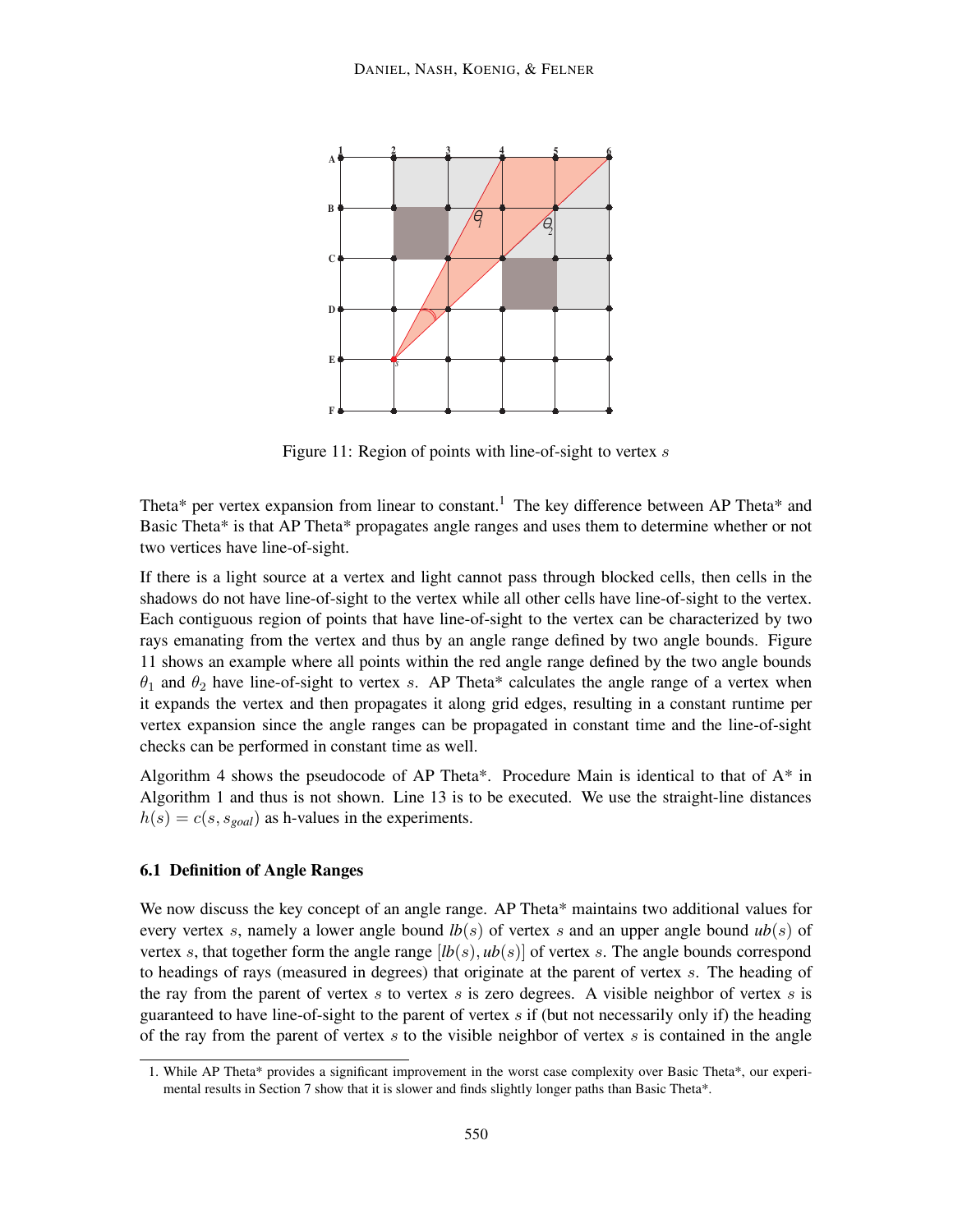

Figure 12: Angle range of AP Theta\*

range of vertex s. Figure 12 shows an example where vertex C3 with parent A4 has angle range [−18, 27]. Thus, all visible neighbors of vertex C3 in the red region are guaranteed to have line-ofsight to the parent of vertex C3. For example, vertex C4 is guaranteed to have line-of-sight to the parent of vertex C3 but vertex B2 is not. AP Theta\* therefore assumes that vertex B2 does not have line-of-sight to the parent of vertex C3.

We now define the concept of an angle range more formally.  $\Theta(s, p, s') \in [-90, 90]$ , which gives AP Theta\* its name, is the angle (measured in degrees) between the ray from vertex  $p$  to vertex  $s$  and the ray from vertex p to vertex s'. It is positive if the ray from vertex p to vertex s is clockwise from the ray from vertex p to vertex  $s'$ , zero if the ray from vertex p to vertex s has the same heading as the ray from vertex p to vertex s', and negative if the ray from vertex p to vertex s is counterclockwise from the ray from vertex p to vertex s'. Figure 12 shows an example where  $\Theta(C3, A4, C4) = 27$ and  $\Theta(C3, A4, B3) = -18$ . A visible neighbor s' of vertex s is guaranteed to have line-of-sight to the parent of vertex s if (but not necessarily only if)  $lb(s) \le \Theta(s, parent(s), s') \le ub(s)$  (Visibility Property).

#### **6.2 Update of Angle Ranges**

We now discuss how AP Theta\* calculates the angle range of a vertex when it expands the vertex. This calculation is complicated by the fact that AP Theta\* is not guaranteed to have sufficient information to determine the angle range exactly since the order of vertex expansions depends on a variety of factors, such as the h-values. In this case, AP Theta\* can constrain the angle range more than necessary to guarantee that the Visibility Property holds and that it finds unblocked paths.

When AP Theta\* expands vertex s, it sets the angle range of vertex s initially to  $[-\infty, \infty]$ , meaning that all visible neighbors of the vertex are guaranteed to have line-of-sight to the parent of the vertex. It then constrains the angle range more and more if vertex  $s$  is not the start vertex.

AP Theta\* constrains the angle range of vertex  $s$  based on each blocked cell  $b$  that is adjacent to vertex s (that is, that vertex s is a corner of b, written as  $s \in corners(b)$ ) provided that at least one of two conditions is satisfied:

• **Case 1:** If every corner s' of blocked cell b satisfies at least one of the following conditions:

 $\textit{–} \ parent(s) = s' \text{ or }$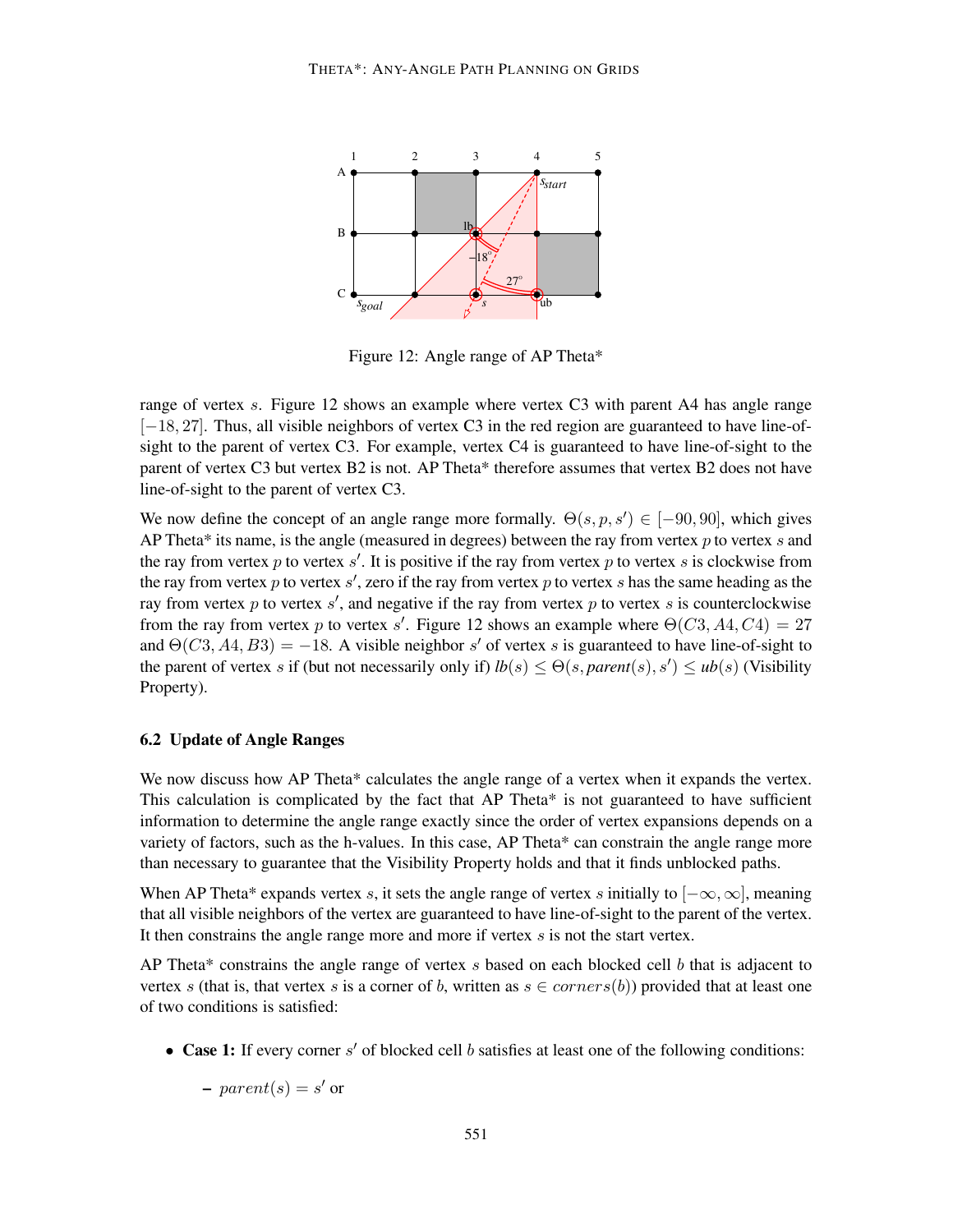- $\Theta(s, parent(s), s') < 0$  or
- $\blacktriangle$   $\Theta(s, parent(s), s') = 0$  and  $c(parent(s), s') \leq c(parent(s), s)$ ,

then AP Theta\* assumes that a vertex  $s''$  does not have line-of-sight to the parent of vertex  $s$ if the ray from the parent of vertex  $s$  to vertex  $s$  is counterclockwise from the ray from the parent of vertex s to vertex s'', that is, if  $\Theta(s, parent(s), s'') < 0$ . AP Theta\* therefore sets the lower angle bound of vertex s to  $\Theta(s, parent(s), s) = 0$  [Line 83].

- **Case 2:** If every corner s' of blocked cell b satisfies at least one of the following conditions:
	- $\textit{–}~ parent(s) = s' \text{ or }$
	- $\Theta(s, parent(s), s') > 0$  or
	- $\blacktriangle$   $\Theta(s, parent(s), s') = 0$  and  $c(parent(s), s') \leq c(parent(s), s)$ ,

then AP Theta\* assumes that a vertex  $s''$  does not have line-of-sight to the parent of vertex  $s$ if the ray from the parent of vertex  $s$  to vertex  $s$  is clockwise from the ray from the parent of vertex s to vertex s'', that is, if  $\Theta(s, parent(s), s'') > 0$ . AP Theta\* therefore sets the upper angle bound of vertex s to  $\Theta(s, parent(s), s) = 0$  [Line 86].

AP Theta\* also constrains the angle range of vertex s based on each visible neighbor  $s'$  of vertex s provided that at least one of two conditions is satisfied:

- **Case 3:** If vertex s' satisfies all of the following conditions:
	- **–** s ′ ∈ *closed* and

- 
$$
parent(s) = parent(s')
$$
 and

$$
-s' \neq s_{start},
$$

then AP Theta\* constrains the angle range of vertex  $s$  by intersecting it with the angle range of vertex  $s'$  [Lines 90 and 92]. To do that, it first shifts the angle range of vertex  $s'$  by  $\Theta(s, parent(s), s')$  degrees to take into account that the angle range of vertex s' is calibrated so that the heading of the ray from the joint parent of vertices s and  $s'$  to vertex s' is zero degrees, while the angle range of vertex  $s$  is calibrated so that the heading of the ray from the joint parent of vertices  $s$  and  $s'$  to vertex  $s$  is zero degrees. Lines 89 and 91 ensure that the lower angle bound always remains non-positive and the upper angle bound always remains non-negative, respectively. The fact that lower angle bounds should be non-positive (and upper angle bounds non-negative) is intuitive in that if a vertex  $s$  is assigned parent vertex  $p$ then the angle of the ray from vertex  $p$  to vertex  $s$  should be included in the angle range of vertex s.

- **Case 4:** If vertex s' satisfies all of the following conditions:
	- **–** c(*parent*(s), s′ ) < c(*parent*(s), s) and
	- $\textit{–} parent(s) \neq s'$  and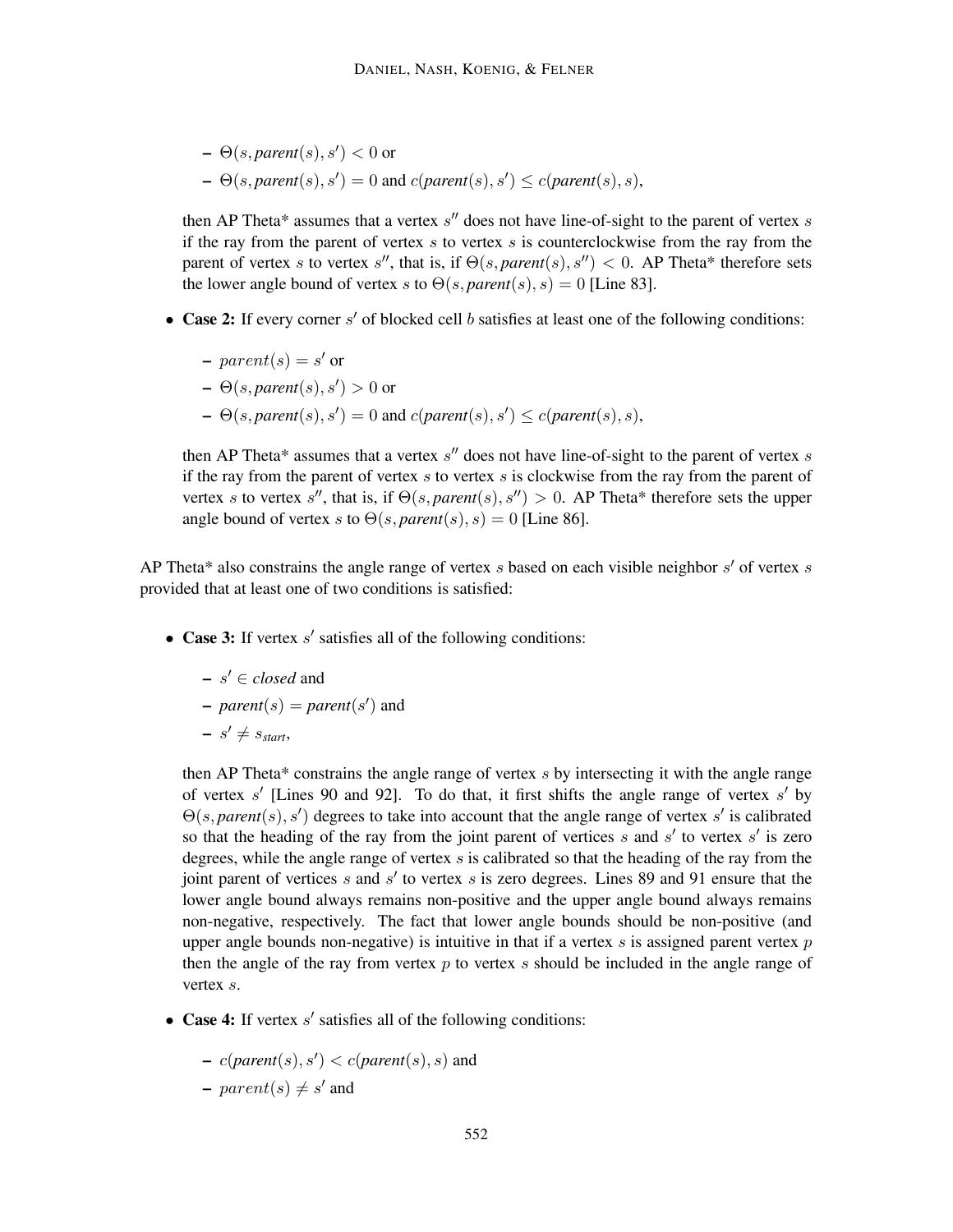$- s' \notin closed \text{ or } parent(s) \neq parent(s'),$ 

then AP Theta\* has insufficient information about vertex  $s'$ . AP Theta\* therefore cannot determine the angle range of vertex s exactly and makes the conservative assumption that vertex  $s'$  barely has line-of-sight to the parent of vertex  $s$  [Lines 95 and 97].

The Visibility Property holds after AP Theta\* has updated the angle range of vertex  $s$  in procedure UpdateBounds. Thus, when AP Theta\* checks whether or not a visible neighbor  $s'$  of vertex  $s$  has line-of-sight to the parent of vertex s, it now checks whether or not  $lb(s) \le \Theta(s, parent(s), s') \le$ *ub*(s) [Line 60] is true instead of whether or not *LineOfSight*(*parent*(s), s′ ) [Line 42] is true . These are the only differences between AP Theta\* and Basic Theta\*.

Figure 13(a) shows an example where AP Theta\* calculates the angle range of vertex  $A4$ . It sets the angle range to  $[-\infty, \infty]$ . Figure 13(b) shows an example where AP Theta\* calculates the angle range of vertex B3. It sets the angle range initially to  $[-\infty, \infty]$ . It then sets the lower angle bound to 0 degrees according to Case 1 based on the blocked cell A2-A3-B3-B2 [Line 83]. It sets the upper angle bound to 45 degrees according to Case 4 based on vertex B4, which is unexpanded and thus not in the closed list [Line 97]. Figure 13(c) shows an example where AP Theta\* calculates the angle range of vertex B2. It sets the angle range initially to  $[-\infty, \infty]$ . It then sets the lower angle bound to 0 degrees according to Case 1 based on the blocked cell A2-A3-B3-B2 [Line 83]. Assume that vertex C1 is not the goal vertex. Figure 13(d) then shows an example where AP Theta\* calculates the angle range of vertex C1. It sets the angle range initially to  $[-\infty, \infty]$ . It then sets the lower angle bound to -27 degrees according to Case 3 based on vertex B2 [Line 90] and the upper angle bound to 18 degrees according to Case 4 based on vertex C2, which is unexpanded and thus not in the closed list [Line 97].

#### **6.3 Example Trace of AP Theta\***

Figure 13 shows an example trace of AP Theta\* using the path-planning problem from Figure 8. The labels of the vertices now include the angle ranges.

#### **6.4 Properties of AP Theta\***

We now discuss the properties of AP Theta\*. AP Theta\* operates in the same way as Basic Theta\* and thus has similar properties as Basic Theta\*. For example, AP Theta\* is correct and complete. It is not guaranteed to find true shortest paths, and its paths can occasionally have unnecessary heading changes.

AP Theta\* sometimes constrains the angle ranges more than necessary to guarantee that it finds unblocked paths, which means that its line-of-sight checks sometimes fail incorrectly in which case it has to update vertices according to Path 1 rather than Path 2. AP Theta\* is still complete since it finds an unblocked grid path if all line-of-sight checks fail, and there always exists an unblocked grid path if there exists an unblocked any-angle path. However, the paths found by AP Theta\* can be longer than those found by Basic Theta\*. Figure 14 shows an example. When AP Theta\* expands vertex C4 with parent B1 and calculates the angle range of vertex C4, vertex C3 is unexpanded and thus not in the closed list. This means that AP Theta\* has insufficient information about vertex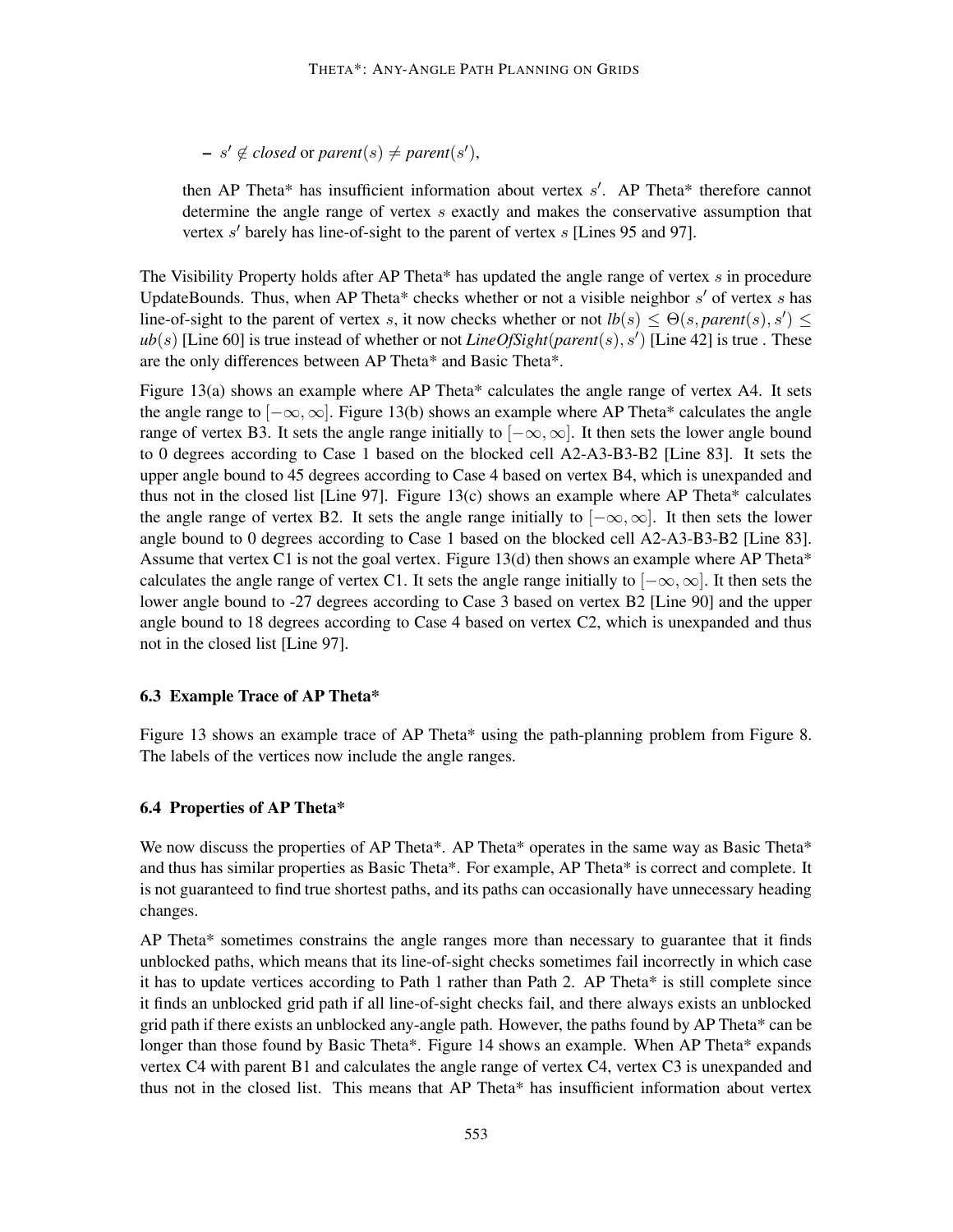

Figure 13: Example trace of AP Theta\*



Figure 14: Basic Theta\* path versus AP Theta\* path

C3 because, for example, it does not know whether or not cell C2-C3-D3-D2 is unblocked. AP Theta\* therefore cannot determine the angle range of vertex C4 exactly and makes the conservative assumption that vertex C3 barely has line-of-sight to vertex B1 and sets the lower angle bound of vertex C4 according to Case 4 based on vertex C3. It then uses the resulting angle range to determine that the unexpanded visible neighbor D4 of vertex C4 is not guaranteed to have line-ofsight to vertex B1. However, vertex D4 does have line-of-sight to vertex B1 if cell C2-C3-D3-D2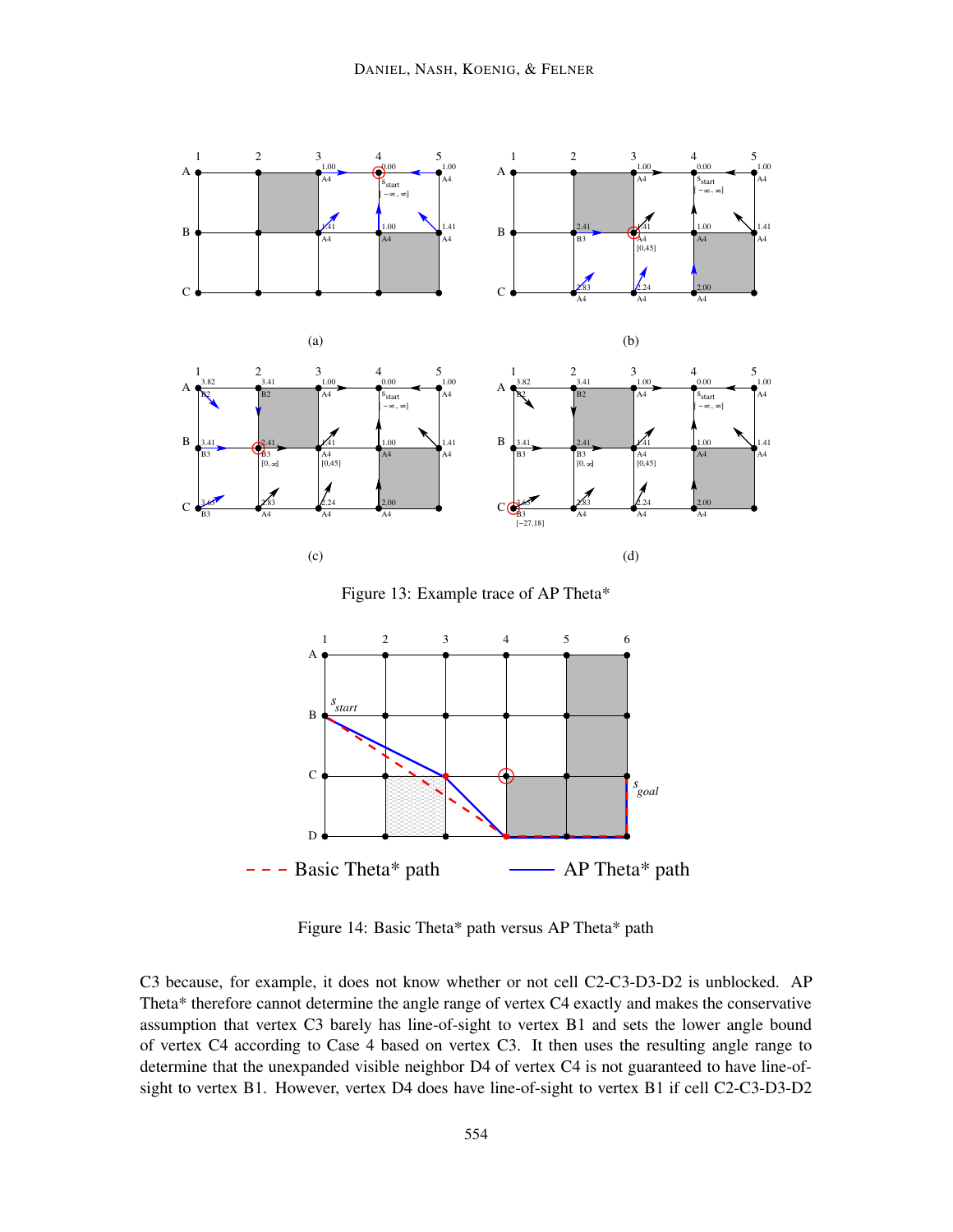

Figure 15: Map of Baldur's Gate II

is unblocked. AP Theta\* eventually finds the solid blue path  $[B1, C3, D4]$  from start vertex B1 to vertex D4, while Basic Theta\* finds the dashed red path [B1, D4], which is the true shortest path.

The correctness and completeness proof of Basic Theta\* needs to get changed slightly for AP Theta\* since AP Theta\* performs its line-of-sight checks differently.

**Theorem 2.** *AP Theta\* terminates and path extraction retrieves an unblocked path from the start vertex to the goal vertex if such a path exists. Otherwise, AP Theta\* terminates and reports that no unblocked path exists.*

*Proof.* The proof is similar to the proof of Theorem 1 since AP Theta\* uses the angle ranges only to determine whether or not Path 2 is blocked but not to determine whether or not Path 1 is blocked. The only property that needs to be proved differently is that two vertices indeed have line-of-sight if (but not necessarily only if) the line-of-sight check of AP Theta\* succeeds, see Appendix B.  $\Box$ 

## **7. Experimental Results**

In this section, we compare Basic Theta\* and AP Theta\* to  $A^*$  on grids,  $A^*$  PS, FD\* and  $A^*$  on visibility graphs with respect to their path length, number of vertex expansions, runtime (measured in seconds) and number of heading changes.

We compare these path-planning algorithms on  $100 \times 100$  and  $500 \times 500$  grids with different percentages of randomly blocked cells (random grids) and scaled maps from the real-time strategy game Baldur's Gate II (game maps). Figure 15 (Bulitko, Sturtevant, & Kazakevich, 2005) shows an example of a game map. The start and goal vertices are the south-west corners of cells. For random grids, the start vertex is in the south-west cell. The goal vertex is in a cell randomly chosen from the column of cells furthest east. Cells are blocked randomly but a one-unit border of unblocked cells guarantees that there is path from the start vertex to the goal vertex. For game maps, the start and goal vertices are randomly chosen from the corners of unblocked cells. We average over 500 random  $100 \times 100$  grids, 500 random  $500 \times 500$  grids and 118 game maps.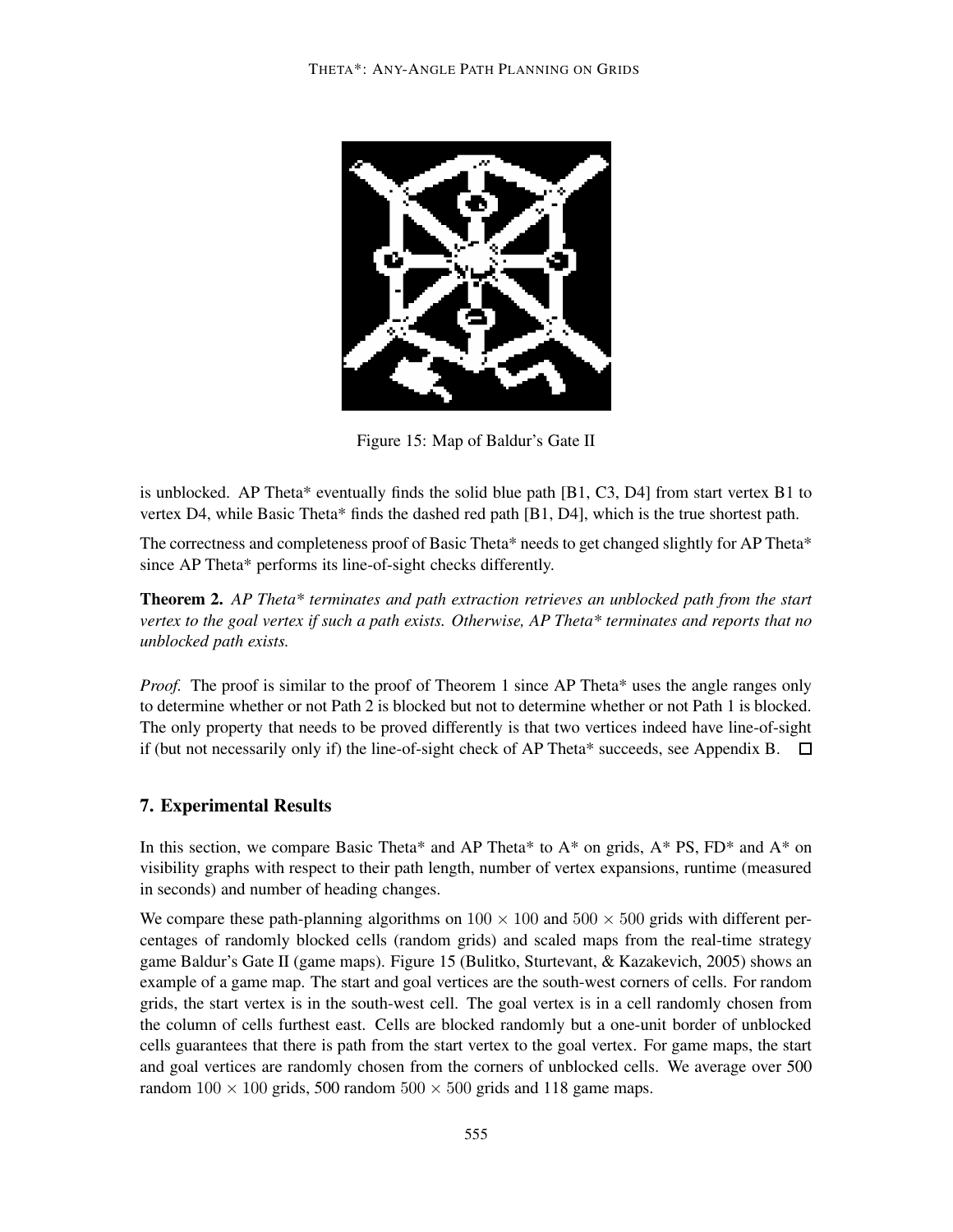|                 |                         | $FD^*$ |        |        | Basic Theta*   AP Theta*   A* on Visibility Graphs | A* on Grids   A* PS |        |
|-----------------|-------------------------|--------|--------|--------|----------------------------------------------------|---------------------|--------|
|                 |                         |        |        |        | (true shortest path)                               |                     |        |
|                 | <b>Game Maps</b>        | 40.04  | 39.98  | 40.05  | 39.96                                              | 41.77               | 40.02  |
|                 | Random Grids 0%         | 114.49 | 114.33 | 114.33 | 114.33                                             | 120.31              | 114.33 |
| 100<br>$\times$ | Random Grids 5%         | 114.15 | 113.94 | 113.94 | 113.83                                             | 119.76              | 114.71 |
| Ŝ               | Random Grids 10% 114.74 |        | 114.51 | 114.51 | 114.32                                             | 119.99              | 115.46 |
|                 | Random Grids 20% 115.20 |        | 114.93 | 114.95 | 114.69                                             | 120.31              | 116.16 |
|                 | Random Grids 30% 115.45 |        | 115.22 | 115.25 | 114.96                                             | 120.41              | 116.69 |
|                 | Game Maps               | 223.64 | 223.30 | 224.40 | N/A                                                | 233.66              | 223.70 |
|                 | Random Grids 0%         | 576.19 | 575.41 | 575.41 | N/A                                                | 604.80              | 575.41 |
| 500             | Random Grids 5%         | 568.63 | 567.30 | 567.34 | N/A                                                | 596.45              | 573.46 |
| $500 \times$    | Random Grids 10% 576.23 |        | 574.57 | 574.63 | N/A                                                | 603.51              | 581.03 |
|                 | Random Grids 20% 580.19 |        | 578.41 | 578.51 | N/A                                                | 604.93              | 585.62 |
|                 | Random Grids 30% 581.73 |        | 580.18 | 580.35 | N/A                                                | 606.38              | 588.98 |

## Table 1: Path length

|              |                          | $FD^*$ | Basic Theta*   AP Theta* |        | A* on Visibility Graphs | A* on Grids I | $A^*$ PS |
|--------------|--------------------------|--------|--------------------------|--------|-------------------------|---------------|----------|
|              |                          |        |                          |        | (true shortest path)    |               |          |
|              | <b>Game Maps</b>         | 0.0111 | 0.0060                   | 0.0084 | 0.4792                  | 0.0048        | 0.0052   |
|              | Random Grids 0%          | 0.0229 | 0.0073                   | 0.0068 | 0.0061                  | 0.0053        | 0.0208   |
| 100          | Random Grids 5%          | 0.0275 | 0.0090                   | 0.0111 | 0.0766                  | 0.0040        | 0.0206   |
| $100 \times$ | Random Grids 10%l 0.0305 |        | 0.0111                   | 0.0145 | 0.3427                  | 0.0048        | 0.0204   |
|              | Random Grids 20% 0.0367  |        | 0.0150                   | 0.0208 | 1.7136                  | 0.0084        | 0.0222   |
|              | Random Grids 30%l 0.0429 |        | 0.0183                   | 0.0263 | 3.7622                  | 0.0119        | 0.0240   |
|              | <b>Game Maps</b>         | 0.1925 | 0.1166                   | 0.1628 | N/A                     | 0.0767        | 0.1252   |
|              | Random Grids 0%          | 0.3628 | 0.1000                   | 0.0234 | N/A                     | 0.0122        | 0.6270   |
| 500          | Random Grids 5%          | 0.4514 | 0.1680                   | 0.1962 | N/A                     | 0.0176        | 0.6394   |
| 500x         | Random Grids 10% 0.5608  |        | 0.2669                   | 0.3334 | N/A                     | 0.0573        | 0.6717   |
|              | Random Grids 20%l 0.6992 |        | 0.3724                   | 0.5350 | N/A                     | 0.1543        | 0.6852   |
|              | Random Grids 30%l 0.8562 |        | 0.5079                   | 0.7291 | N/A                     | 0.3238        | 0.7355   |

Table 2: Runtime

|                  |                           | $FD^*$   | <b>Basic Theta*</b> | AP Theta* | A* on Visibility Graphs | A* on Grids | $A^*$ PS |
|------------------|---------------------------|----------|---------------------|-----------|-------------------------|-------------|----------|
|                  |                           |          |                     |           | (true shortest path)    |             |          |
|                  | <b>Game Maps</b>          | 247.07   | 228.45              | 226.42    | 68.23                   | 197.19      | 315.08   |
|                  | Random Grids 0%           | 592.74   | 240.42              | 139.53    | 1.00                    | 99.00       | 1997.29  |
| $\overline{100}$ | Random Grids 5%           | 760.17   | 430.06              | 361.17    | 35.35                   | 111.96      | 1974.27  |
| $100 \times$     | Random Grids 10%          | 880.21   | 591.31              | 520.91    | 106.23                  | 169.98      | 1936.56  |
|                  | Random Grids 20%l         | 1175.42  | 851.79              | 813.14    | 357.33                  | 386.41      | 2040.10  |
|                  | Random Grids 30%          | 1443.44  | 1113.40             | 1089.96   | 659.36                  | 620.18      | 2153.28  |
|                  | Game Maps                 | 6846.62  | 6176.37             | 6220.58   | N/A                     | 5580.32     | 9673.88  |
|                  | Random Grids 0%           | 11468.11 | 2603.40             | 663.34    | N/A                     | 499.00      | 49686.47 |
| 500×500          | Random Grids 5%           | 15804.81 | 7450.85             | 5917.25   | N/A                     | 755.66      | 49355.41 |
|                  | Random Grids 10% 19874.62 |          | 11886.95            | 10405.34  | N/A                     | 2203.83     | 50924.01 |
|                  | Random Grids 20% 26640.83 |          | 18621.61            | 17698.75  | N/A                     | 6777.15     | 50358.66 |
|                  | Random Grids 30% 34313.28 |          | 25744.57            | 25224.92  | N/A                     | 14641.36    | 53732.82 |

Table 3: Number of vertex expansions

All path-planning algorithms are implemented in C# and executed on a 3.7 GHz Core 2 Duo with 2 GByte of RAM. Our implementations are not optimized and can possibly be improved.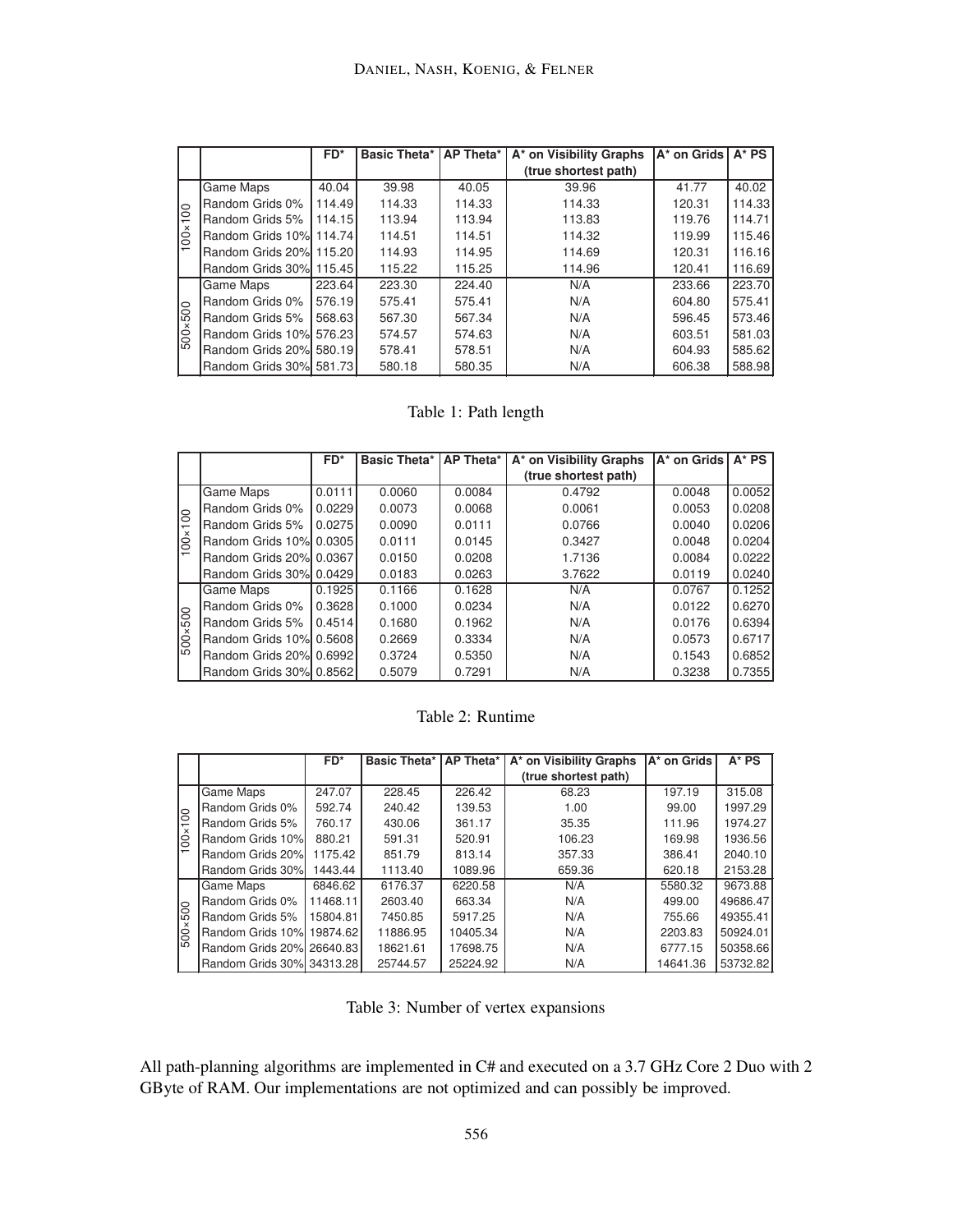|                 |                         | $FD^*$ | Basic Theta*   AP Theta* |        | A* on Visibility Graphs | A* on Grids   A* PS |       |
|-----------------|-------------------------|--------|--------------------------|--------|-------------------------|---------------------|-------|
|                 |                         |        |                          |        | (true shortest paths)   |                     |       |
|                 | <b>Game Maps</b>        | 34.25  | 3.08                     | 3.64   | 2.92                    | 5.21                | 2.83  |
|                 | Random Grids 0%         | 123.40 | 0.00                     | 0.00   | 0.00                    | 0.99                | 0.00  |
| 100<br>$\times$ | Random Grids 5%         | 113.14 | 5.14                     | 6.03   | 5.06                    | 6.00                | 4.53  |
| Ŝ               | Random Grids 10% 106.66 |        | 8.96                     | 9.87   | 8.84                    | 10.85               | 8.48  |
|                 | Random Grids 20%        | 98.76  | 15.21                    | 15.96  | 14.74                   | 19.42               | 14.45 |
|                 | Random Grids 30%        | 96.27  | 19.96                    | 20.62  | 19.44                   | 26.06               | 18.35 |
|                 | Game Maps               | 219.70 | 4.18                     | 7.58   | N/A                     | 10.19               | 3.84  |
|                 | Random Grids 0%         | 667.00 | 0.00                     | 0.00   | N/A                     | 1.00                | 0.00  |
| 500             | Random Grids 5%         | 592.65 | 21.91                    | 27.99  | N/A                     | 24.68               | 22.27 |
| $500\times$     | Random Grids 10% 559.69 |        | 41.60                    | 47.40  | N/A                     | 49.73               | 43.16 |
|                 | Random Grids 20% 506.10 |        | 72.49                    | 76.79  | N/A                     | 91.40               | 69.44 |
|                 | Random Grids 30% 481.16 |        | 97.21                    | 100.31 | N/A                     | 123.81              | 89.43 |

Table 4: Number of heading changes



Figure 16: Random  $500 \times 500$  grids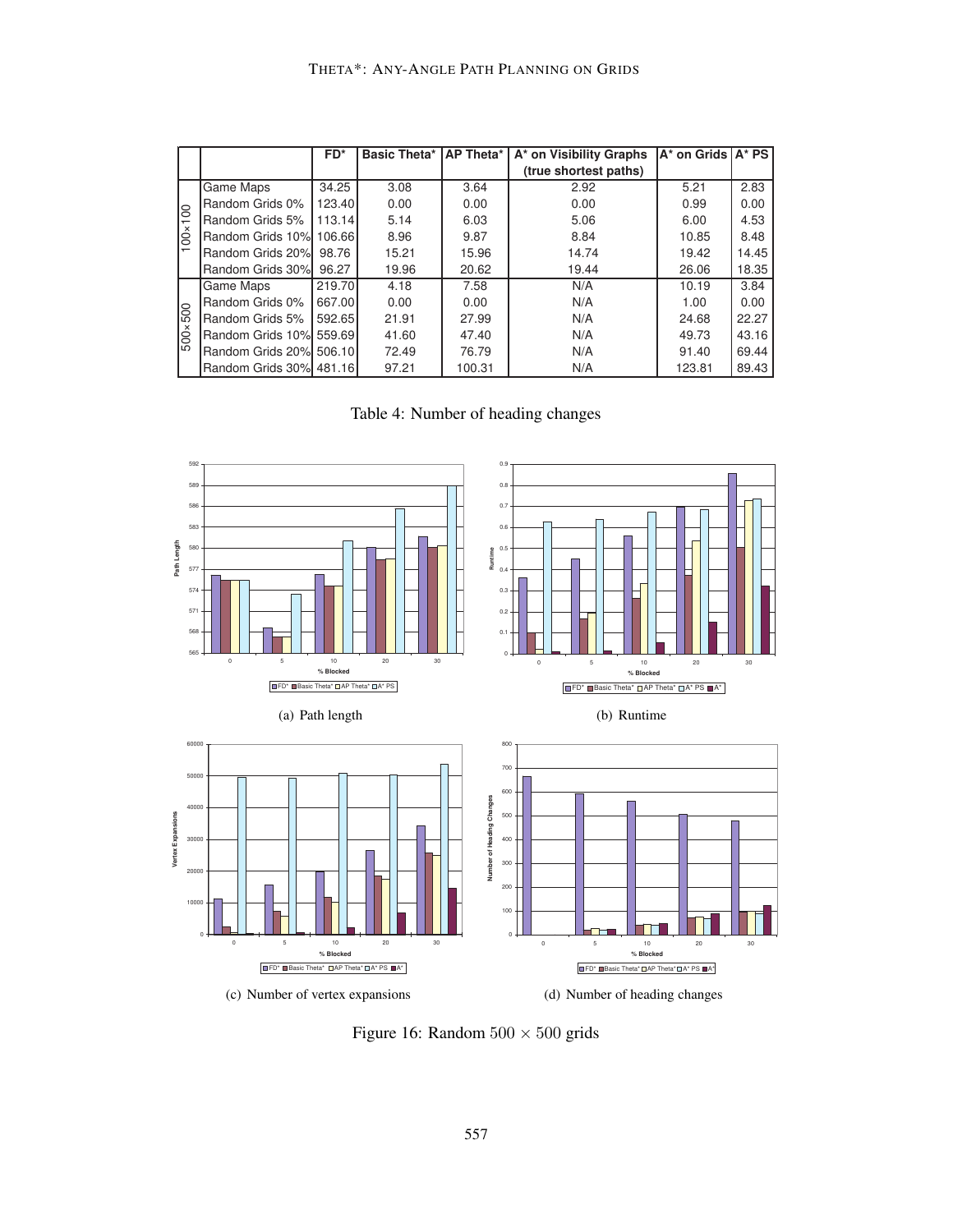**99 h(**s**) 100**  $\Delta_x := |s.x - (s_{goal}).x|;$ **101**  $\Delta_y := |s.y - (s_{goal}).y|;$ <br>**102**  $larest := max(\Delta_x, \Delta_y)$  $largest := max(\Delta_x, \Delta_y);$ **103** smallest :=  $min(\Delta_x, \Delta_y)$ ; **104 return**  $\sqrt{2} \cdot smallest + (largest - smallest);$ **105 end**

**Algorithm 5**: Calculation of octile distances

 $A^*$  on grids,  $A^*$  PS, FD<sup>\*</sup> and  $A^*$  on visibility graphs break ties among vertices with the same fvalue in the open list in favor of vertices with larger g-values (when they decide which vertex to expand next) since this tie-breaking scheme typically results in fewer vertex expansions and thus shorter runtimes for  $A^*$ . Care must thus be taken when calculating the g-values, h-values and fvalues precisely. The numerical precision of these floating point numbers can be improved for A\* on grids by representing them in the form  $m + \sqrt{2n}$  for integers m and n. Basic Theta\* and AP Theta\* break ties in favor of vertices with smaller g-values for the reasons explained in Section 9.

We use all path-planning algorithms with consistent h-values since consistent h-values result in short paths for  $A^*$ . Consistent h-values satisfy the triangle inequality, that is, the h-value of the goal vertex is zero and the h-value of any potential non-goal parent of any vertex is no greater than the distance from the potential non-goal parent of the vertex to the vertex plus the h-value of the vertex (Hart et al., 1968; Pearl, 1984). Consistent h-values are lower bounds on the corresponding goal distances of vertices. Increasing consistent h-values typically decreases the number of vertex expansions for  $A^*$  and thus also the runtime of  $A^*$ . We thus use all path-planning algorithms with the largest consistent h-values that are easy to calculate. For Basic Theta\*, AP Theta\*,  $FD^*$  and A\* on visibility graphs, the goal distances of vertices can be equal to the true goal distances, that is, the goal distances on grids if the paths are not constrained to grid edges. We therefore use these path planning algorithms with the straight-line distances  $h(s) = c(s, s_{goal})$  as h-values in our experiments. The straight-line distances are the goal distances on grids without blocked cells if the paths are not constrained to grid edges. For  $A^*$  on grids and  $A^*$  PS, the goal distances of vertices are equal to the goal distances on grids if the paths are constrained to grid edges. We could therefore use them with the larger octile distances as h-values in our experiments. The octile distances are the goal distances on grids without blocked cells if the paths are constrained to grid edges. Algorithm 5 shows how to calculate the octile distance of a given vertex s, where s.x and s.y are the x and y coordinates of vertex s, respectively. We indeed use  $A^*$  on grids with the octile distances but  $A^*$ PS with the straight-line distances since smoothing is then typically able to shorten the resulting paths much more at an increase in the number of vertex expansions and thus runtime. Grids without blocked cells provide an example. With the octile distances as h-values,  $A^*$  on grids finds paths in which all diagonal movements (whose lengths are  $\sqrt{2}$ ) precede all horizontal or vertical movements (whose lengths are 1) because the paths with the largest number of diagonal movements are the longest ones among all paths with the same number of movements due to the tie-breaking scheme used. On the other hand, with the straight-line distances as h-values,  $A^*$  on grids finds paths that interleave the diagonal movements with the horizontal and vertical movements (which means that it is likely that there are lots of opportunities to smooth the paths even for grids with some blocked cells) and that are closer to the straight line between the start and goal vertices (which means that it is likely that the paths are closer to true shortest paths even for grids with some blocked cells),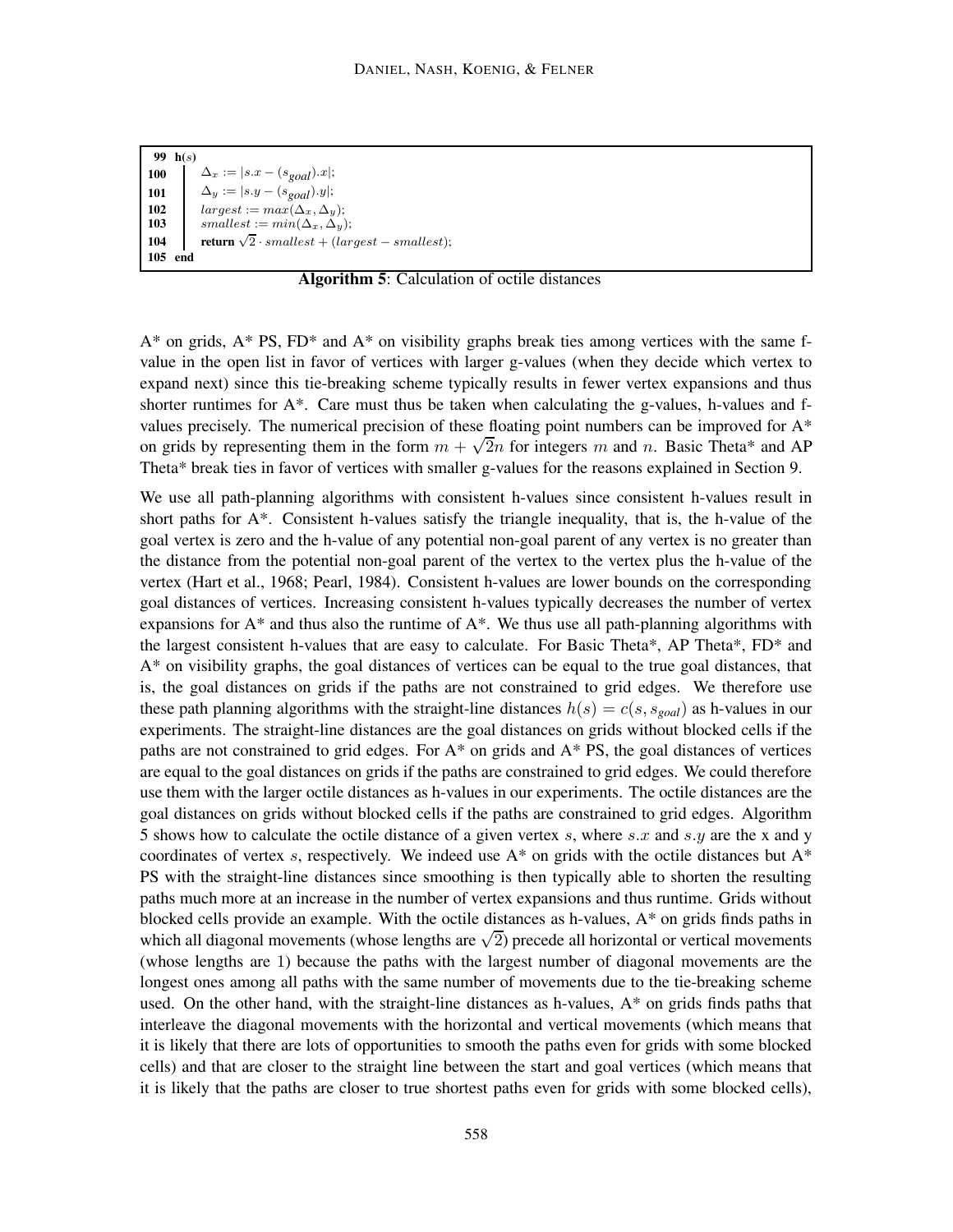

Figure 17: True shortest paths found by  $FD^*$  (left),  $A^*$  PS (middle) and Basic Theta\* (right)

because the h-values of vertices closer to the straight line are typically smaller than the h-values of vertices farther away from the straight line.

Tables 1-4 report our experimental results. The runtime of  $A^*$  on visibility graphs (which finds true shortest paths) is too long on  $500 \times 500$  grids and thus is omitted. Figure 16 visualizes the experimental results on random  $500 \times 500$  grids. The path length of A\* on grids is much larger than the path lengths of the other path-planning algorithms and thus is omitted.

We make the following observations about the path lengths:

- The path-planning algorithms in order of increasing path lengths tend to be: A\* on visibility graphs (which finds true shortest paths), Basic Theta\*, AP Theta\*,  $FD^*$ , A\* PS and A\* on grids. On random  $500 \times 500$  grids with 20 percent blocked cells, Basic Theta\* finds shorter paths than AP Theta\* 70 percent of the time, shorter paths than FD\* 97 percent of the time, shorter paths than  $A^*$  PS 94 percent of the time and shorter paths than  $A^*$  on grids 99 percent of the time.
- The paths found by Basic Theta\* and AP Theta\* are almost as short as true shortest paths even though AP Theta\* sometimes constrains the angle ranges more than necessary. For example, they are on average less than a factor of 1.003 longer than true shortest paths on  $100 \times 100$ grids.
- Basic Theta\* finds true shortest paths more often than FD\* and A\* PS. Figure 17 shows an example where the light green vertex in the center is the start vertex and the red, green and blue vertices represent goal vertices to which FD\*, A\* PS and Basic Theta\* find true shortest paths, respectively.

We make the following observations about the runtimes. The path-planning algorithms in order of increasing runtimes tend to be:  $A^*$  on grids, Basic Theta\*, AP Theta\*,  $A^*$  PS, FD\* and  $A^*$  on visibility graphs.

We make the following observations about the numbers of vertex expansions. The path-planning algorithms in order of increasing numbers of vertex expansions tend to be:  $A^*$  on visibility graphs,  $A^*$  on grids, AP Theta\*, Basic Theta\*, FD\* and  $A^*$  PS. (The number of vertex expansions of  $A^*$ on grids and A\* PS are different because we use them with different h-values.)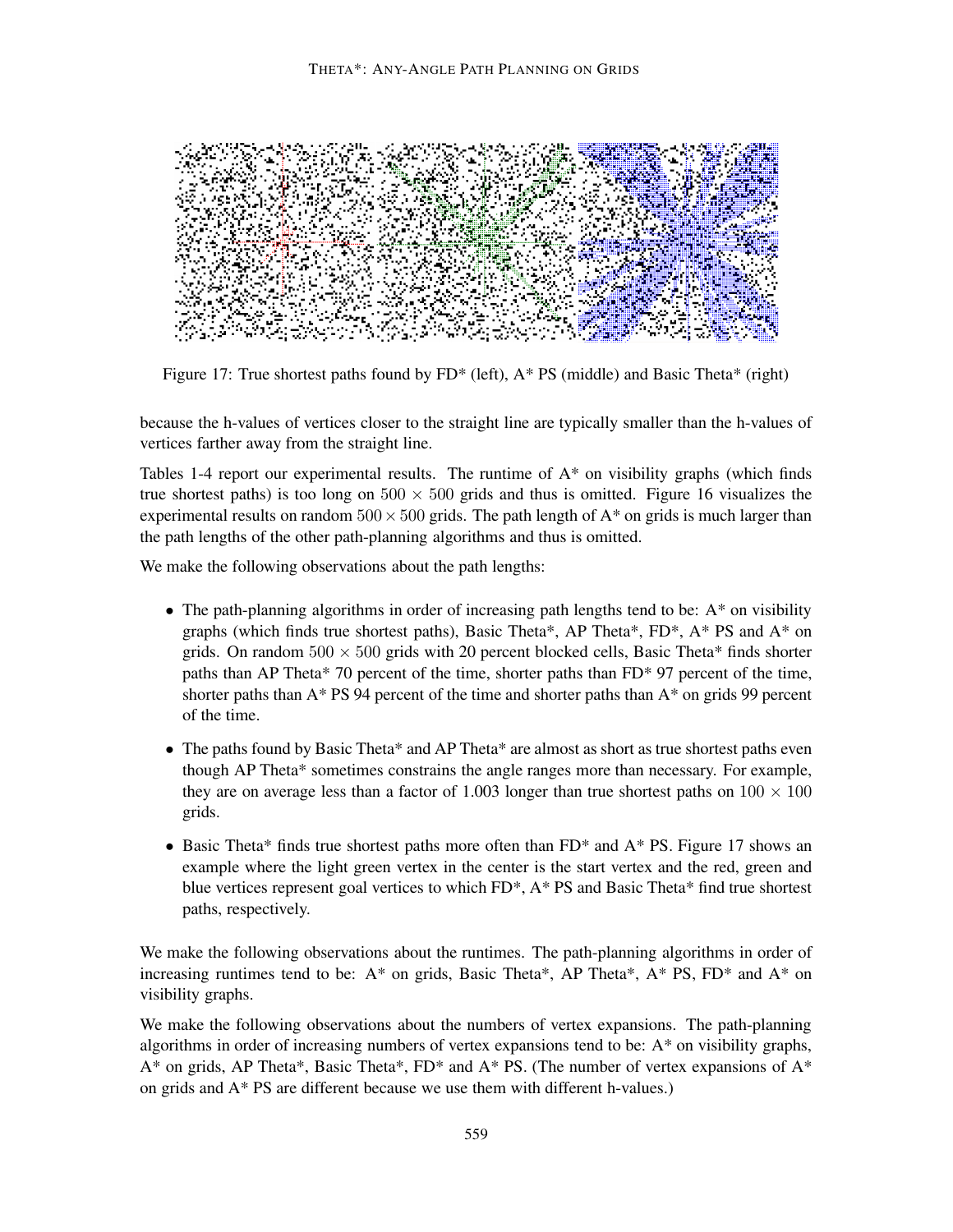|                              | FD*      | <b>Basic Theta*</b> | AP Theta* | $A^* PS$ |
|------------------------------|----------|---------------------|-----------|----------|
| Runtime                      | 5.21     | 3.65                | 5.70      | 3.06     |
| Runtime per Vertex Expansion | 0.000021 | 0.000015            | 0.000023  | 0.000012 |

Table 5: Path-planning algorithms without post-processing steps on random  $500 \times 500$  grids with 20 percent blocked cells

Finally, we make the following observations about the number of heading changes. The pathplanning algorithms in order of increasing numbers of heading changes tend to be:  $A^*$  PS,  $A^*$  on visibility graphs, Basic Theta\*, AP Theta\*, A\* on grids and FD\*.

There are some exceptions to the trends reported above. We therefore perform paired t-tests. They show with confidence level  $\alpha = 0.01$  that Basic Theta\* indeed finds shorter paths than AP Theta\*, A\* PS and FD\* and that Basic Theta\* indeed has a shorter runtime than AP Theta\*, A\* PS and FD\*.

To summarize,  $A^*$  on visibility graphs finds true shortest paths but is slow. On the other hand,  $A^*$ on grids finds long paths but is fast. Any-angle path planning lies between these two extremes. Basic Theta\* dominates AP Theta\*, A\* PS and FD\* in terms of the tradeoff between runtime and path length. It finds paths that are almost as short as true shortest paths and is almost as fast as A\* on grids. It is also simpler to implement than AP Theta\*. Therefore, we build on Basic Theta\* for the remainder of this article, although we report some experimental results for AP Theta\* as well. However, AP Theta\* reduces the runtime of Basic Theta\* per vertex expansion from linear to constant. It is currently unknown whether or not constant time line-of-sight checks can be devised that make AP Theta\* faster than Basic Theta\*. This is an interesting area of future research since AP Theta\* is potentially a first step toward significantly reducing the runtime of any-angle path planning via more sophisticated line-of-sight checks.

## **8. Extensions of Theta\***

In this section, we extend Basic Theta\* to find paths from a given start vertex to all other vertices and to find paths on grids that contain unblocked cells with non-uniform traversal costs.

### **8.1 Single Source Paths**

So far, Basic Theta\* has found paths from a given start vertex to a given goal vertex. We now discuss a version of Basic Theta\* that finds single source paths (that is, paths from a given start vertex to all other vertices) by terminating only when the open list is empty instead of when either the open list is empty or it expands the goal vertex.

Finding single source paths requires all path-planning algorithms to expand the same number of vertices, which minimizes the influence of the h-values on the runtime and thus results in a clean comparison since the h-values sometimes are chosen to trade off between runtime and path length.

The runtimes of  $A^*$  PS and  $FD^*$  are effected more than those of Basic Theta\* and AP Theta\* when finding single source paths since they require post-smoothing or path-extraction steps for each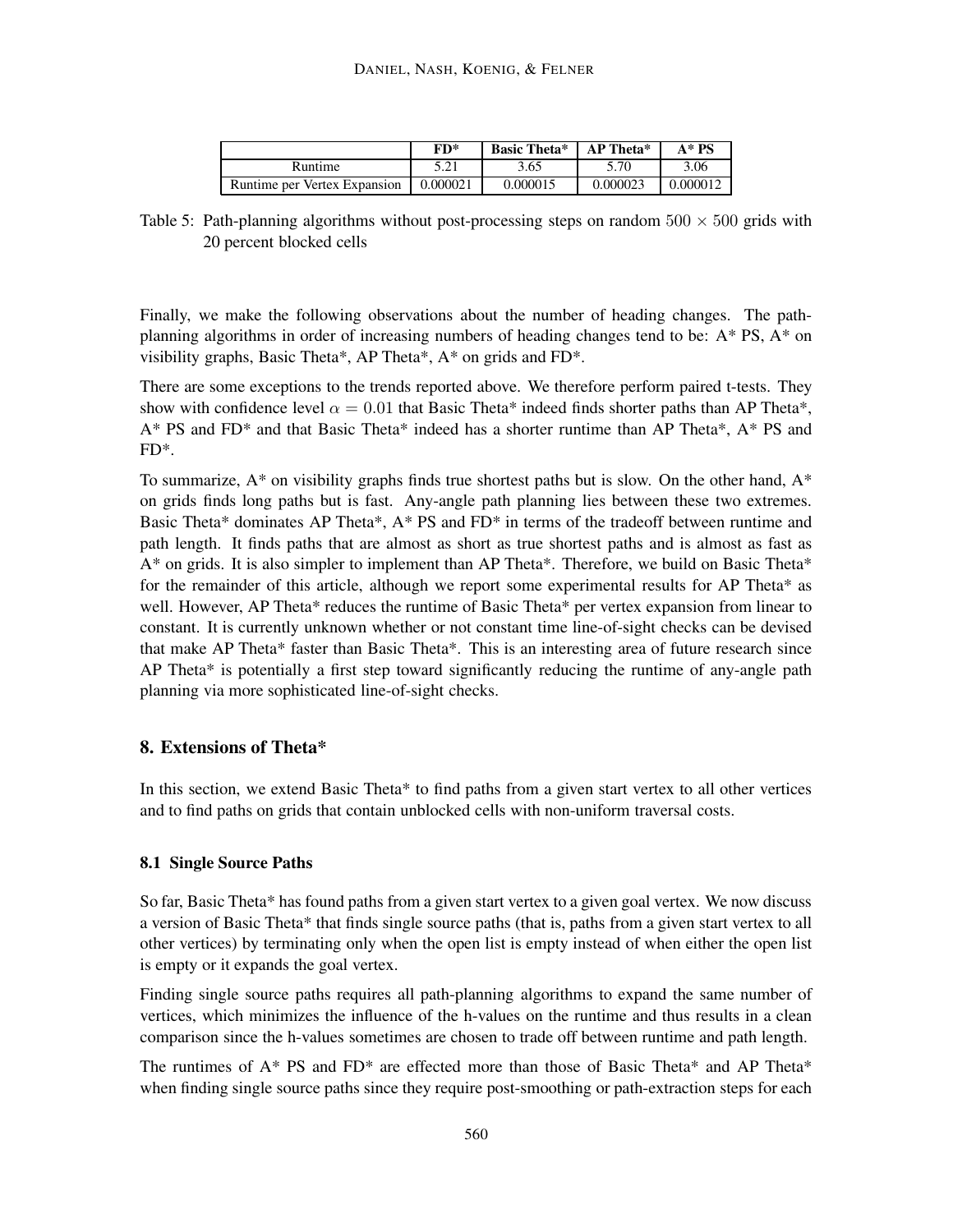

Figure 18: Basic Theta\* on grids that contain unblocked cells with non-uniform traversal costs

(a) Small contiguous regions of uniform traversal costs (b) Large contiguous regions of uniform traversal costs

|           | $A^*$ on Grids | $FD*$   | Basic Theta* |           | $A^*$ on Grids | $FD*$   | Basic Theta* |
|-----------|----------------|---------|--------------|-----------|----------------|---------|--------------|
| Path Cost | 4773.59        | 4719.26 | 4730.96      | Path Cost | 1251.88        | 1208.89 | 1207.06      |
| Runtime   | .28            | 4.98    | 19.02        | Runtime   | 3.42           | J.J 1   | 5.90         |

Table 6: Path-planning algorithms on random  $1000 \times 1000$  grids with non-uniform traversal costs

path, and thus need to post-process many paths. Table 5 reports the runtimes of the path-planning algorithms without these post-processing steps. The runtime of Basic Theta\* per vertex expansion is similar to that of A\* PS and shorter than that of either AP Theta\* and FD\* because the later two algorithms require more floating point operations.

#### **8.2 Non-Uniform Traversal Costs**

So far, Basic Theta\* has found paths on grids that contain unblocked cells with uniform traversal costs. In this case, true shortest paths have heading changes only at the corners of blocked cells and the triangle inequality holds, which means that Path 2 is no longer than Path 1. We now discuss a version of Basic Theta\* that finds paths on grids that contain unblocked cells with non-uniform traversal costs by computing and comparing path lengths (which are now path costs) appropriately. In this case, true shortest paths can also have heading changes at the boundaries between unblocked cells with different traversal costs and the triangle inequality is no longer guaranteed to hold, which means that Path 2 can be more costly than Path 1. Thus, Basic Theta\* no longer unconditionally chooses Path 2 over Path 1 if Path 2 is unblocked [Line 42] but chooses the path with the smaller cost. It uses the standard Cohen-Sutherland clipping algorithm from computer graphics (Foley, van Dam, Feiner, & Hughes, 1992) to calculate the cost of Path 2 during the line-of-sight check. Figure 18 shows an example for the path segment  $\overline{C1A6}$  from vertex C1 to vertex A6. This straight line is split into line segments at the points where it intersects with cell boundaries. The cost of the path segment is the sum of the costs of its line segments  $\overline{I_i}I_{i+1}$ , and the cost of each line segment is the product of its length and the traversal cost of the corresponding unblocked cell.

We found that changing the test on Line 52 in Algorithm 3 from "strictly less than" to "less than or equal to" slightly reduces the runtime of Basic Theta\*. This is a result of the fact that it is faster to compute the cost of a path segment that corresponds to Path 1 than Path 2 since it tends to consist of fewer line segments.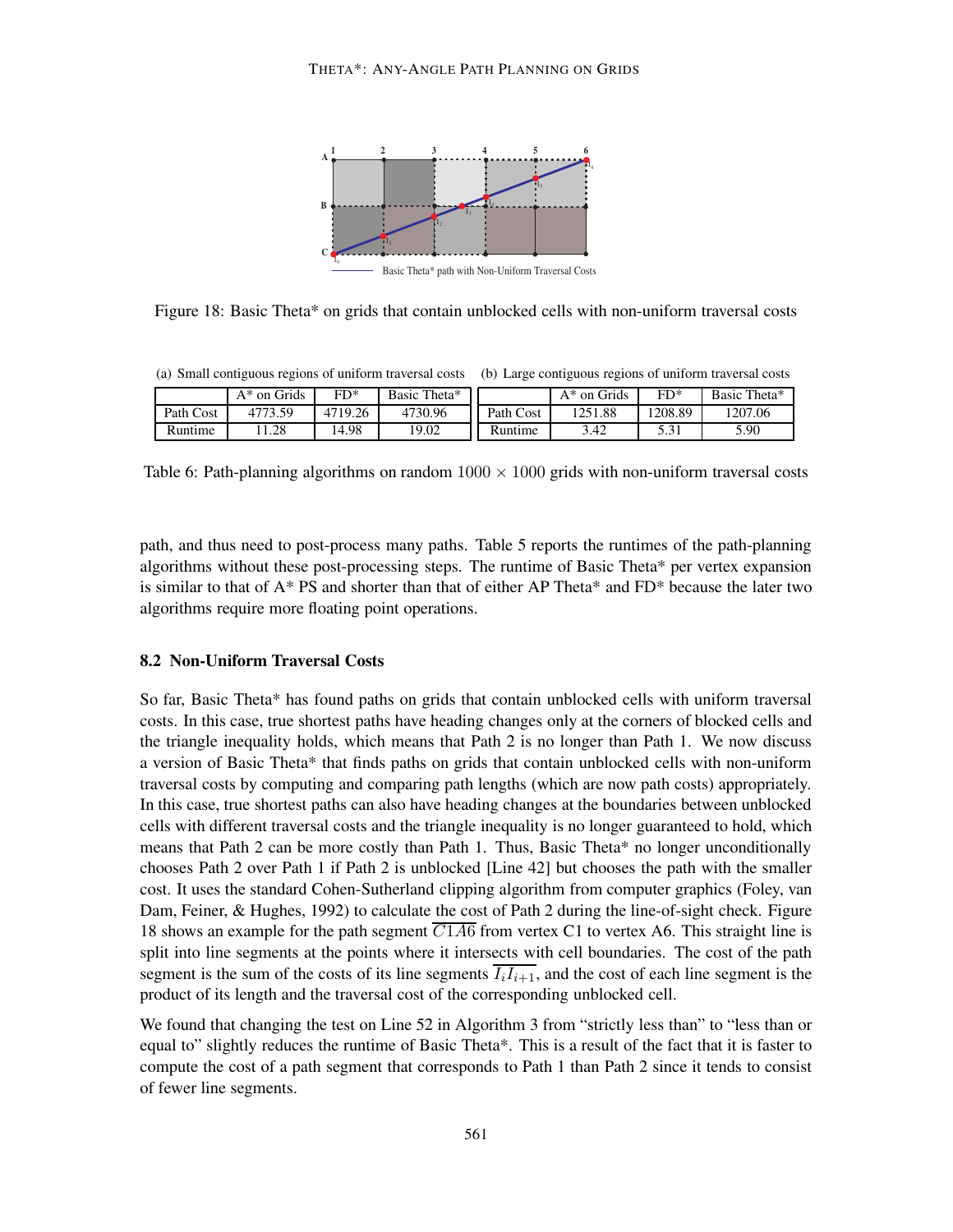

Figure 19: Non-monotonicity of f-values of Basic Theta\*

We compare Basic Theta\* to  $A^*$  on grids and  $FD^*$  with respect to their path cost and runtime (measured in seconds) since A\* can easily be adapted to grids that contain unblocked cells with non-uniform traversal costs and FD\* was designed for this case. We compare these path-planning algorithms on  $1000 \times 1000$  grids, where each cell is assigned an integer traversal cost from 1 to 15 (corresponding to an unblocked cell) and infinity (corresponding to a blocked cell), similar to the technique used in the work of Ferguson and Stentz (2006) . If a path lies on the boundary between two cells with different traversal costs, then we use the smaller traversal cost of the two cells. The start and goal vertices are the south-west corners of cells. The start vertex is in the south-west cell. The goal vertex is in a cell randomly chosen from the column of cells furthest east. We average over 100 random grids. Table 6 (a) reports our results if every traversal cost is chosen with uniform probability, resulting in small contiguous regions of uniform traversal costs. The path cost and runtime of  $FD^*$  are both smaller than those of Basic Theta\*. The path cost of  $A^*$  on grids is only about 1 percent larger than that of  $FD^*$  although its runtime is much smaller than that of  $FD^*$ . Thus, any-angle planning does not have a large advantage over  $A^*$  on grids. Table 6(b) reports our results if traversal cost one is chosen with probability 50 percent and all other traversal costs are chosen with uniform probability, resulting in large contiguous regions of uniform traversal costs. The path cost of Basic Theta\* is now smaller than that of  $FD^*$  and its runtime is about the same as that of FD\*. The paths found by FD\* tend to have many more unnecessary heading changes in regions with the same traversal costs than those of Basic Theta\*, which outweighs the paths found by Basic Theta\* not having necessary heading changes on the boundary between two cells with different traversal costs. The path cost of  $A^*$  on grids is more than 3 percent larger than that of Basic Theta\*. Thus, any-angle planning now has a larger advantage over A\* on grids.

#### **9. Trading Off Runtime and Path Length: Exploiting h-Values**

There are strategies for trading off runtime and path length that  $A^*$  on grids and Basic Theta\* share. However, their behavior can be very different even though the two algorithms have very similar pseudocode. In this section, we develop versions of Basic Theta\* that might be able to find shorter paths at an increase in runtime, including versions that use weighted h-values with weights less than one, that break ties among vertices with the same f-value in the open list in favor of vertices with smaller g-values (when they decide which vertex to expand next) and that re-expand vertices whose f-values have decreased.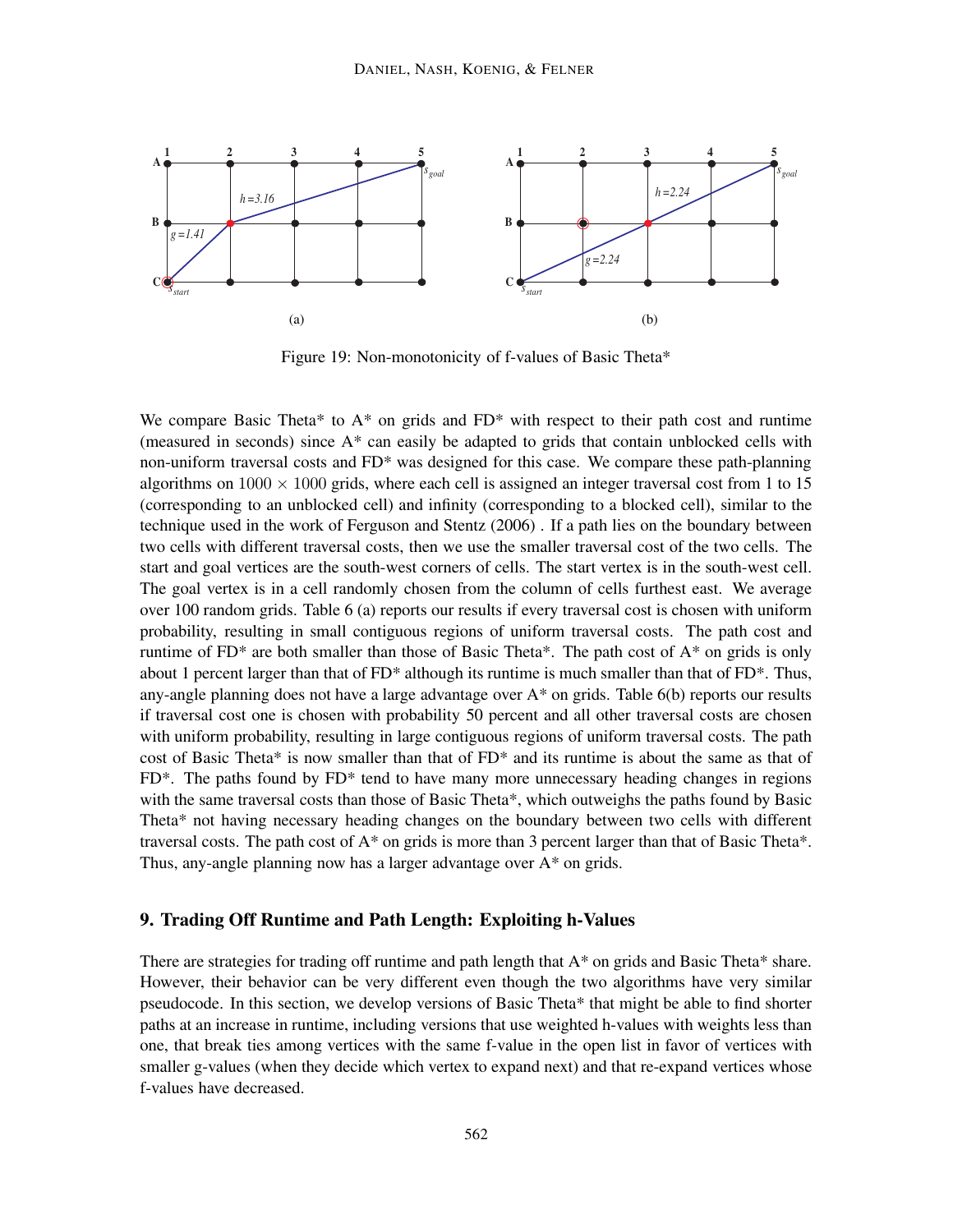We use all path-planning algorithms with consistent h-values.  $A^*$  on grids then has the following properties (Pearl, 1984): The f-value of any expanded vertex is no larger than the f-value of any of its unexpanded visible neighbors after updating them according to Path 1, which implies that the f-value of any vertex that is expanded before some other vertex is no larger than the f-value of this other vertex. Consequently, at any point in time during a search once a vertex has been expanded, following the parents from the expanded vertex to the start vertex retrieves a shortest path from the start vertex to the expanded vertex in reverse, which implies that  $A^*$  cannot find shorter paths by expanding vertices more than once. Basic Theta\* has different properties: The f-value of an expanded vertex can be larger than the f-value of one or more of its unexpanded visible neighbors after updating them according to Path 2, which implies that the f-value of a vertex that is expanded before some other vertex can be larger than the f-value of this other vertex. Consequently, at any point in time during a search once a vertex has been expanded, following the parents from the expanded vertex to the start vertex is not guaranteed to retrieve a shortest path from the start vertex to the vertex in reverse, which implies that Basic Theta\* might find shorter paths by expanding vertices more than once. Figure 19 shows an example. When Basic Theta\* expands start vertex C1 with parent C1, it generates vertex B2. Vertex B2 is an unexpanded visible neighbor of vertex C1 that has line-of-sight to vertex C1. Basic Theta\* thus updates it according to Path 2 (which is the same as Path 1 in this case), sets its f-value to  $f(B2) = 1.41 + 3.16 = 4.57$ , sets its parent to vertex C1 and inserts it into the open list (Figure 19(a)). When Basic Theta\* later expands vertex B2 with parent C1, it generates vertex B3. Vertex B3 is an unexpanded visible neighbor of vertex B2 that has line-of-sight to vertex C1. Basic Theta\* thus updates it according to Path 2, sets its f-value to  $f(B3) = 2.24 + 2.24 = 4.48$ , sets its parent to vertex C1 and inserts it into the open list (Figure 19(b)). Thus, the f-value of expanded vertex B2 is indeed larger than the f-value of its unexpanded visible neighbor B3 after updating it according to Path 2 because the increase in g-value from vertex B2 to vertex B3  $[= 0.83]$  is less than the decrease in h-value from vertex B2 to vertex B3  $[= 0.92]$ . When Basic Theta\* later expands vertex B3, the f-value of vertex  $B2$  [= 4.57] that is expanded before vertex B3 is indeed larger than the f-value of vertex B3 [= 4.48].

These properties suggest that Basic Theta\* might be able to find shorter paths at an increase in runtime by re-expanding vertices or expanding additional vertices (for example by using weighted h-values with weights less than one) while A\* cannot. At the same time, standard optimizations of A\* that decrease its runtime might also be able to decrease the runtime of Basic Theta\* (such as breaking ties among vertices with the same f-value in the open list in favor of vertices with larger g-values). In this section we investigate these tradeoffs.

#### **9.1 Weighted h-Values**

So far, Basic Theta\* has used consistent h-values  $h(s)$ . A\* with consistent h-values finds paths of the same length no matter how small or large the h-values are. Decreasing consistent h-values typically increases the number of vertex expansions for A\*. We therefore now discuss a version of Basic Theta\* that might be able to find shorter paths at an increase in runtime by using weighted h-values with weights less than one. This version of Basic Theta\* uses the h-values  $h(s) = w \times c(s, s_{goal})$ for a given weight  $0 \leq w < 1$  and thus is similar to Weighted A\* (Pohl, 1973), except that Weighted  $A^*$  typically uses weights greater than one. Figure 20(a) shows an example of the resulting effect on the number of vertex expansions and path length. The green vertex in the north-east is the start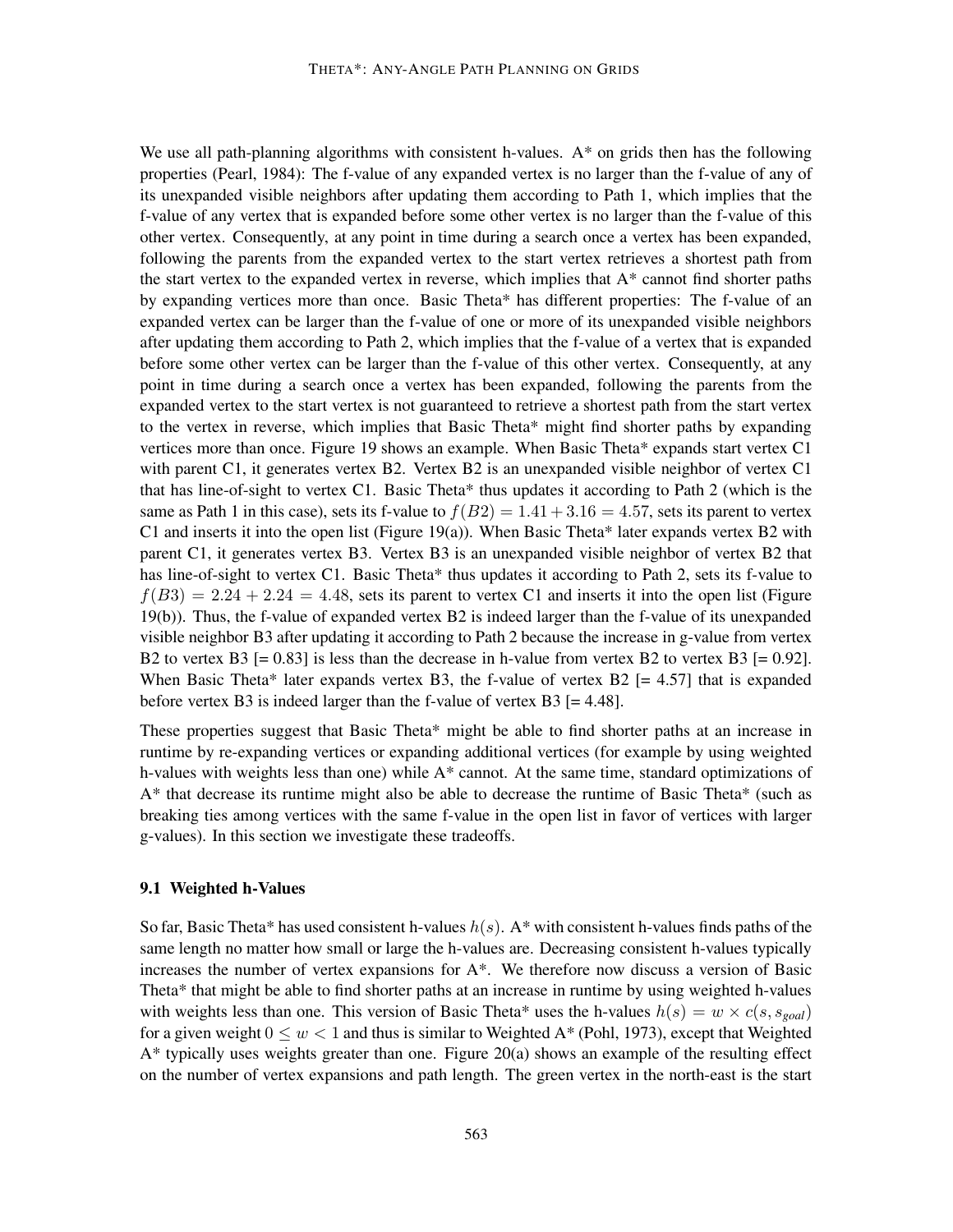

(a) Expanded vertices by Basic Theta\* with different weights



(b) Random  $500 \times 500$  grids with 20 percent blocked cells

Figure 20: Weighted h-values

vertex, and the red vertex in the south-west is the goal vertex. Basic Theta\* with weight 1.00 (as used so far) expands the orange vertices and finds the red path. Basic Theta\* with weight 0.75 expands the blue vertices and finds the blue path. Thus, Basic Theta\* expands more vertices with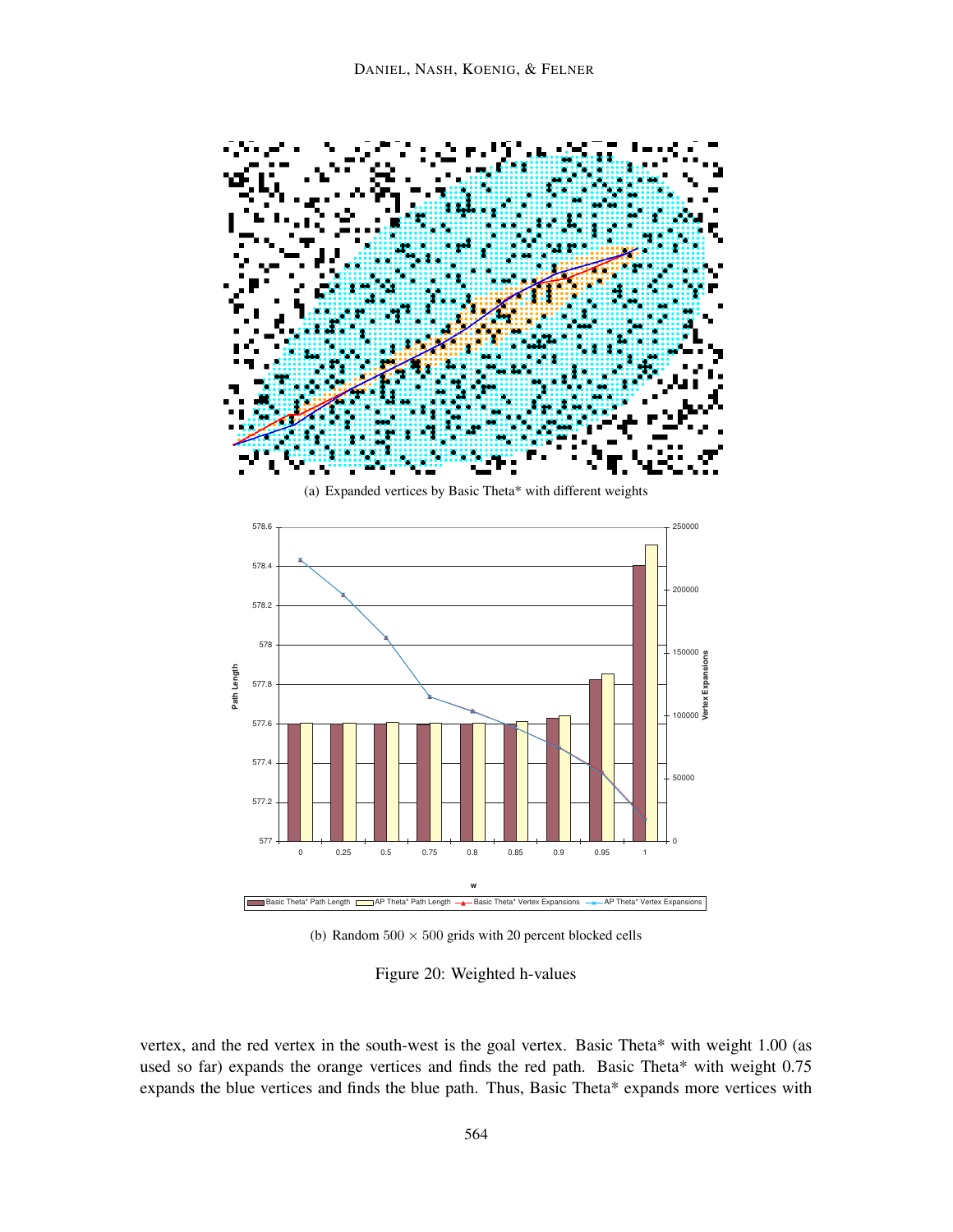|                             | <b>Smaller g-Values</b> |                  | Larger g-Values     |           |  |
|-----------------------------|-------------------------|------------------|---------------------|-----------|--|
|                             | <b>Basic Theta*</b>     | <b>AP</b> Theta* | <b>Basic Theta*</b> | AP Theta* |  |
| Path Length                 | 578.41                  | 578.51           | 578.44              | 578.55    |  |
| Number of Vertex Expansions | 18621.61                | 17698.75         | 18668.03            | 17744.94  |  |
| Runtime                     | 0.3724                  | 0.5350           | 0.3829              | 0.5389    |  |

Table 7: Random  $500 \times 500$  grids with 20 percent blocked cells '

weight 0.75 than with weight 1.00 and the resulting path is shorter since it passes through vertices that are expanded with weight 0.75 but not with weight 1.00.

Figure 20(b) reports the effect of different weights on the path length and number of vertex expansions of Basic Theta\* and AP Theta\* on random  $500 \times 500$  grids with 20 percent blocked cells. (The graphs of the number of vertex expansions of Basic Theta\* and AP Theta\* nearly coincide.) Decreasing the weight decreases the path length at an increase in the number of vertex expansions and thus the runtime. The path length decreases more for AP Theta\* than Basic Theta\* since AP Theta\* can constrain the angle ranges more than necessary and thus benefits in two ways from expanding more vertices. However, neither Basic Theta\* nor AP Theta\* are guaranteed to find true shortest paths even if their weights are zero.

#### **9.2 Tie Breaking**

So far, Basic Theta\* has broken ties among vertices in the open list with the same f-value in favor of vertices with larger g-values (when it decides which vertex to expand next).  $A^*$  with consistent h-values finds paths of the same length no matter which tie-breaking scheme it uses. Breaking ties in favor of vertices with smaller g-values typically increases the number of vertex expansions and thus the runtime. We therefore discuss a version of Basic Theta\* that might be able to find shorter paths at an increase in runtime by breaking ties in favor of vertices with smaller g-values. Figure 21 shows an example of the resulting effect on path length. Vertices C4 and B4 have the same f-value but vertex B4 has a larger g-value since  $f(C4) = 3.83 + 1.41 = 5.24$  and  $f(B4) = 4.24 + 1 = 5.24$ . If Basic Theta\* breaks ties in favor of vertices with larger g-values, then it expands vertex B4 with parent E1 before vertex C4 with parent C3 and eventually expands the goal vertex with parent B4 and terminates. Path extraction then follows the parents from goal vertex B5 to start vertex E1 to retrieve the dashed red path [E1, B4, B5]. However, if Basic Theta\* breaks ties in favor of vertices with smaller g-values, then it expands vertex C4 with parent C3 before vertex B4 with parent E1 and eventually expands the goal vertex with parent C3 and terminates. Path extraction then follows the parents from goal vertex B5 to start vertex E1 to retrieve the shorter solid blue path [E1, C3, B5].

Table 7 reports the effect of the tie-breaking scheme on the path length, number of vertex expansions and runtime of Basic Theta\* and AP Theta\* on random  $500 \times 500$  grids with 20 percent blocked cells. Breaking ties in favor of vertices with smaller g-values neither changes the path length, number of vertex expansions nor runtime significantly. The effect of the tie-breaking scheme is small since fewer vertices have the same f-value for Basic Theta\* and AP Theta\* than for A\* on grids because the number of possible g-values and h-values is larger for any-angle path planning.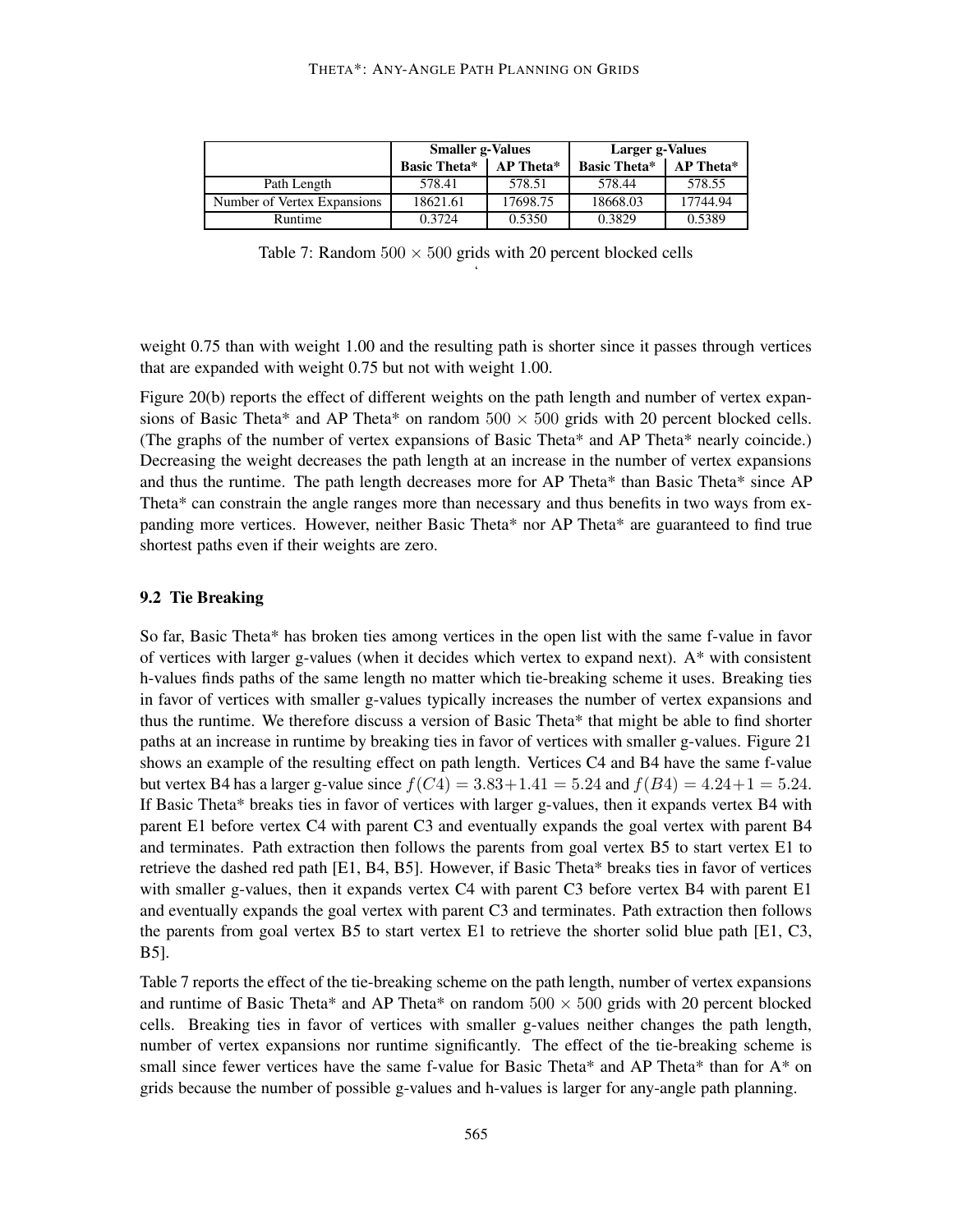

Figure 21: Basic Theta\* paths for different tie-breaking schemes

|                             | <b>Basic Theta* without Vertex Re-Expansions</b> | <b>Basic Theta* with Vertex Re-Expansions</b> |
|-----------------------------|--------------------------------------------------|-----------------------------------------------|
| Path Length                 | 578.41                                           | 577.60                                        |
| Number of Vertex Expansions | 18621.61                                         | 22836.37                                      |
| Runtime                     | 0.3724                                           | 0.5519                                        |

Table 8: Random  $500 \times 500$  grids with 20 percent blocked cells

There is also a second method in which breaking ties can effect path length. So far, Basic Theta\* has chosen Path 2 over Path 1 if an unexpanded visible neighbor of a vertex has line-of-sight to the parent of the vertex. However, it can choose Path 1 over Path 2 if both paths are equally long, which increases the runtime due to the additional comparison. Figure 21 shows an example of the resulting effect on path length. Assume that Basic Theta\* expands vertex B4 before vertex C4. If Basic Theta\* chooses Path 2 over Path 1 then it expands vertex B4 with parent E1 and eventually expands the goal vertex B5 with parent B4 and terminates. Path extraction then follows the parents from goal vertex B5 to start vertex E1 to retrieve the dashed red path [E1, B4, B5]. However, if Basic Theta\* chooses Path 1 over Path 2 then it expands vertex B4 with parent C3 and eventually expands goal vertex B5 with parent C3 and terminates. Path extraction then follows the parents from goal vertex B5 to start vertex E1 to retrieve the shorter solid blue path [E1, C3, B5].

## **9.3 Re-Expanding Vertices**

So far, Basic Theta\* has used a closed list to ensure that it expands each vertex at most once.  $A^*$ with consistent h-values does not re-expand vertices whether or not it uses a closed list since it cannot find a shorter path from the start vertex to a vertex after expanding that vertex. On the other hand, Basic Theta\* can re-expand vertices if it does not use a closed list since it can find a shorter path from the start vertex to a vertex after expanding the vertex. It then re-inserts the vertex into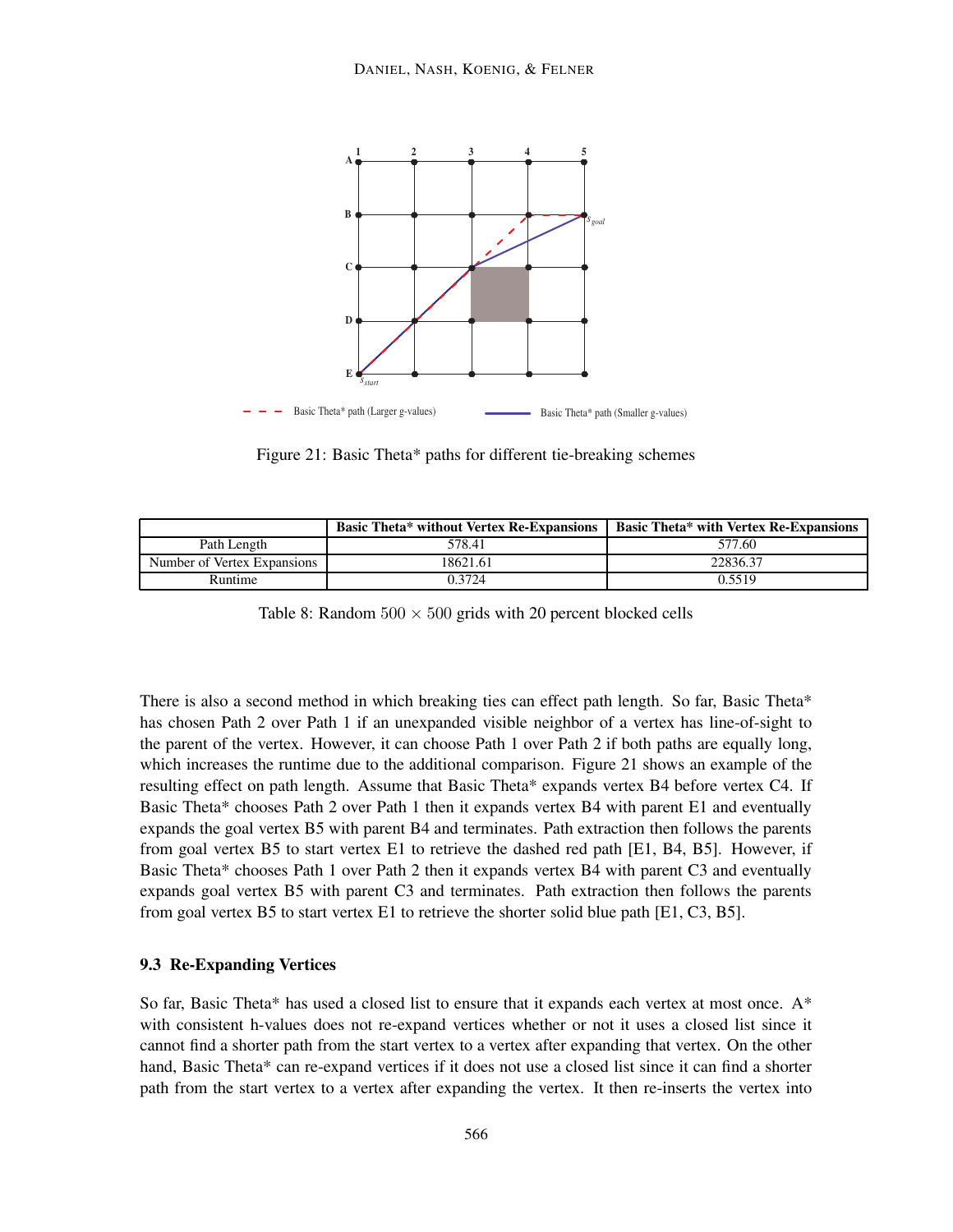

Figure 22: Basic Theta\* paths with and without vertex re-expansions

the open list and eventually re-expands it.<sup>2</sup> Figure 22 shows an example of the effect of vertex re-expansions on path length. Basic Theta\* without vertex re-expansions eventually expands vertex C8 with parent D4. Vertex C9 is an unexpanded visible neighbor of vertex C8 that has line-of-sight to vertex D4. Basic Theta\* without vertex re-expansions thus updates it according to Path 2 and sets its parent to vertex D4. After termination, path extraction follows the parents from goal vertex B9 to start vertex E1 to retrieve the dashed red path [E1, D4, C9, B9]. However, Basic Theta\* with vertex re-expansions eventually expands vertex C8 with parent D4 and later re-expands vertex C8 with parent E1. Vertex C9 is a visible neighbor of vertex C8 that has line-of-sight to vertex E1. Basic Theta\* with vertex re-expansions thus updates it according to Path 2 and sets its parent to vertex E1. After termination, path extraction follows the parents from goal vertex B9 to start vertex E1 to retrieve the shorter solid blue path [E1, C9, B9].

**Theorem 3.** *Basic Theta\* with vertex re-expansions terminates and path extraction returns an unblocked path from the start vertex to the goal vertex if such a path exists. Otherwise, Basic Theta\* with vertex re-expansions terminates and reports that no unblocked path exists.*

*Proof.* The proof is similar to the proof of Theorem 1. The only property that needs to be proved differently is that Basic Theta\* with vertex re-expansions terminates since it is no longer true that it can never insert a vertex into the open list again once it has removed the vertex from the open list. However, since the number of vertices is finite, there are only a finite number of acyclic paths from the start vertex to each vertex. Therefore, the number of possible g-values is finite. Therefore, Basic Theta\* with vertex re-expansions can reduce the g-value of each vertex only a finite number of times and thus inserts each vertex into the open list a finite number of times. Thus, the open list eventually becomes empty and Basic Theta\* has to terminate if it has not terminated earlier already.  $\Box$ 

<sup>2.</sup> Basic Theta\* with vertex re-expansions could also delay the expansion of the goal vertex (for example, by increasing its f-value artificially) so that it can re-expand more vertices before it terminates but our version of Basic Theta\* with vertex re-expansions does not do that.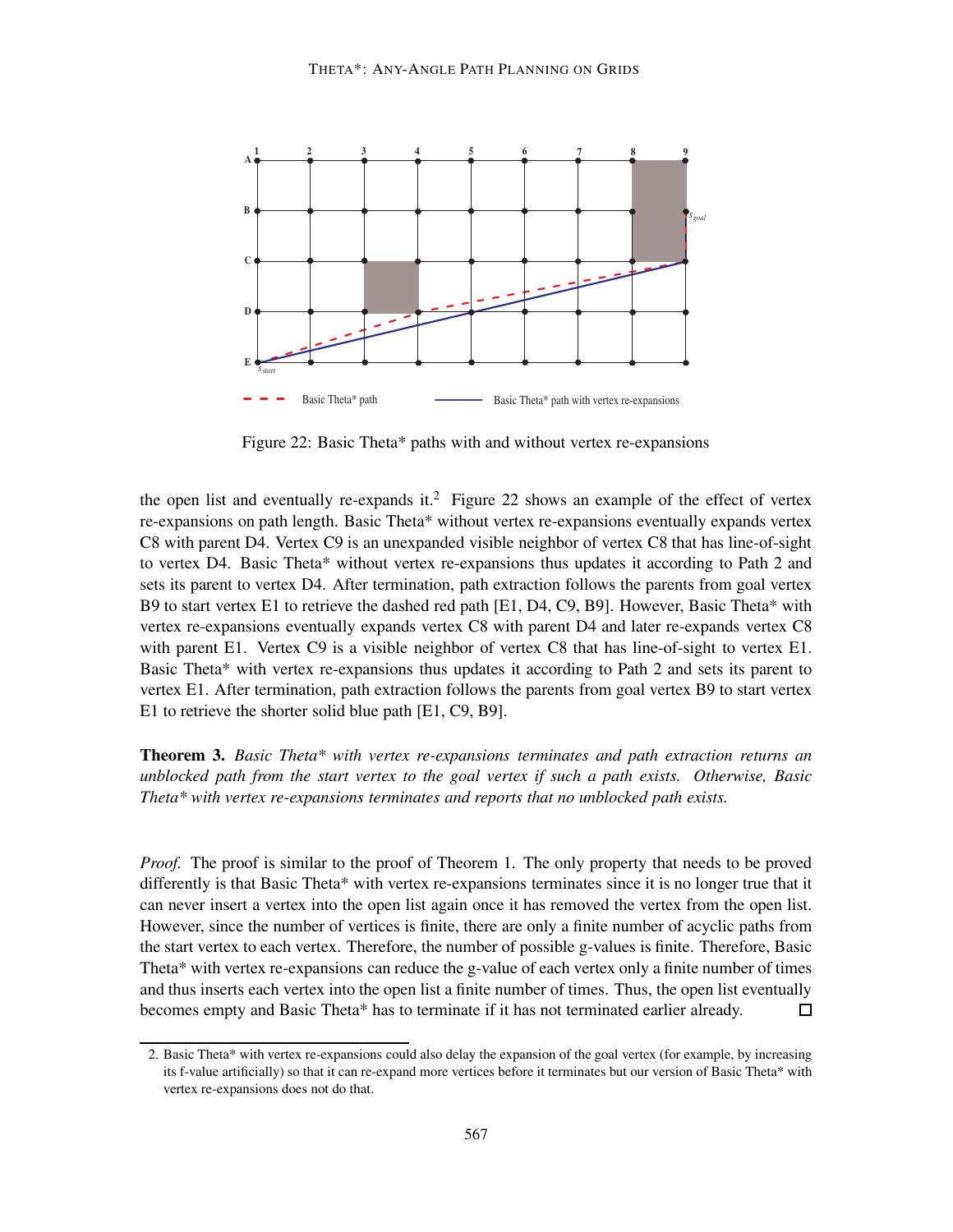Table 8 reports the effect of vertex re-expansions on the path length, number of vertex expansions and runtime of Basic Theta\* on random  $500 \times 500$  grids with 20 percent blocked cells. Vertex re-expansions decrease the path length slightly at an increase in the number of vertex expansions and thus the runtime.

## **10. Trading Off Runtime and Path Length: Other Approaches**

There are additional strategies for trading off runtime and path length that are specific to Basic Theta\*. In this section, we develop versions of Basic Theta\* that might be able to find shorter paths at an increase in runtime by examining more paths, including versions that check for line-ofsight to the parent of a parent, that use key vertices to identify promising parents and that increase the number of visible neighbors and thus the number of potential parents when updating vertices according to Path 1.

#### **10.1 Three Paths**

So far, Basic Theta\* has considered two paths (namely Paths 1 and 2) when it updates the gvalue and parent of an unexpanded visible neighbor  $s'$  of vertex s. We now discuss a version of Basic Theta\* that considers a third path, namely the path from the start vertex to the parent of the parent of vertex  $s$  [=  $g(parent(parent(s)))$ ] and from it to vertex s' in a straight line [=  $c(parent(parent(s)), s')$ ], resulting in a length of  $g(parent(parent(s))) + c(parent(parent(s)), s').$ This version of Basic Theta\* might be able to find shorter paths at an increase in runtime since the third path is no longer than Path 2 due to the triangle inequality. However, our experimental results (not reported here) show that the third path does not decrease the path length significantly because the original version of Basic Theta\* already determines that the parent of the parent of vertex  $s$  does not have line-of-sight to some vertex that shares its parent with vertex s. Thus, it is very unlikely that the parent of the parent of vertex  $s$  has line-of-sight to vertex  $s'$  and thus that the third path is unblocked.

## **10.2 Key Vertices**

So far, Basic Theta\* has considered two paths (namely Paths 1 and 2) when it updates the g-value and parent of an unexpanded visible neighbor  $s'$  of vertex  $s$ . The parent of a vertex then is either a visible neighbor of the vertex or the parent of a visible neighbor, which is not always the case for true shortest paths. We now discuss a version of Basic Theta\* that considers additional paths, namely the paths from the start vertex to cached key vertices and from them to vertex  $s'$  in a straight line. This version of Basic Theta\* might be able to find shorter paths at an increase in runtime due to the fact that the parent of a vertex can now also be one of the key vertices. However, our experimental results (not reported here) show that key vertices decrease the path length only slightly at a larger increase in runtime due to the overhead of having to select key vertices, maintain them and consider a larger number of paths.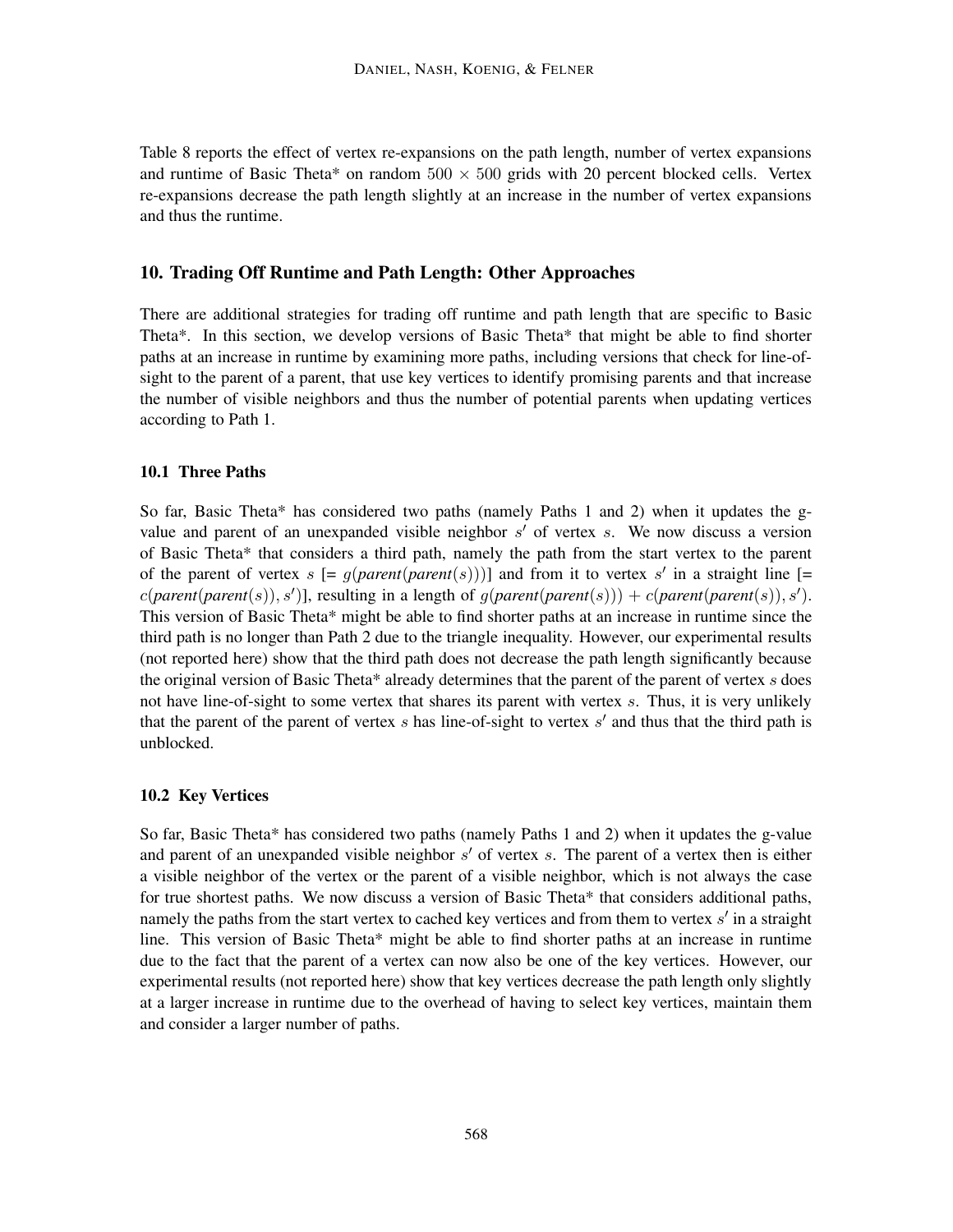

Figure 23: Grids with different branching factors



Figure 24: Basic Theta\* on random  $500 \times 500$  grids with 20 percent blocked cells

#### **10.3 Larger Branching Factors**

So far, Basic Theta\* has operated on eight-neighbor grids. We now discuss a version of Basic Theta\* that operates on grids with different numbers of neighbors and thus different branching factors. Figure 23 shows the neighbors of the center vertex for branching factors 4, 8 and 16 respectively. This version of Basic Theta\* might be able to find shorter paths at an increase in runtime since larger branching factors increase the number of visible neighbors of vertices and thus their number of potential parents when updating them according to Path 1. Figure 24 reports the effect of larger branching factors on the path length and runtime of Basic Theta\* on random  $500 \times 500$  grids with 20 percent blocked cells. Larger branching factors indeed decrease the path length at an increase in runtime.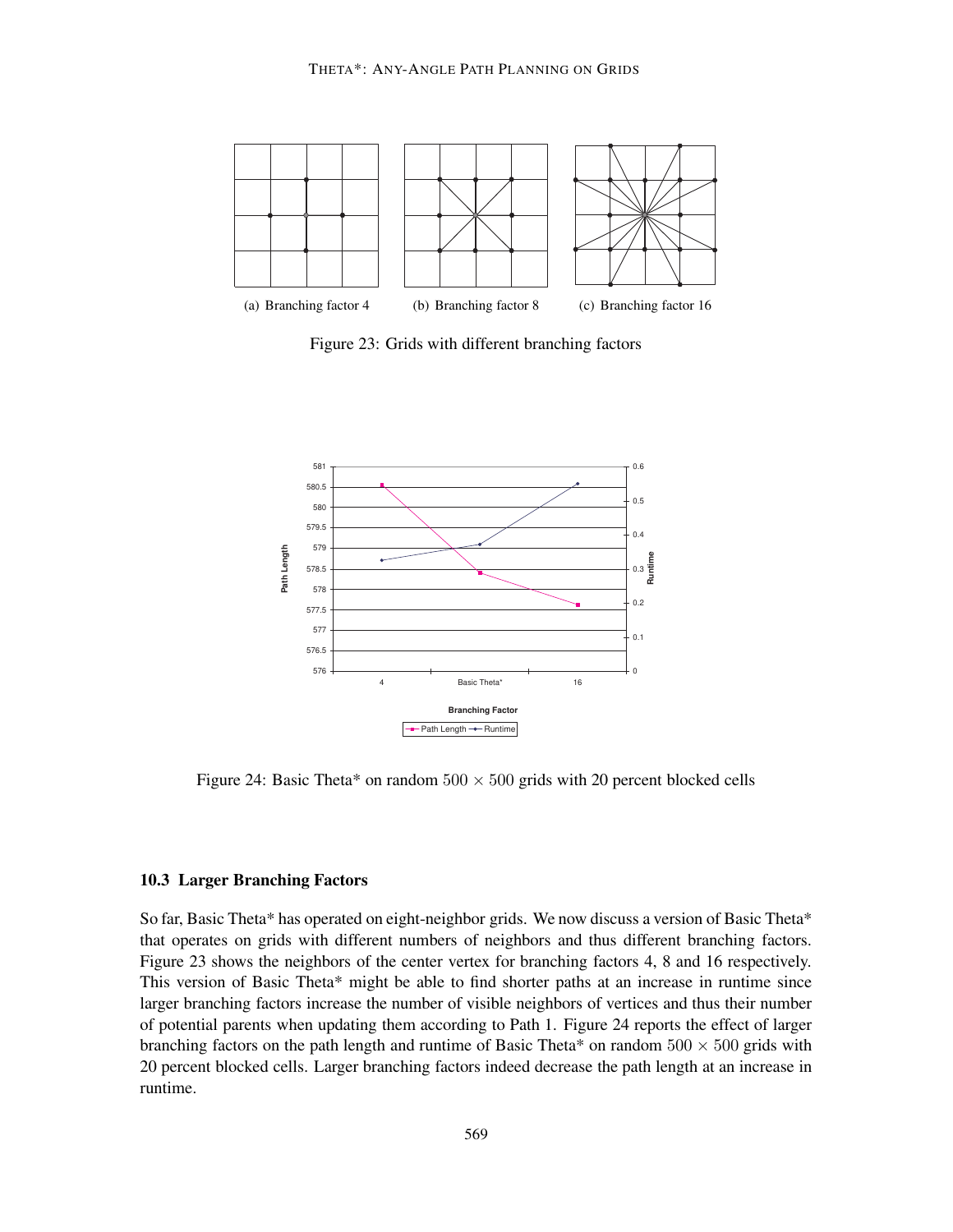## **11. Conclusions**

Any-angle path-planning algorithms find paths without artificially constraining the headings of the paths. We presented two new correct and complete any-angle path-planning algorithms. Basic Theta\* and Angle-Propagation Theta\* (AP Theta\*) are both variants of A\* that propagate information along grid edges (to achieve a short runtime) without constraining paths to grid edges (to find any-angle paths). Basic Theta\* is simple to understand and implement, fast and finds short paths. However, it is not guaranteed to find true shortest paths. AP Theta\* achieves a worst-case complexity per vertex expansion that is constant (like that of  $A^*$  on grids) rather than linear in the number of cells (like that of Basic Theta\*) by propagating angle ranges when it expands vertices. However, AP Theta\* is more complex than Basic Theta\*, is not as fast and finds slightly longer paths.

We proved the correctness and completeness of Basic Theta\* and AP Theta\* and then compared them against three existing any-angle path-planning algorithms, namely A\* with post-smoothed paths ( $A^*$  PS),  $A^*$  on visibility graphs and Field  $D^*$  (FD<sup>\*</sup>), the only other version of  $A^*$  we know of that propagates information along grid edges without constraining the paths to grid edges. Basic Theta\* and AP Theta\* (unlike  $A^*$  PS) consider paths not constrained to grid edges during their search and thus can make informed decisions regarding these paths during the search. Basic Theta\* and AP Theta\* (unlike FD\*) take advantage of the fact that true shortest paths have heading changes only at the corners of blocked cells.

 $A^*$  on visibility graphs finds true shortest paths but is slow. On the other hand,  $A^*$  on grids finds long paths but is fast. Any-angle path planning lies between these two extremes. Basic Theta\* dominates AP Theta\*, A\* PS and FD\* in terms of their tradeoffs between runtime and path length. It finds paths that are almost as short as true shortest paths and is almost as fast as  $A^*$  on grids.

We extended Basic Theta\* to find paths from a given start vertex to all other vertices and to find paths on grids that contain cells with non-uniform traversal costs. The f-value of an expanded vertex of Basic Theta\* (unlike A\* on grids) with consistent h-values can be larger than the f-value of one or more of its unexpanded visible neighbors, which means that Basic Theta\* might be able to find shorter paths at an increase in runtime by re-expanding vertices or expanding additional vertices. We thus developed versions of Basic Theta\* that use weighted h-values with weights less than one, that break ties among vertices with the same f-value in the open list in favor of vertices with smaller g-values (when they decide which vertex to expand next), that re-expand vertices whose f-values have decreased, that check for line-of-sight to the parent of a parent, that use key vertices to identify promising parents and that increase the number of visible neighbors.

In the future, we intend to develop a worst-case bound on the path lengths of Basic Theta\* and AP Theta\*, to better understand their properties and to investigate faster versions of AP Theta\* that perform line-of-sight checks in constant time.

## **Appendix A. Checking Line-of-Sight**

In this appendix, we explain how to perform line-of-sight checks fast. For simplicity, we allow straight lines to pass between diagonally touching blocked cells. Performing a line-of-sight check is similar to determining which points to plot on a raster display when drawing a straight line between two points. The plotted points correspond to the cells that the straight line passes through.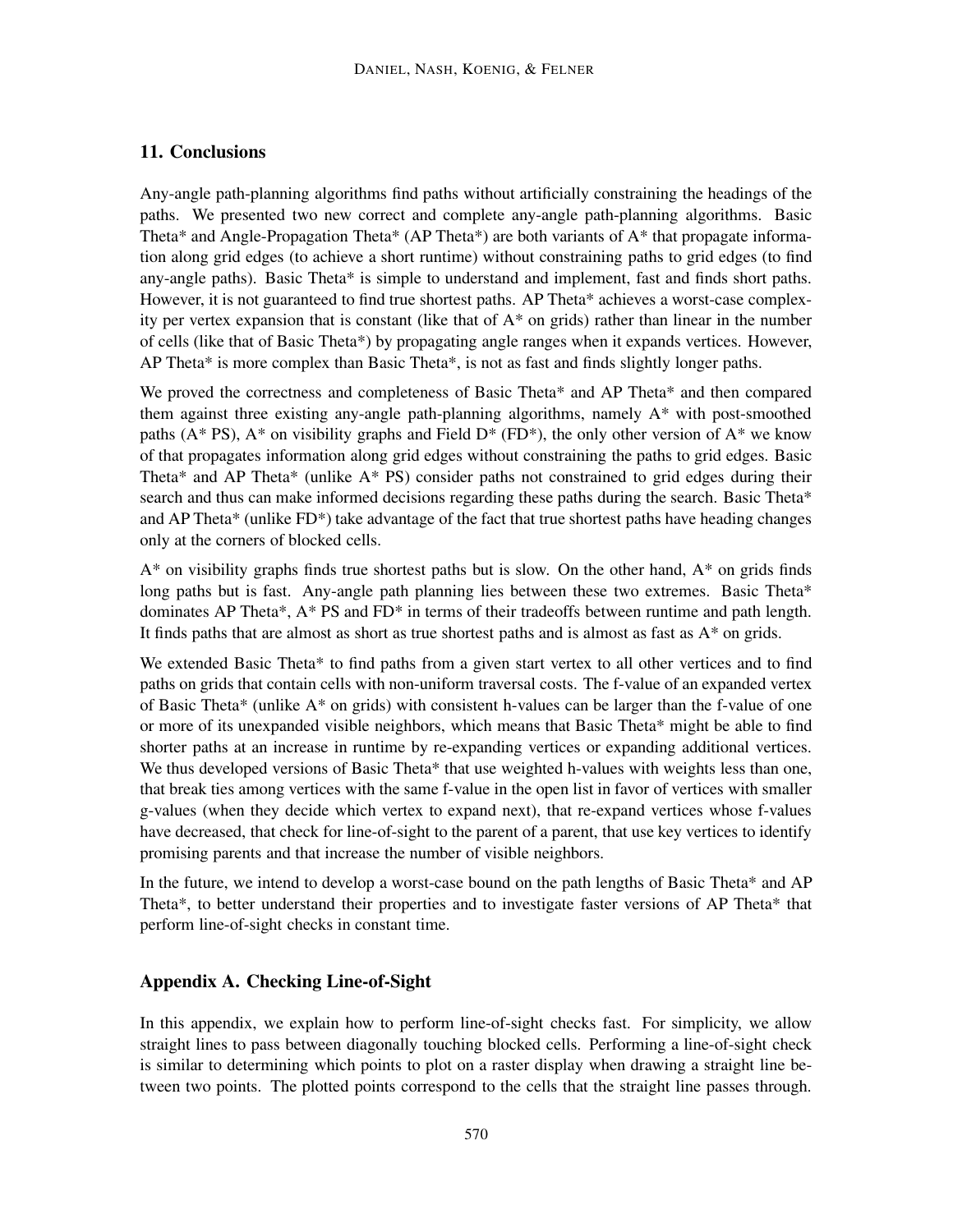

**Algorithm 6**: Line-of-sight algorithm

Thus, two vertices have line-of-sight iff none of the plotted points correspond to blocked cells. This allows Basic Theta\* to perform its line-of-sight checks with the standard Bresenham line-drawing algorithm from computer graphics (Bresenham, 1965), that uses only fast logical and integer operations rather than floating-point operations. Algorithm 6 shows the resulting line-of-sight algorithm,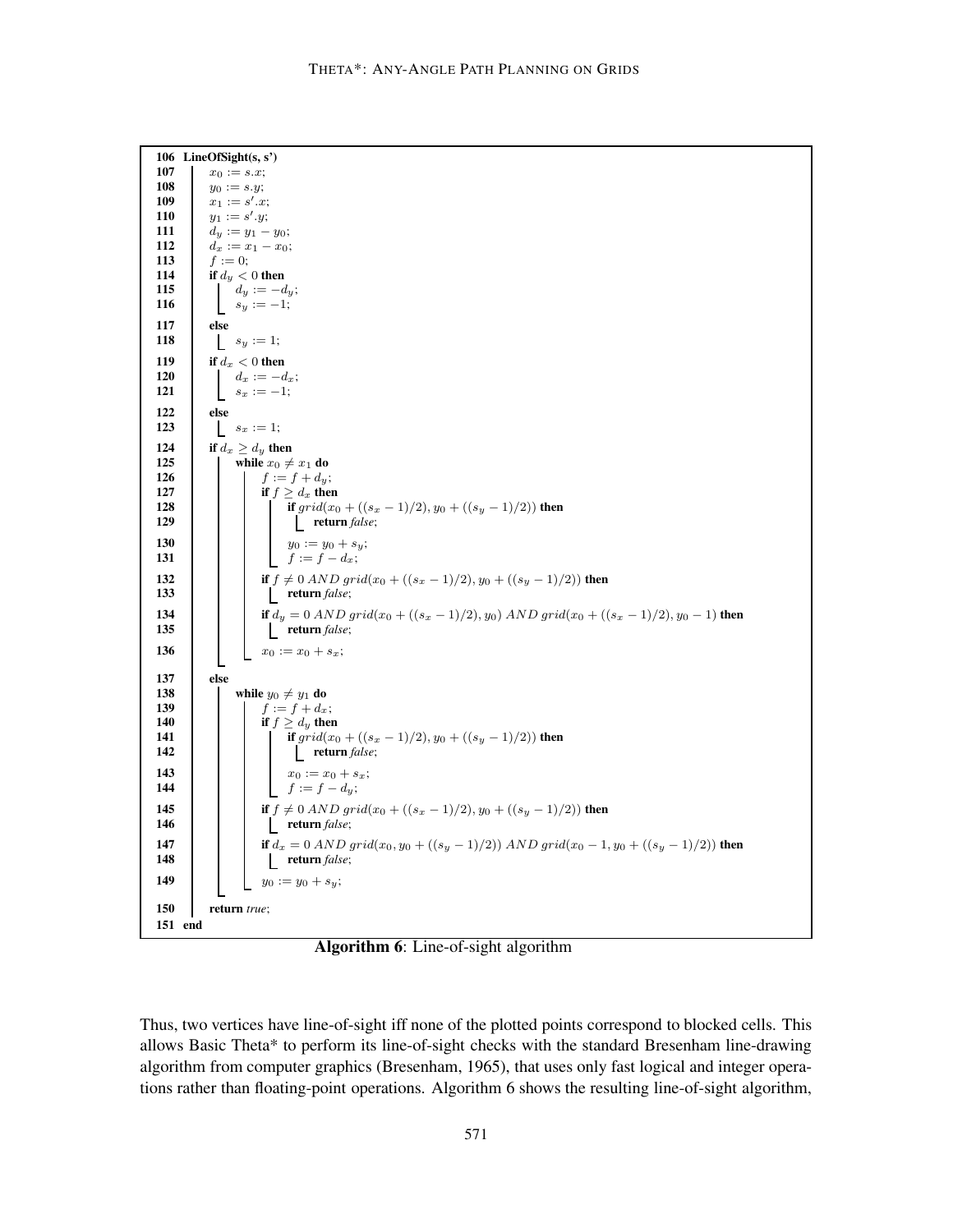

Figure 25: Parent, blocked cell and boundary vertices

where s.x and s.y are the x and y coordinates of vertex s, respectively,  $grid$  represents the grid and  $grid(x, y)$  is true iff the corresponding cell is blocked.

## **Appendix B. AP Theta\* Returns Unblocked Paths**

In this appendix, we prove that AP Theta\* never returns a blocked path.

**Theorem 4.** *AP Theta\* never returns a blocked path.*

*Proof.* We define a path to be blocked iff at least one vertex on the path does not have line-of-sight to its successor on the path. Thus, a path is blocked iff at least one of its path segments passes through the interior of a blocked cell or passes between two blocked cells that share an edge.

We first prove that AP Theta\* never returns a path with a path segment that passes through the interior of a blocked cell. We prove by contradiction that AP Theta\* cannot assign some parent  $p$ to some vertex  $s$  such that the path segment from parent  $p$  to vertex  $s$  passes through the interior of some blocked cell b. Assume otherwise. To simplify the proof, we translate and rotate the grid such that blocked cell b is immediately south-west of the origin  $b_0$  of the grid and parent p is in quadrant II, as shown in Figure 25. We define the quadrant of a vertex s as follows, where s.x and s.y are the x and y coordinates of vertex s, respectively:

- Quadrant I is the north-east quadrant (excluding the x-axis) given by  $s.x \geq 0$  and  $s.y > 0$ .
- Quadrant II is the north-west quadrant (excluding the y-axis) given by  $s.x < 0$  and  $s.y \ge 0$ .
- Quadrant III is the south-west quadrant (excluding the x-axis) given by  $s.x \leq 0$  and  $s.y < 0$ .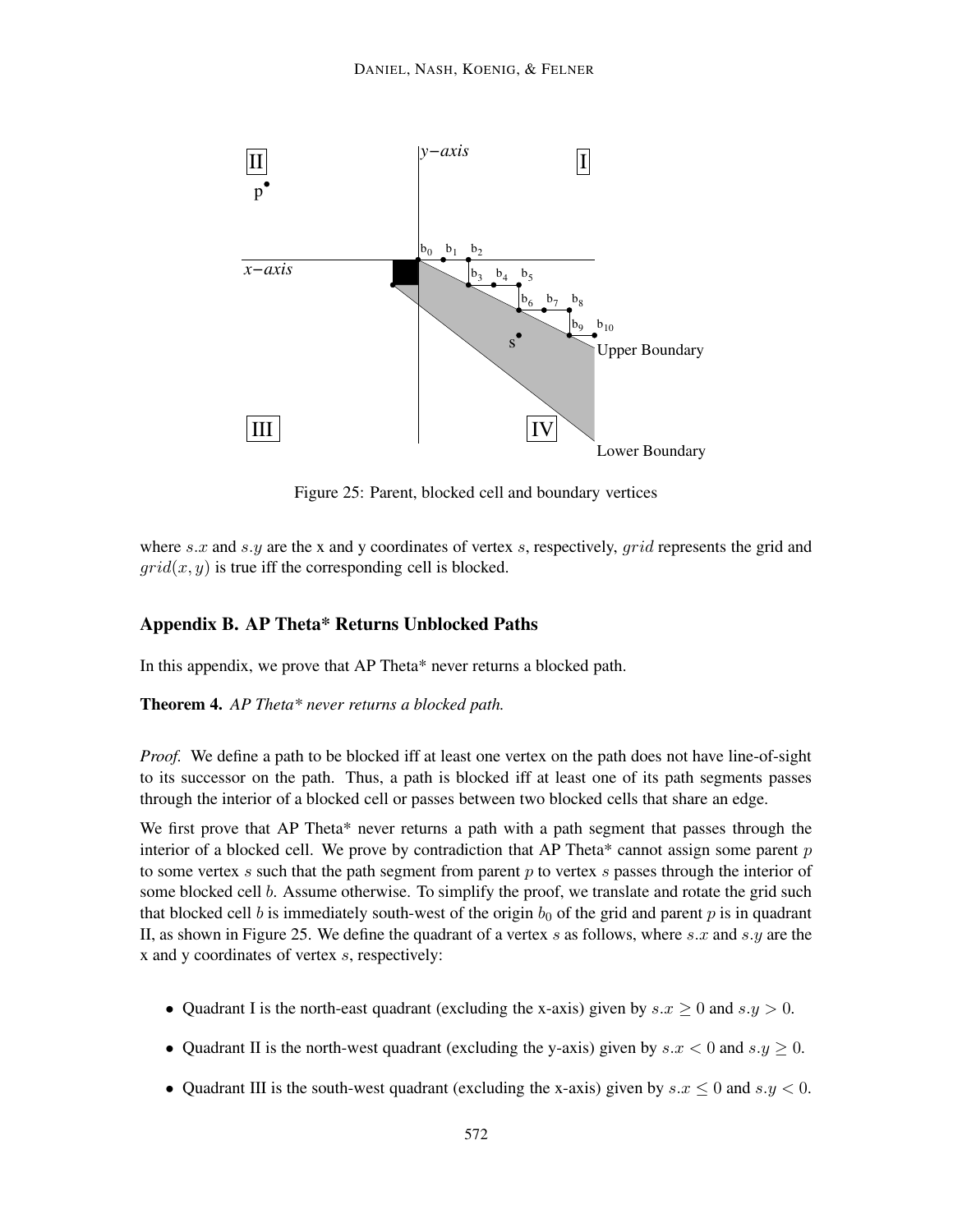

Figure 26: Neighbors of vertex s

• Quadrant IV is the south-east quadrant (excluding the y-axis but including the origin  $b_0$ ) given by  $s.x > 0$  and  $s.y \leq 0$  or  $s.x = 0$  and  $s.y = 0$ .

We refer to the neighbors of vertex s as  $east(s)$ , northeast(s), north(s), northwest(s), west(s), southwest(s), south(s), southeast(s), as shown in Figure 26.

Assume that there is a light source at vertex  $p$  and that light cannot pass through blocked cell  $b$ , which creates a shadow. A vertex  $s$  is in the shadow iff the straight line from parent  $p$  to vertex s passes through the interior of blocked cell  $b$ . We distinguish two parts of the perimeter of this shadow, namely the upper and lower boundary, as shown in Figure 25. We define a boundary vertex to be any vertex not in the shadow that has at least one neighbor (although not necessarily a visible neighbor) in the shadow. The origin  $b_0$  is not in the shadow but its neighbor south $(b_0)$  is in the shadow. Thus, the origin  $b_0$  is a boundary vertex. We consider only the upper boundary without loss of generality. Then, a boundary vertex (to be precise: an upper boundary vertex) is any vertex s with  $\Theta(s, p, b_0) \leq 0$  (that is, on or above the upper boundary and thus outside of the shadow) that has at least one neighbor s' with  $\Theta(s', p, b_0) > 0$  (that is, below the upper boundary and thus inside of the shadow). It is easy to see that all boundary vertices are in quadrant IV and form an infinite boundary path  $[b_0, b_1, \ldots]$  that starts at the origin  $b_0$  and repeatedly moves either south or east, that is,  $b_{i+1} = south(b_i)$  or  $b_{i+1} = east(b_i)$ .

We define a vertex s to be sufficiently constrained iff  $\Theta(s, p, b_0) \leq lb(s)$  for its parent p. Once vertex s is sufficiently constrained, it remains sufficiently constrained since no operation of AP Theta\* can decrease its lower angle bound  $lb(s)$ . We prove in the following that every boundary vertex is sufficiently constrained at the time it is expanded if it is expanded with parent  $p$ . Consider any vertex s below the upper boundary (that is,  $\Theta(s, p, b_0) > 0$  and thus  $\Theta(b_0, p, s) < 0$ ) that is a visible neighbor of some boundary vertex  $b_i$ . Vertex s cannot have been updated according to Path 1 and been assigned parent  $p$  at the time its parent  $p$  was expanded since the straight line from parent  $p$ to vertex s passes through the interior of a blocked cell and they are therefore not visible neighbors. It cannot have been updated according to Path 2 and been assigned parent  $p$  at the time boundary vertex  $b_i$  was expanded with parent p because boundary vertex  $b_i$  is sufficiently constrained at that time and thus  $\Theta(b_i, p, b_0) \leq lb(b_i)$ , which implies that  $\Theta(b_i, p, s) = \Theta(b_i, p, b_0) + \Theta(b_0, p, s)$  $\Theta(b_i, p, b_0) \leq lb(b_i)$  and the condition on Line 60 remains unsatisfied. Consequently, no vertex in the shadow can have parent  $p$ .

We now prove by induction on the order of the vertex expansions that every boundary vertex is sufficiently constrained at the time it is expanded if it is expanded with parent  $p$ . Assume that boundary vertex  $b_0$  is expanded with parent p. Then, the condition on Line 81 is satisfied and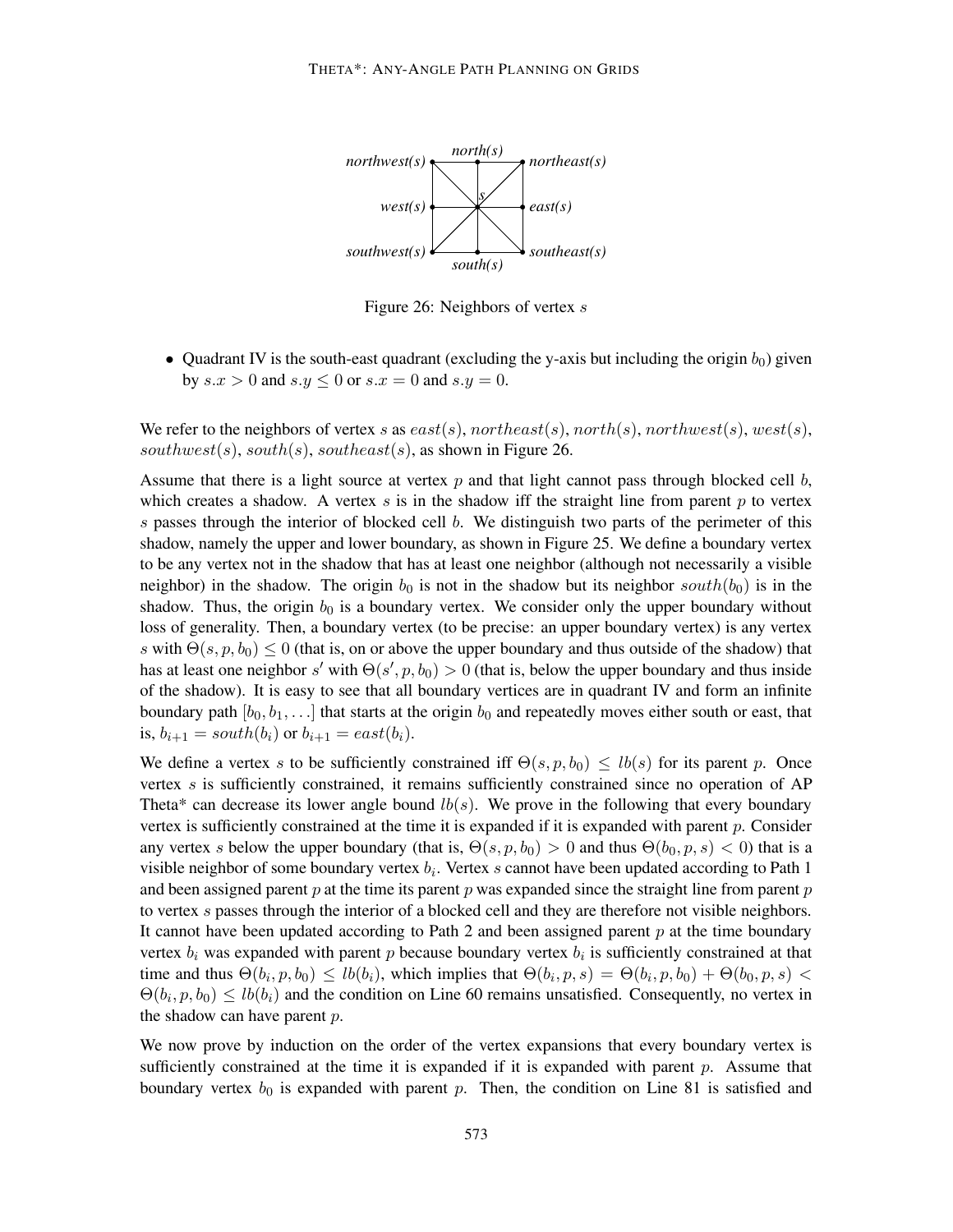Line 83 is executed for blocked cell b at the time boundary vertex  $b_0$  is expanded with parent p. Boundary vertex  $b_0$  is sufficiently constrained afterwards since its lower angle bound is set to zero. Now assume that boundary vertex  $b_i$  with  $i > 0$  is expanded with parent p. Then, boundary vertex  $b_i$ cannot be identical to parent  $p$  (since they are in different quadrants) nor to the start vertex (since the start vertex does not have parent p). Boundary vertex  $b_i$  cannot have been updated according to Path 1 and been assigned parent p at the time its parent p was expanded since  $p.x < 0$  and  $(b_i).x > 0$  and they are thus not neighbors. Consequently, boundary vertex  $b_i$  must have been updated according to Path 2 and been assigned parent  $p$  at the time one of its visible neighbors  $x$  was expanded with parent p. Vertex x must be on or above the upper boundary (that is,  $\Theta(x, p, b_0) \leq 0$ ) and cannot be identical to parent  $p$  (since they are in different quadrants). We distinguish two cases:

- Assume that vertex  $x$  is a boundary vertex. It is sufficiently constrained at the time it is expanded with parent p according to the induction assumption (that is,  $\Theta(x, p, b_0) \leq lb(x)$ ) since it is expanded before boundary vertex  $b_i$ . Boundary vertex  $b_i$  was updated according to Path 2 at the time vertex x was expanded with parent  $p$ . Thus, the condition on Line 60 is satisfied at that time (that is,  $lb(x) \leq \Theta(x, p, b_i)$ ) and thus  $lb(x) + \Theta(b_i, p, x) =$  $lb(x) - \Theta(x, p, b_i) \leq 0$ . Then, the conditions on Lines 88 and 89 are satisfied and Line 90 is executed with  $s' = x$  at the time boundary vertex  $b_i$  is expanded with parent p. Boundary vertex  $b_i$  is sufficiently constrained afterwards since its lower angle bound is set to  $\max(lb(b_i), lb(x) + \Theta(b_i, p, x))$  and  $\Theta(b_i, p, b_0) = \Theta(b_i, p, x) + \Theta(x, p, b_0) \le$  $lb(x) + \Theta(b_i, p, x) \le \max(lb(b_i), lb(x) + \Theta(b_i, p, x)).$
- Assume that vertex  $x$  is not a boundary vertex.

**Lemma 3.** Assume that a vertex s and a boundary vertex  $b_i$  are visible neighbors,  $c(p, b_i)$  <  $c(p, s)$  and  $\Theta(s, p, b_i) < 0$ . Assume that boundary vertex  $b_i$  is sufficiently constrained at the *time vertex s is expanded with parent p if boundary vertex*  $b_i$  *has been expanded with parent* p *at that time. Then, vertex* s *is sufficiently constrained at the time it is expanded if it is expanded with parent* p*.*

*Proof.* Assume that vertex s is expanded with parent p. Then,  $\Theta(s, p, b_0) = \Theta(s, p, b_i) +$  $\Theta(b_i, p, b_0) < 0$  since  $\Theta(s, p, b_i) < 0$  and  $\Theta(b_i, p, b_0) \le 0$ . We distinguish two cases:

- $-$  Assume that boundary vertex  $b_i$  is not expanded before vertex s or is expanded with a parent other than parent  $p$ . Then, the conditions on Lines 93 and 94 are satisfied and Line 95 is executed with  $s' = b_i$  at the time vertex s is expanded with parent  $p$ . Vertex  $s$  is sufficiently constrained afterwards since its lower angle bound is set to  $\max(lb(s), \Theta(s, p, b_i))$  and  $\Theta(s, p, b_0) = \Theta(s, p, b_i) + \Theta(b_i, p, b_0) \leq \Theta(s, p, b_i) \leq$  $\max(lb(s), \Theta(s, p, b_i)).$
- $-$  Assume that boundary vertex  $b_i$  is expanded with parent p before vertex s is expanded with parent p. Boundary vertex  $b_i$  is sufficiently constrained at the time vertex s is expanded with parent p according to the premise (that is,  $\Theta(b_i, p, b_0) \leq lb(b_i)$ ). Furthermore,  $lb(b_i) \leq 0$  (since no operation of AP Theta\* can make the lower angle bound positive) and thus  $lb(b_i) + \Theta(s, p, b_i) \leq 0$ . Then, the conditions on Lines 88 and 89 are satisfied and Line 90 is executed with  $s' = b_i$  at the time vertex s is expanded with parent p. Vertex  $s$  is sufficiently constrained afterwards since its lower angle bound is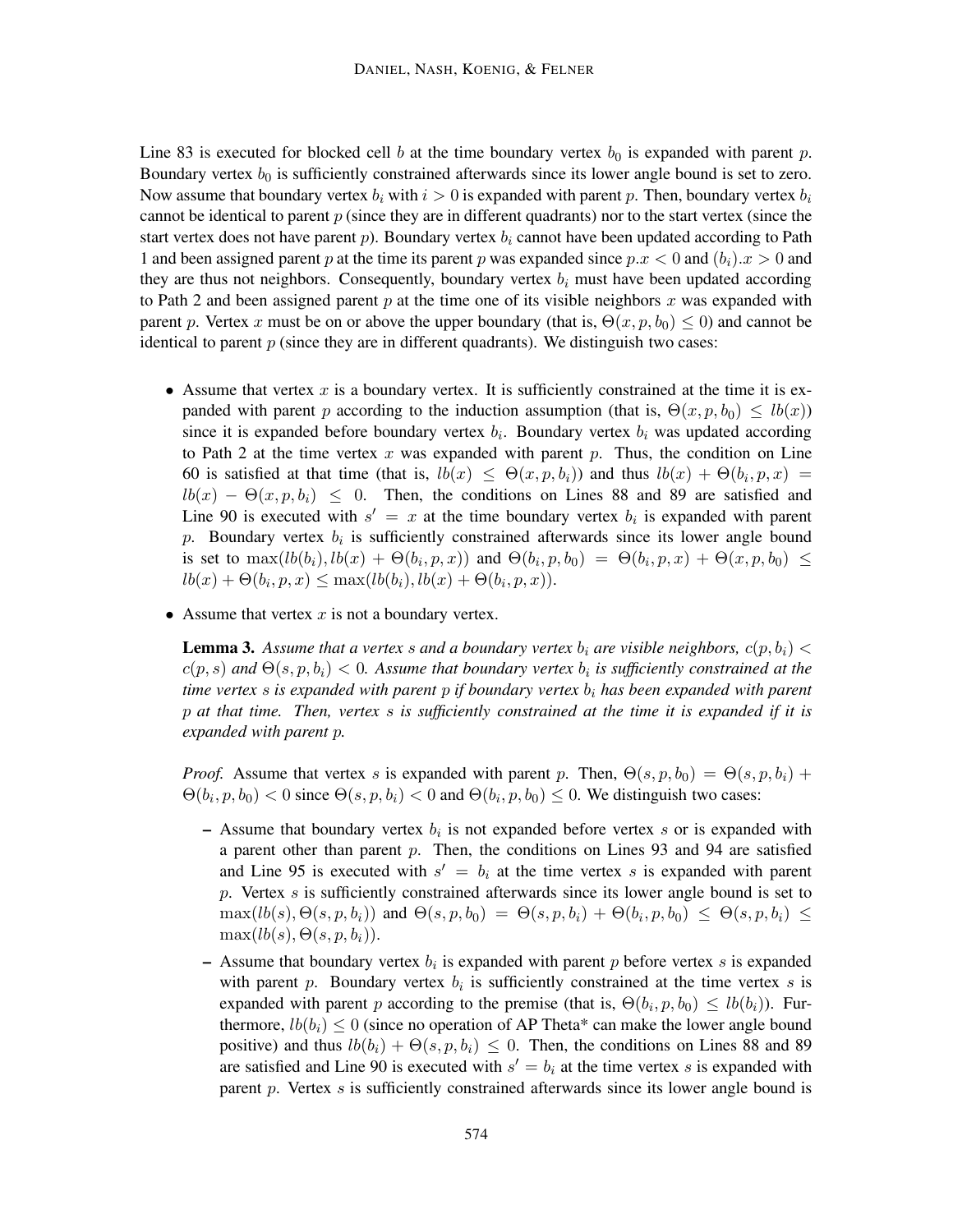set to 
$$
\max(lb(s),lb(b_i) + \Theta(s,p,b_i))
$$
 and  $\Theta(s,p,b_0) = \Theta(s,p,b_i) + \Theta(b_i,p,b_0) \leq lb(b_i) + \Theta(s,p,b_i) \leq \max(lb(s),lb(b_i) + \Theta(s,p,b_i)).$ 

 $\Box$ 

Boundary vertex  $b_i$  is either immediately south or east of boundary vertex  $b_{i-1}$  since the boundary path moves only south or east. We distinguish three subcases:

- **–** Assume that parent p is on the x-axis in quadrant II. Then, the boundary path is along the x-axis. Vertices  $west(b_i)$  and  $east(b_i)$  are boundary vertices, and vertices southwest(b<sub>i</sub>), south(b<sub>i</sub>), and southeast(b<sub>i</sub>) are below the upper boundary. Thus, vertex x is identical to one of vertices northwest(b<sub>i</sub>), north(b<sub>i</sub>) or northeast(b<sub>i</sub>). In all cases, there is a boundary vertex  $b_j$  immediately south of vertex x. If vertices x and  $b_i$  were not visible neighbors, then there would be blocked cells immediately southwest and south-east of vertex x and vertices x and  $b_i$  could thus not be visible neighbors. Thus, vertices x and  $b_j$  are visible neighbors. Furthermore, boundary vertex  $b_j$  is immediately south of vertex x and thus  $c(p, b_j) < c(p, x)$  and  $\Theta(x, p, b_j) < 0$ . Finally, boundary vertex  $b_j$  is sufficiently constrained according to the induction assumption at the time boundary vertex  $b_i$  is expanded with parent p if boundary vertex  $b_j$  has been expanded with parent  $p$  at that time. Thus, vertex  $x$  is sufficiently constrained at the time it is expanded with parent p according to Lemma 3 (that is,  $\Theta(x, p, b_0) \leq lb(x)$ ). Consequently, the conditions on Lines 88 and 89 are satisfied (for the reason given before) and Line 90 is executed with  $s' = x$  at the time boundary vertex  $b_i$  is expanded with parent  $p$ . Boundary vertex  $b_i$  is sufficiently constrained afterwards since its lower angle bound is set to  $\max(lb(b_i), lb(x) + \Theta(b_i, p, x))$  and  $\Theta(b_i, p, b_0) = \Theta(b_i, p, x) + \Theta(x, p, b_0) \le$  $lb(x) + \Theta(b_i, p, x) \le \max(lb(b_i), lb(x) + \Theta(b_i, p, x)).$
- $-$  Assume that parent  $p$  is not on the x-axis in quadrant II and that boundary vertex  $b_i$  is immediately east of boundary vertex  $b_{i-1}$  and thus  $c(p, b_{i-1}) < c(p, b_i)$  and  $\Theta(b_i, p, b_{i-1})$  < 0. Furthermore, boundary vertex  $b_{i-1}$  is sufficiently constrained according to the induction assumption at the time boundary vertex  $b_i$  is expanded with parent p if boundary vertex  $b_{i-1}$  has been expanded with parent p at that time. If boundary vertices  $b_{i-1}$  and  $b_i$  are visible neighbors, then boundary vertex  $b_i$  is sufficiently constrained at the time it is expanded with parent  $p$  according to Lemma 3. If boundary vertices  $b_{i-1}$  and  $b_i$  are not visible neighbors, then there must be blocked cells immediately north-west and south-west of boundary vertex  $b_i$ . Then, Line 81 is satisfied and Line 83 is executed for the blocked cell immediately south-west of boundary vertex  $b_i$  at the time boundary vertex  $b_i$  is expanded with parent p. Boundary vertex  $b_i$  is sufficiently constrained afterwards since its lower angle bound is set to zero.
- $-$  Assume that parent p is not on the x-axis in quadrant II and that boundary vertex  $b_i$  is immediately south of boundary vertex  $b_{i-1}$ .

**Lemma 4.** *Assume that a vertex* s *in quadrant IV is on or above the upper boundary. Then, vertex* s *is a boundary vertex iff the vertex immediately south-west of vertex* s *is below the upper boundary.*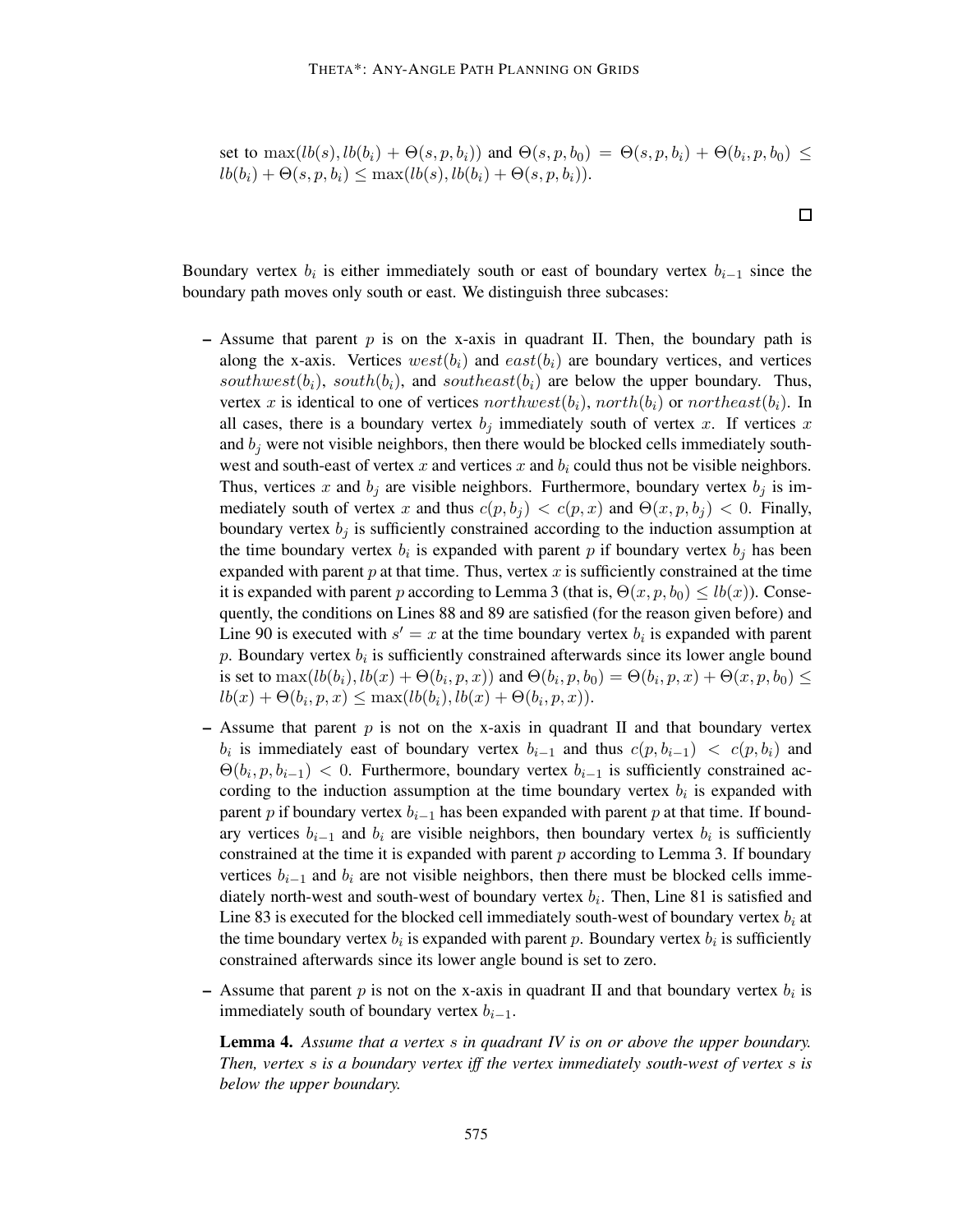*Proof.* If the vertex s' immediately south-west of vertex s is below the upper boundary, then vertex  $s$  is a boundary vertex by definition. On the other hand, if vertex  $s'$  is on or above the upper boundary (that is,  $\Theta(s', p, b_0) \leq 0$ ), then vertex s is not a boundary vertex because every neighbor of it is on or above the upper boundary. The neighbors of vertex s are

> $east(s), northeast(s), north(s), northwest(s),$  $west(s), southwest(s), south(s)$  and southeast(s).

or, equivalently,

$$
east(east(north(s'))), east(east(north( north(s')))), east( north( north(s'))),\n \quad north( north(s'), north(s'), s', east(s') \text{ and } east( east(s')).
$$

Thus, every neighbor  $s''$  of vertex  $s$  can be reached from vertex  $s'$  by repeatedly moving either north or east and thus  $\Theta(s'', p, s') \leq 0$ . Consequently,  $\Theta(s'', p, b_0) =$  $\Theta(s'', p, s') + \Theta(s', p, b_0) \le 0$  and thus every neighbor s'' of vertex s is on or above the upper boundary.  $\Box$ 

We distinguish two subcases:

- \* Assume that boundary vertex  $b_{i+1}$  is immediately east of boundary vertex  $b_i$ . Vertices  $north(b_i)$  and  $east(b_i)$  are boundary vertices. Vertices  $west(b_i)$ , southwest( $b_i$ ) and south $(b_i)$  are south-west of boundary vertices  $b_{i-1}$ ,  $b_i$  and  $b_{i+1}$ , respectively, and thus below the upper boundary according to Lemma 4. Vertices northwest( $b_i$ ) and southeast( $b_i$ ) are either boundary vertices or south-west of boundary vertices  $b_{i-2}$  and  $b_{i+2}$ , respectively, and then below the upper boundary according to Lemma 4. Thus, vertex x is identical to vertex northwest( $b_i$ ).
- ∗ Assume that boundary vertex  $b_{i+1}$  is immediately south of boundary vertex  $b_i$ . Vertices north $(b_i)$  and south $(b_i)$  are boundary vertices. Vertices west $(b_i)$  and southwest( $b_i$ ) are south-west of boundary vertices  $b_{i-1}$  and  $b_i$ , respectively, and thus below the upper boundary according to Lemma 4. Vertex  $northwest(b_i)$  is either a boundary vertex or south-west of boundary vertex  $b_{i-2}$  and then below the upper boundary according to Lemma 4. Thus, vertex  $x$  is identical to one of vertices northeast $(b_i)$ , east $(b_i)$  or southeast $(b_i)$ .

In all cases, vertex x is immediately east of some boundary vertex  $b_j$  and thus  $c(p, b_j)$  <  $c(p, x)$  and  $\Theta(x, p, b_i) < 0$ . If vertices x and  $b_i$  were not visible neighbors, then there would be blocked cells immediately north-west and south-west of vertex  $x$  and vertices x and  $b_i$  could not be visible neighbors. Thus, vertices x and  $b_i$  are visible neighbors. Furthermore, boundary vertex  $b_j$  is sufficiently constrained according to the induction assumption at the time boundary vertex  $b_i$  is expanded with parent p if boundary vertex  $b_j$  has been expanded with parent p at that time. Thus, vertex x is sufficiently constrained at the time it is expanded with parent  $p$  according to Lemma 3 (that is,  $\Theta(x, p, b_0) \le lb(x)$ ). Consequently, the conditions on Lines 88 and 89 are satisfied (for the reason given before) and Line 90 is executed with  $s' = x$  at the time boundary vertex  $b_i$  is expanded with parent p. Boundary vertex  $b_i$  is sufficiently constrained afterwards since its lower angle bound is set to  $\max(lb(b_i), lb(x) + \Theta(b_i, p, x))$  and  $\Theta(b_i, p, b_0) =$  $\Theta(b_i, p, x) + \Theta(x, p, b_0) \le lb(x) + \Theta(b_i, p, x) \le max(lb(b_i), lb(x) + \Theta(b_i, p, x)).$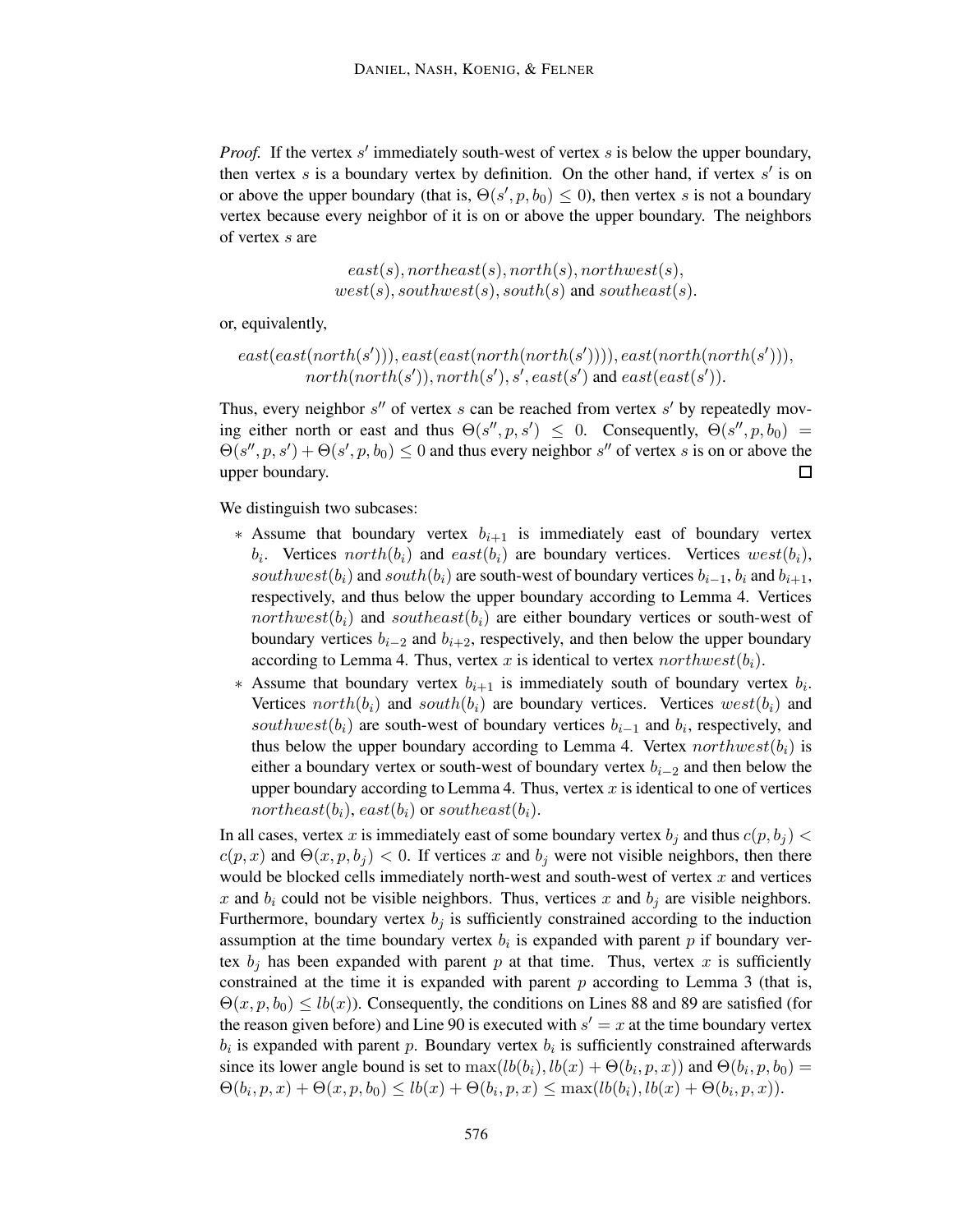This concludes the proof that every boundary vertex is sufficiently constrained at the time it is expanded if it is expanded with parent  $p$  and thus also the proof that AP Theta\* never returns a path with a path segment that passes through the interior of a blocked cell.

We now prove that AP Theta\* never returns a path with a path segment that passes between two blocked cells that share an edge. We prove by contradiction that AP Theta\* cannot assign some parent  $p$  to some vertex  $s$  such that the path segment from parent  $p$  to vertex  $s$  passes between two blocked cells that share an edge. Assume otherwise and consider the first time AP Theta\* assigns some parent  $p$  to some vertex  $s$  such that the path segment from parent  $p$  to vertex  $s$  passes between two blocked cells that share an edge. The path segment must be either horizontal or vertical. Vertex s cannot have been updated according to Path 1 and been assigned parent  $p$  at the time its parent  $p$ was expanded since then the straight line from parent  $p$  to vertex  $s$  passes through the interior of a blocked cell and they are therefore not visible neighbors. It cannot have been updated according to Path 2 and been assigned parent  $p$  at the time some visible neighbor  $s'$  was expanded with parent  $p$ since then either a) neighbor  $s'$  would not be colinear with vertices  $p$  and  $s$  and the straight line from parent p to vertex  $s'$  would thus pass through the interior of a blocked cell or b) neighbor  $s'$  would be colinear with vertices  $p$  and  $s$  and the straight line from parent  $p$  to vertex  $s'$  would pass between two blocked cells that share an edge, which is a contradiction of the assumption. This concludes the proof that AP Theta\* never returns a path with a path segment that passes between two blocked cells that share an edge.

Thus, AP Theta\* never returns a blocked path.

 $\Box$ 

#### **Appendix C. Acknowledgments**

This article is an extension of an earlier publication (Nash et al., 2007) and contains additional expositions, examples and proofs. We thank Vadim Bulitko from the University of Alberta for making maps from the real-time game Baldur's Gate II available to us. Our research was done while Ariel Felner spent his sabbatical at the University of Southern California, visiting Sven Koenig. This research has been partly supported by a U.S. Army Research Laboratory (ARL) and U.S. Army Research Office (ARO) award to Sven Koenig under grant W911NF-08-1-0468, by a Office of Naval Research (ONR) award to Sven Koenig under grant N00014-09-1-1031, by a National Science Foundation (NSF) award to Sven Koenig under grant 0413196 and by an Israeli Science Foundation (ISF) award to Ariel Felner under grants 728/06 and 305/09. Alex Nash was funded by the Northrop Grumman Corporation. The views and conclusions contained in this document are those of the authors and should not be interpreted as representing the official policies, either expressed or implied, of the sponsoring organizations, agencies, companies or the U.S. government.

## **References**

- Aurenhammer, F. (1991). Voronoi diagrams—a survey of a fundamental geometric data structure. *ACM Computing Surveys*, *23*(3), 345–405.
- Botea, A., M¨uller, M., & Schaeffer, J. (2004). Near optimal hierarchical path-finding. *Journal of Game Development*, *1*(1), 1–22.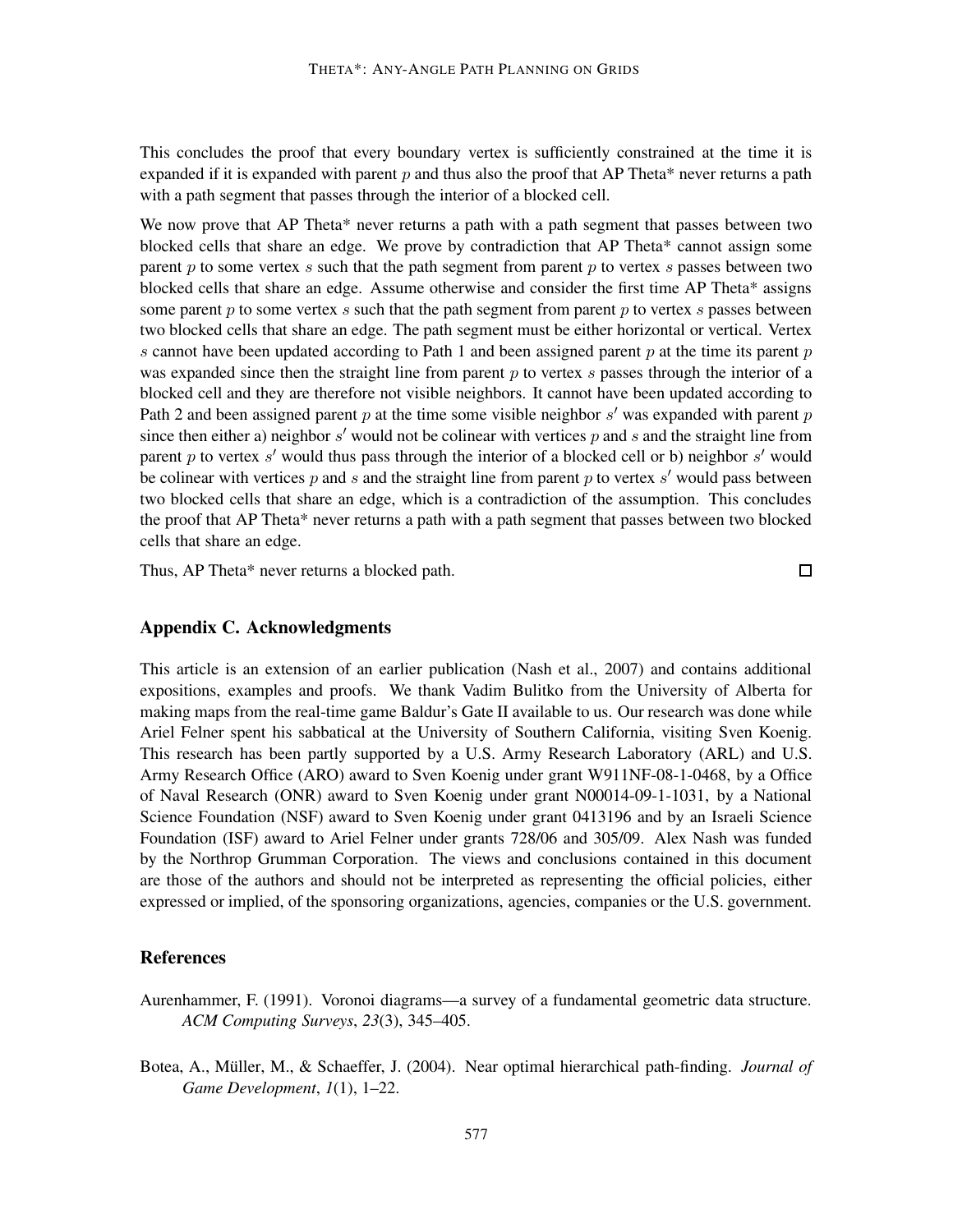- Bresenham, J. (1965). Algorithm for computer control of a digital plotter. *IBM Systems Journal*, *4*(1), 25–30.
- Bulitko, V., Sturtevant, N., & Kazakevich, M. (2005). Speeding up learning in real-time search via automatic state abstraction. In *Proceedings of the AAAI Conference on Artificial Intelligence*, pp. 1349–1354.
- Choset, H., Lynch, K., Hutchinson, S., Kantor, G., Burgard, W., Kavraki, L., & Thrun, S. (2005). *Principles of Robot Motion: Theory, Algorithms, and Implementations*. MIT Press.
- Deloura, M. (2000). *Game Programming Gems*. Charles River Media.
- Ferguson, D., & Stentz, A. (2006). Using interpolation to improve path planning: The Field  $D^*$ algorithm. *Journal of Field Robotics*, *23*(2), 79–101.
- Foley, J., van Dam, A., Feiner, S., & Hughes, J. (1992). *Computer Graphics: Principles and Practice*. Addison-Wesley.
- Hart, P., Nilsson, N., & Raphael, B. (1968). A formal basis for the heuristic determination of minimum cost paths. *IEEE Transactions on Systems Science and Cybernetics*, *SCC-4(2)*, 100–107.
- Kavraki, L., Svestka, P., Latombe, J., & Overmars, M. (1996). Probabilistic roadmaps for path planning in high-dimensional configuration spaces. *IEEE Transactions on Robotics and Automation*, *12*(4), 566–580.
- Koenig, S., & Likhachev, M. (2002). D\* Lite. In *Proceedings of the AAAI Conference on Artificial Intelligence*, pp. 476–483.
- LaValle, S., & Kuffner, J. (2001). Rapidly-exploring random trees: Progress and prospects. In Donald, B., Lynch, K., & Rus, D. (Eds.), *Algorithmic and Computational Robotics: New Directions*, pp. 293–308. A K Peters.
- Lee, D.-T. (1978). *Proximity and reachability in the plane*. Ph.D. thesis, University of Illinois at Urbana-Champaign.
- Liu, Y.-H., & Arimoto, S. (1992). Path planning using a tangent graph for mobile robots among polygonal and curved obstacles. *International Journal Robotics Research*, *11*(4), 376–382.
- Lozano-Pérez, T., & Wesley, M. (1979). An algorithm for planning collision-free paths among polyhedral obstacles. *Communication of the ACM*, *22*, 560–570.
- Mitchell, J., & Papadimitriou, C. (1991). The weighted region problem: Finding shortest paths through a weighted planar subdivision. *Journal of the ACM*, *38*(1), 18–73.
- Murphy, R. (2000). *Introduction to AI Robotics*. MIT Press.
- Nash, A., Daniel, K., Koenig, S., & Felner, A. (2007). Theta\*: Any-angle path planning on grids. In *Proceedings of the AAAI Conference on Artificial Intelligence*, pp. 1177–1183.
- Nash, A., Koenig, S., & Likhachev, M. (2009). Incremental Phi\*: Incremental any-angle path planning on grids. In *Proceedings of the International Joint Conference on Aritificial Intelligence*, pp. 1824–1830.
- Patel, A. (2000). *Amit's Game Programming Information*. available online at http://theory.stanford.edu/∼amitp/GameProgramming/MapRepresentations.html.